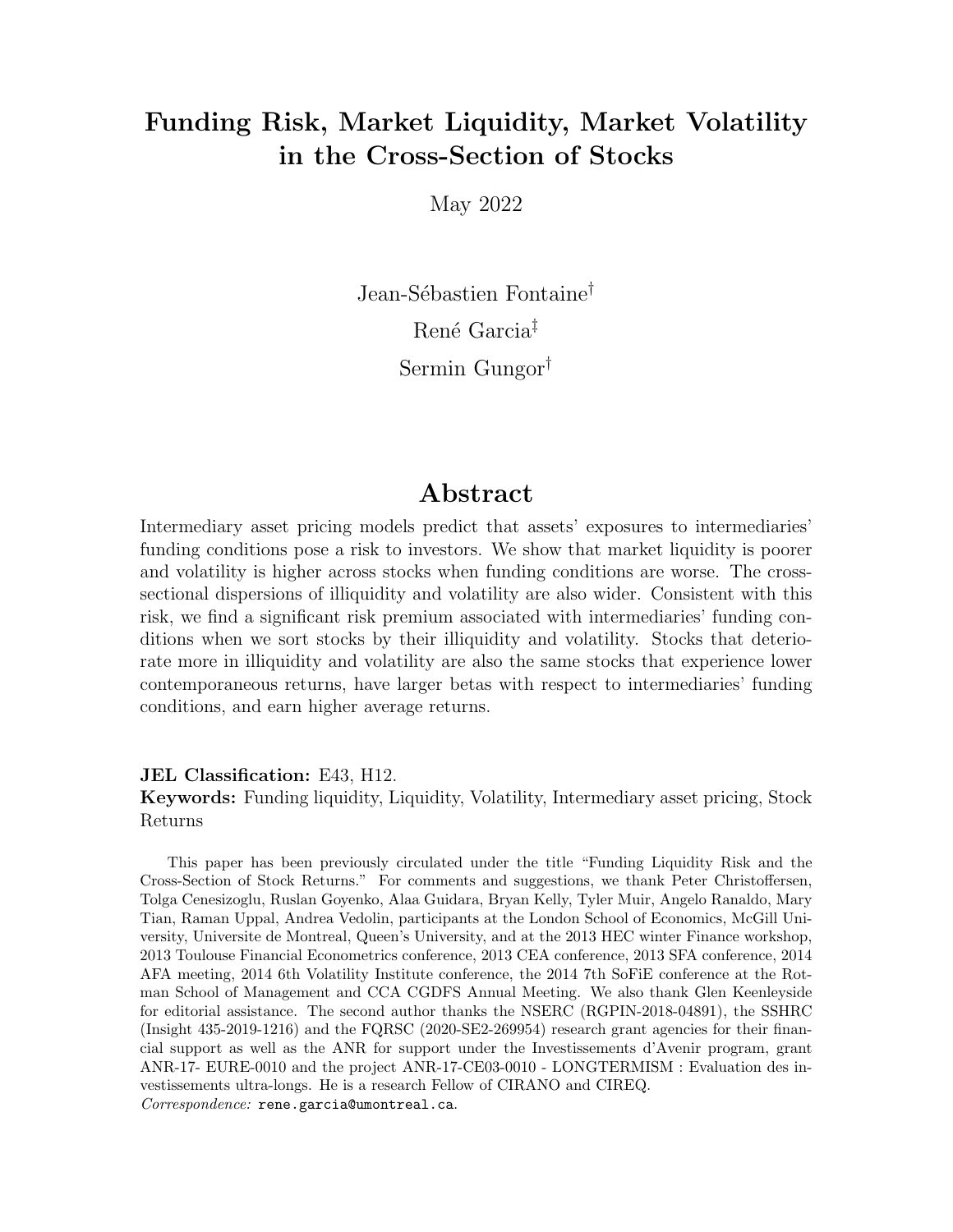### Introduction

Financial intermediaries, including broker-dealers, provide liquidity and accommodate imbalances between buyers and sellers of securities. Intermediaries may face constraints when they need to raise funds either through debt [\(Gromb and Vayanos,](#page-24-0) [2002;](#page-24-0) [Brunnermeier and Pedersen, 2009\)](#page-23-0) or equity [\(He and Krishnamurthy, 2013;](#page-24-1) [Kondor and Vayanos, 2019\)](#page-25-0). In either case, funding conditions will influence the behavior of intermediaries and the equilibrium outcome in financial markets. Compared to the case of a frictionless asset pricing model, funding conditions enhance the role played by asset characteristics. In models with intermediaries, we will test the following theoretical predictions linking funding liquidity with the illiquidity, volatility and expected returns in the cross-section of stocks [\(Brunnermeier and Pedersen, 2009\)](#page-23-0):

- <span id="page-1-0"></span>(i) Commonality. Illiquidity co-moves with funding conditions (i.e., a level effect).
- <span id="page-1-2"></span>(ii) Flight to quality. Illiquidity co-moves more strongly with funding conditions for assets with higher volatility (i.e., a dispersion effect).
- <span id="page-1-3"></span>(iii) Asymmetry. Illiquidity co-moves more strongly with funding conditions when the funding conditions are worse.
- <span id="page-1-1"></span>(iv) Returns and Funding Liquidity Risk Premium. Predictions i), ii) and iii) also apply to returns. Moreover, securities with higher covariance with funding conditions have a higher risk premium.

We find that the predictions  $(i)-(iv)$  $(i)-(iv)$  hold in the data and conclude that the intermediaries' funding conditions is an empirically important mechanism linking illiquidity, volatility and asset prices. The evidence provides additional support to models in which intermediaries are central to the evolution of asset prices and delivers an important message to investors.

We test these theoretical predictions using portfolios of stocks sorted on the level of market liquidity and market volatility. We proxy for funding conditions by using the measure of [Fontaine and Garcia](#page-24-2) [\(2012\)](#page-24-2), which captures price differences across Treasury securities that are widely traded and have nearly identical cash flows. Intu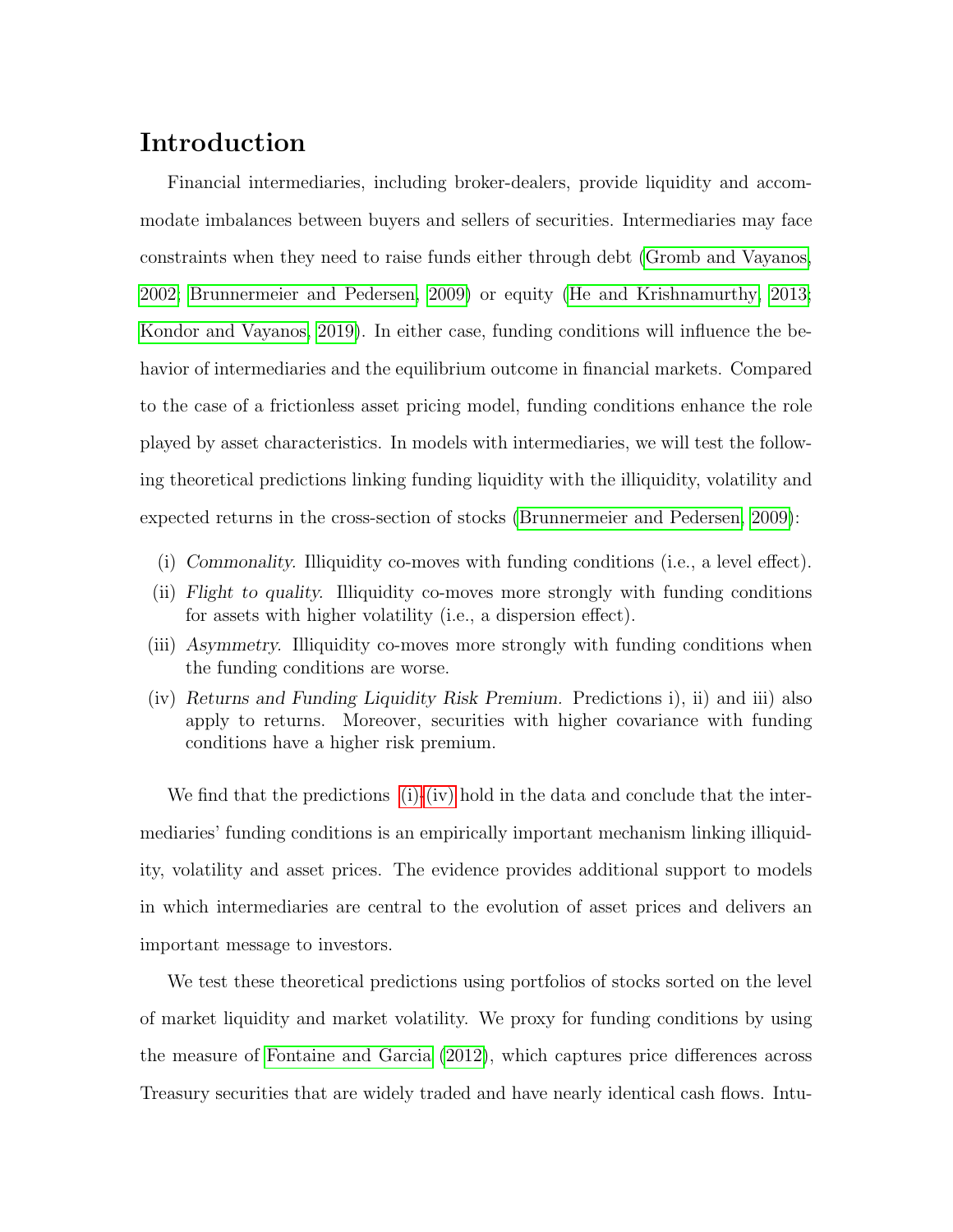itively, a larger dispersion of prices for nearly identical securities indicates a scarcity of intermediation capital and identify periods with poor funding conditions. Section  $I(C)$  $I(C)$ motivates this measure of funding shocks in detail.

Our results show that funding conditions are an important driver of market liquidity across stocks. We find that the illiquidity of every portfolio increases when intermediaries' funding conditions deteriorate (*Prediction*  $(i)$ ), which helps explain the well-known commonality of liquidity [\(Chordia, Roll, and Subrahmanyam, 2000\)](#page-23-1). Next, we find that the dispersion of illiquidity across portfolios also increases when funding conditions are poor. Despite the commonality of market liquidity, stocks that are initially illiquid and volatile are more sensitive to funding conditions through flight to liquidity (*Prediction [\(ii\)](#page-1-2)*). Intuitively, intermediaries provide less liquidity in securities that strain the most their funding constraints, such as high-volatility securities. We also find that the effects of changes in funding conditions on the level and dispersion of stocks' liquidity are stronger when the initial level of funding conditions is worse (Prediction [\(iii\)](#page-1-3)). Intuitively, intermediaries respond more to changes in funding conditions when they are closer to their constraints.

These results suggest that variations in the intermediaries' funding conditions are associated with undiversifiable risk for investors. Consistent with this prediction, we find robust evidence that exposures to intermediaries' funding conditions generate a risk premium (*Prediction [\(iv\)](#page-1-1)*). Portfolios of stocks that are more illiquid and volatile exhibit higher average returns that align well with their returns sensitivity to changes in funding conditions. This slope yields an estimate of the price of risk estimate that is significant and, as expected, negative, meaning that stocks that have negative returns when funding conditions worsen have higher returns on average. These results from the equity market add to the existing evidence that intermediaries' funding conditions carry a risk premium.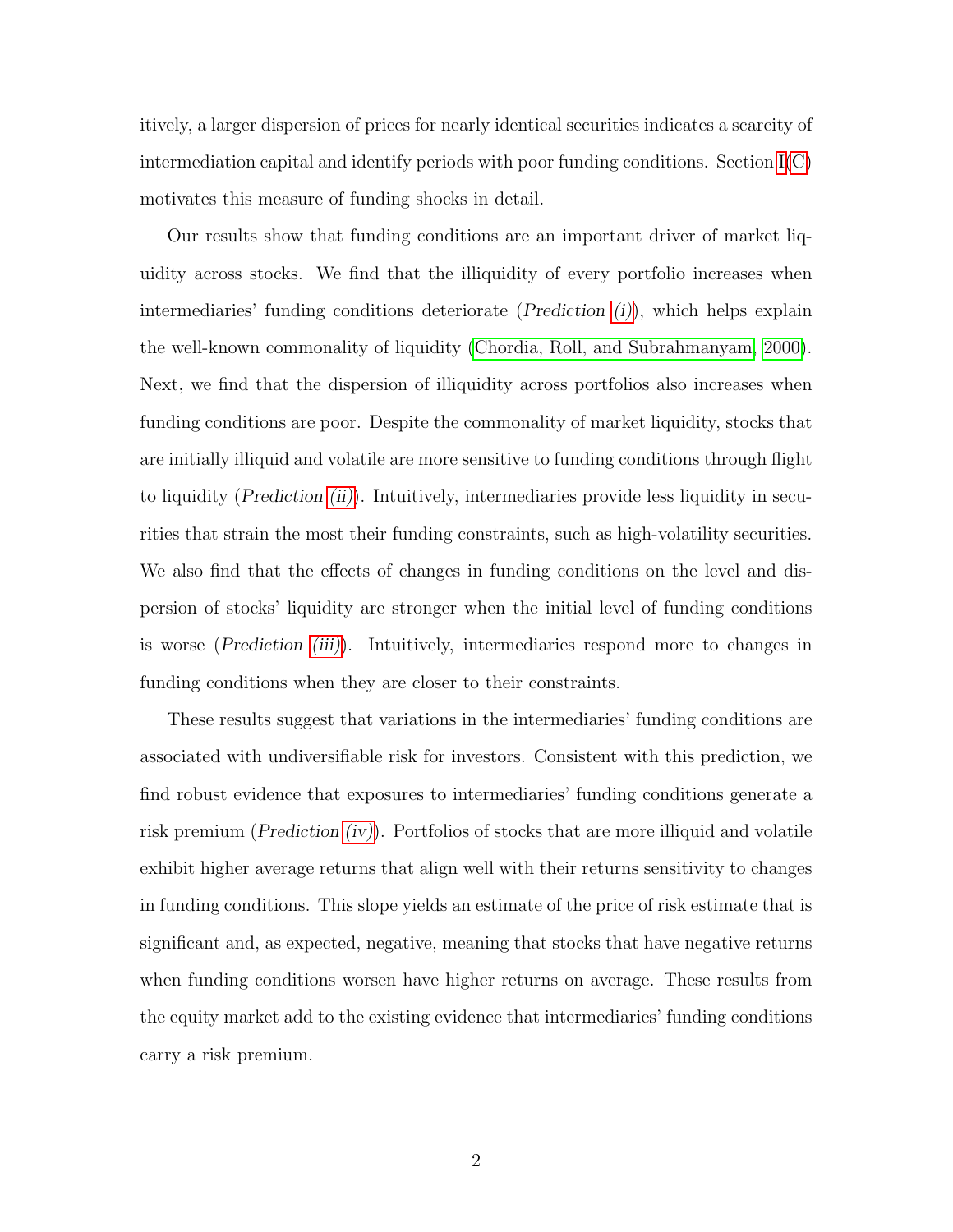The results also hold for traditional portfolios sorted on size, book-to-market or market betas. A version of CAPM augmented with funding risk explains close to 50 percent of the dispersion in average returns across these traditional portfolios, suggesting that sorting on size, value or betas also induces some dispersion in exposures to intermediaries' funding conditions.<sup>[1](#page-3-0)</sup> Unsurprisingly, Fama and French factors offer a better fit in these traditional portfolios. We argue that exposures to funding conditions carry a robust price of risk in the cross-section of asset returns, not that this is the only dimension of risk that investors bear. We also present similar results for portfolios of stocks sorted on the covariance of returns with aggregate illiquidity and volatility, as in [Acharya and Pedersen](#page-23-2) [\(2005\)](#page-23-2).

The estimated price of risk is robust across a wide range of specifications combining exposures to funding conditions with either the market returns, Fama-French risk factors, market illiquidity shocks [\(Amihud, 2002\)](#page-23-3), [Pastor and Stambaugh](#page-25-1) [\(2003\)](#page-25-1) liquidity risk factor, betting-against-beta factor [\(Frazzini and Pedersen, 2014\)](#page-24-3), and shocks to the spread between Treasury bill and LIBOR rates (TED spread). Our results provide the same message when we use quarterly returns, in which case we pay special attention to broker-dealer (BD) leverage and primary dealers (PD) capital ratio [\(Adrian, Etula, and Muir 2014](#page-23-4) or [He, Kelly, and Manela 2017,](#page-24-4) respectively).

Funding conditions and these balance-sheet proxies for the leverage of intermediaries have close theoretical underpinnings and similar asset pricing implications. Indeed, we find that shocks to either PD capital ratio or BD leverage in asset pricing tests lower the estimated prices of risk associated with funding shocks—a tell tale of their correlations. Consistent with [He, Kelly, and Manela](#page-24-4) [\(2017\)](#page-24-4), we find a positive sign for the price of capital ratio shocks, which indicates that an unexpected decline of capital ratio is bad news from the point of view of investors. This sign

<span id="page-3-0"></span><sup>&</sup>lt;sup>1</sup>A large literature have shown that the CAPM performs poorly for these test assets and some of this literature suggests links with liquidity in each case. See e.g., [Pastor and Stambaugh](#page-25-1) [\(2003\)](#page-25-1); [Acharya and Pedersen](#page-23-2) [\(2005\)](#page-23-2); [Frazzini and Pedersen](#page-24-3) [\(2014\)](#page-24-3); [Akbas, Boehmer, Genc, and Petkova](#page-23-5) [\(2010\)](#page-23-5).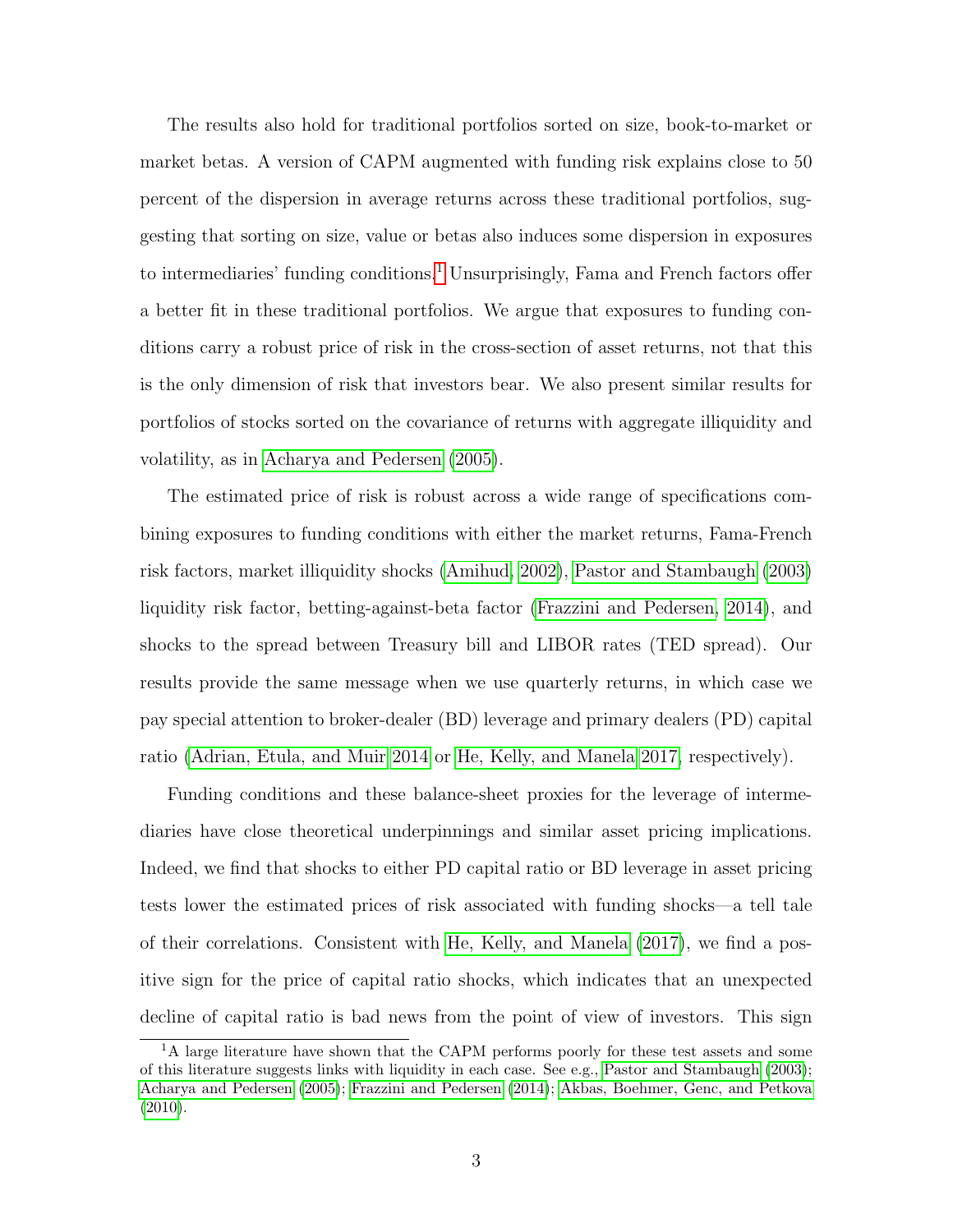is consistent with intermediary asset pricing models where the constraint on equity financing plays a greater role than the constraint on debt financing. We also find theoretically-consistent opposite signs between the prices of PD and BD risks in asset pricing tests based on portfolios of stocks sorted on illiquidity. This contrasts with some of the existing mixed evidence based on standard portfolio sorts.

### Related Literature

Our results are distinct from the existing literature that connects liquidity, volatility and asset returns to funding conditions. Existing results show strong illiquidity commonality across securities [\(Chordia, Roll, and Subrahmanyam, 2000;](#page-23-1) [Hasbrouck](#page-24-5) [and Seppi, 2001;](#page-24-5) [Chordia, Sarkar, and Subrahmanyam, 2005\)](#page-23-6); or that illiquidity increases with the volatilities of securities so that market-makers are compensated either for their inventory risk or for their losses to better-informed investors; or that illiquidity and volatility may perpetuate each other in a self-fulfilling equilibrium [\(Benston](#page-23-7) [and Hagerman, 1974;](#page-23-7) [Stoll, 1978;](#page-25-2) [Glosten and Milstom, 1985;](#page-24-6) [Grossman and Miller,](#page-24-7) [1988;](#page-24-7) [Pagano, 1989\)](#page-25-3); or that illiquidity creates a higher risk premium [\(Amihud and](#page-23-8) [Mendelson, 1986;](#page-23-8) [Amihud, 2002;](#page-23-3) [Pastor and Stambaugh, 2003;](#page-25-1) [Acharya and Pedersen,](#page-23-2) [2005\)](#page-23-2).

We link these strands of literature by establishing the relation between illiquidity, volatility, asset prices, and funding conditions. A few papers look at the role of intermediaries' balance sheets but largely ignore the link with illiquidity and volatility. [Hameed, Kang, and Vishnawathan](#page-24-8) [\(2010\)](#page-24-8) stand out and show that stocks' illiquidity increases and is more pervasive following market declines, which they interpret as shocks to intermediaries' wealth. [Adrian, Etula, and Muir](#page-23-4) [\(2014\)](#page-23-4) investigate the role of BD leverage while [He, Kelly, and Manela](#page-24-4) [\(2017\)](#page-24-4) investigate the role of PD capital ratio but they ignore the implications for illiquidity or find no links.

The rest of the paper is organized as follows. Section [I](#page-5-0) describes our empirical strategy, including the construction of the test portfolios. Section [II](#page-9-0) documents that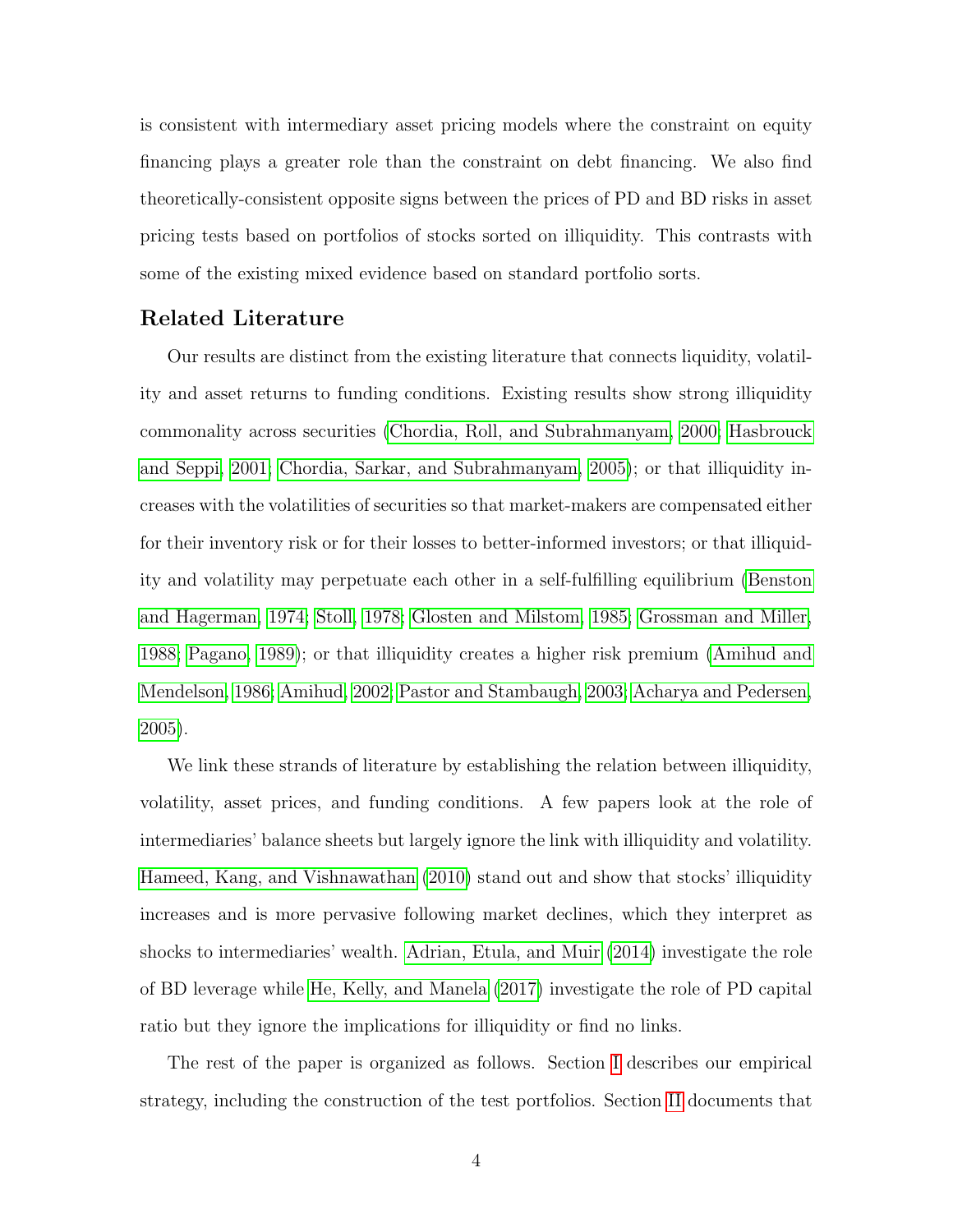funding conditions are closely linked with the illiquidity, volatility and returns of equities, and contains our main asset pricing results. In Section [III,](#page-16-0) we take a closer look at the risk premium associated with funding conditions. We investigate if it is present in standard size and value portfolios, and if it is robust to portfolios constructed on exposures to funding risk, to the inclusion of competing or complementary measures of market or funding liquidity. The conclusion discusses remaining challenges and offers avenues for future research. An appendix provides details about data sources, preliminary filters that we applied to the raw data, and alternative risk factors used in our tests.

### <span id="page-5-0"></span>I Empirical Strategy

This section discusses the theoretical foundations for the tests of the cross-sectional implications [\(i\)-](#page-1-0)[\(iv\)](#page-1-1) listed in the introduction. It also details the construction of portfolios and the measure of funding conditions that we will use in the tests.

### A Theoretical Underpinnings

Our empirical strategy builds on existing theoretical contributions. In [Brunner](#page-23-0)[meier and Pedersen](#page-23-0) [\(2009\)](#page-23-0), investors arrive sequentially to the market and interme-diaries provide liquidity, smoothing price fluctuations.<sup>[2](#page-5-1)</sup> In the following, we focus on the cross-sectional implications that arise in equilibrium when intermediaries vary the provision of liquidity with changes in funding conditions.[3](#page-5-2)

From Proposition 6 of [Brunnermeier and Pedersen](#page-23-0) [\(2009\)](#page-23-0), when funding conditions deteriorate, intermediaries reduce their positions and induce movements in

<span id="page-5-1"></span><sup>2</sup>[Brunnermeier and Pedersen](#page-23-0) [\(2009\)](#page-23-0) also emphasize that, under certain conditions, margins can be destabilizing and market liquidity and funding liquidity are mutually reinforcing, leading to liquidity spirals.

<span id="page-5-2"></span><sup>&</sup>lt;sup>3</sup>In earlier work, [Vayanos](#page-25-4) [\(2004\)](#page-25-4) proposes an equilibrium model where shocks to fund managers' wealth connect an asset's illiquidity and returns to its volatility. In [Gromb and Vayanos](#page-24-0) [\(2002,](#page-24-0) [2010\)](#page-24-9), intermediaries' wealth shocks exacerbate illiquidity and volatility. [Brunnermeier and Pedersen](#page-23-0) [\(2009\)](#page-23-0) and [Kondor and Vayanos](#page-25-0) [\(2019\)](#page-25-0) emphasize the case with multiple assets. In [Kondor and Vayanos](#page-25-0) [\(2019\)](#page-25-0), intermediaries faced a constraint on equity capital but securities also have properties [\(i\)-](#page-1-0)[\(iv\).](#page-1-1)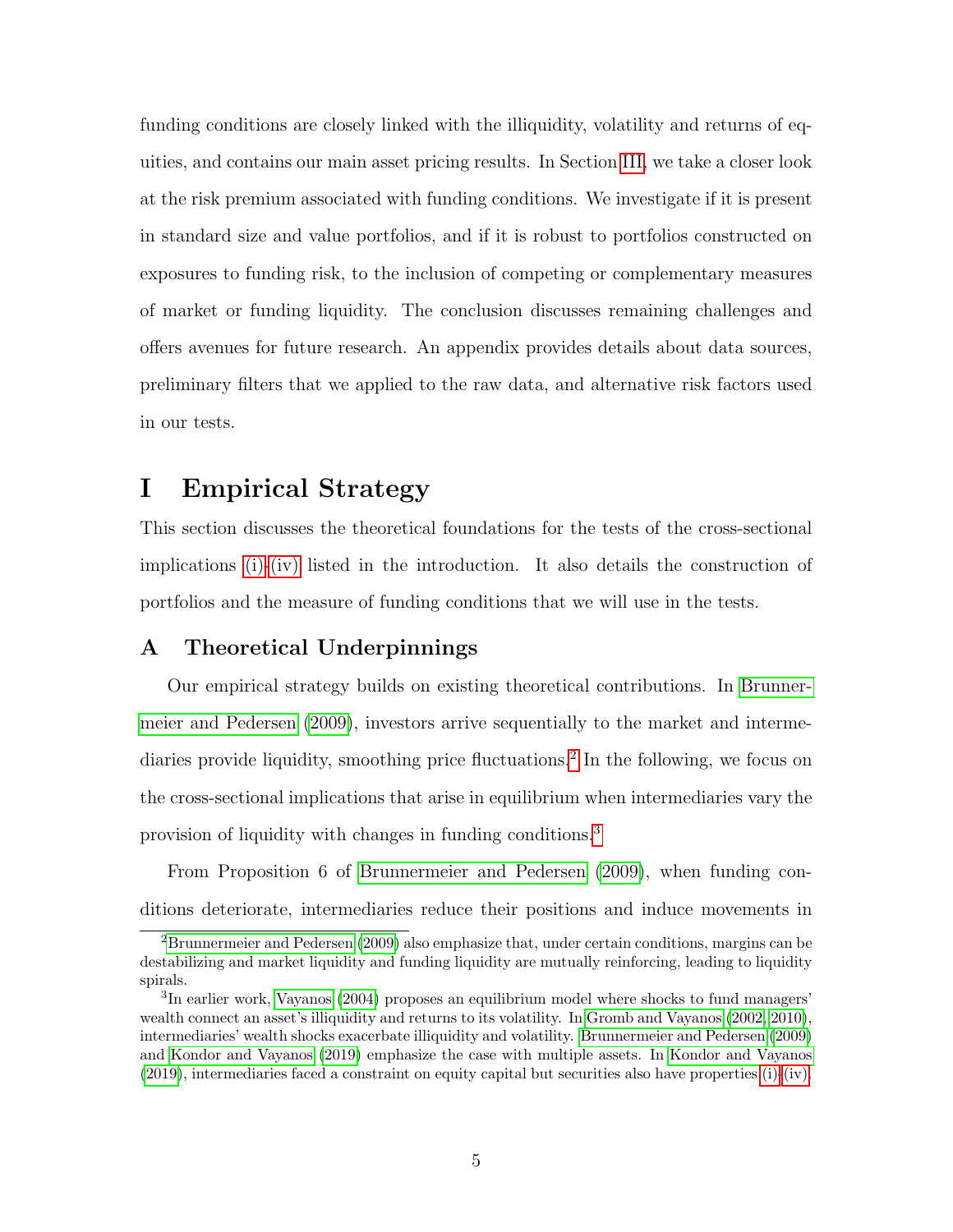market illiquidity of any stock  $i$ , as measured by the absolute deviation of the price from fundamental value  $|\Lambda_i|$ :

(i) Commonality. Illiquidity  $|\Lambda_i|$  co-moves with funding conditions  $\phi$ :

$$
cov(|\Lambda_i|, \phi) > 0.
$$

However, the effect is not the same across all stocks and, as a result, the crosssectional dispersion of illiquidity increases. Stocks that are more volatile become more illiquid, since they add relatively more to the intermediaries' risk. For stocks  $i$  and  $j$ such that volatilities  $\sigma_i > \sigma_j$ , the responses of market liquidity to funding conditions exhibit a flight-to-quality pattern:

(ii) Flight to quality. Illiquidity co-moves more strongly with funding conditions for assets with higher volatility:

$$
cov(|\Lambda_i|, \phi) > cov(|\Lambda_j|, \phi).
$$

As predicted in [Brunnermeier and Pedersen](#page-23-0) [\(2009\)](#page-23-0), the relationship between illiquidity and funding conditions is far from linear: "a marginal change in capital has a small effect when speculators are far from their constraints, but a large effect when speculators are close to their constraints".

(iii) Asymmetry. Illiquidity co-moves more strongly with funding conditions when these conditions were initially worse.

Finally, these cross-sectional differences mean that certain securities are riskier for investors. Funding conditions also drive variations in stock returns and raise the risk premium in proportion to the covariance of returns with funding conditions.

(iv) Funding Liquidity risk premium. Securities with higher covariance with funding conditions have a higher risk premium:

$$
E[R_i] = -\frac{\text{cov}(R_i, \phi)}{E[\phi]},
$$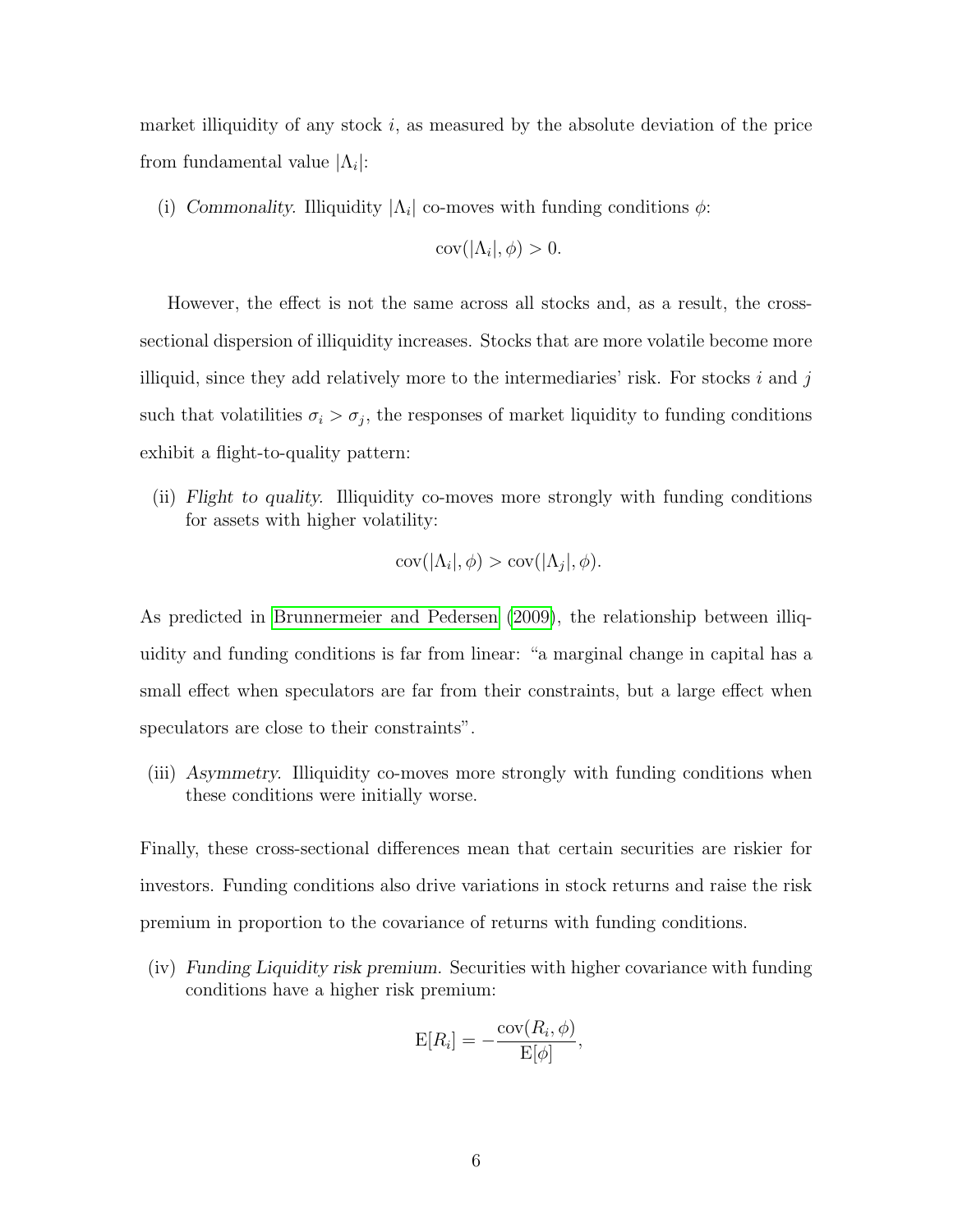where  $R_i$  is the net return. The liquidity risk is intuitive. A security carries a risk premium if the covariance is negative, that is, if the security has a low payoff when funding conditions are poor (i.e.,  $\phi$  is high).

### B Equity Portfolios sorted on illiquidity and volatility

To implement tests of the predictions (i)-(iv) listed above we need to measure illiquidity and volatility in a cross-section of assets. For this purpose, we construct portfolios of equities sorted on the level of illiquidity and volatility, respectively. Appendix [A.2](#page-27-0) details the construction of these portfolios.

We measure the illiquidity of a stock using the [Amihud](#page-23-3) [\(2002\)](#page-23-3) price-impact ratio. For a given stock i and day d, the Amihud illiquidity ratio  $Illiq_{id}$  is given by:

$$
Illiq_{id} = \frac{|R_{id}|}{dvol_{id}} \times 10^6,
$$
\n<sup>(1)</sup>

where  $R_{id}$  is the daily stock return and  $DVOL_{id}$  is the dollar value of the trading volume. The Amihud ratio is widely used to measure illiquidity. It captures the price impact of a given transaction conditioning on the volume traded.[4](#page-7-0) We measure the volatility of a stock using the standard deviation of daily returns over each month.

At the end of each year, we form 10 equal-weighted portfolios of stocks ranked by illiquidity and 10 portfolios of stocks ranked by volatility, using stocks observed in December. To be included in a portfolio, a stock must have at last 120 days of observations in the following year.

We track these portfolios' returns, volatility and illiquidity throughout the following year. Our monthly volatility measure for a portfolio is the average volatility of its component stocks. Our monthly illiquidity measure for a portfolio is given by the median illiquidity of its components scaled by the growth in total market trading volume, to control for the increase in market size and volume.

<span id="page-7-0"></span><sup>4</sup>[Goyenko, Holden, and Trzcinka](#page-24-10) [\(2009\)](#page-24-10) compare liquidity measures and conclude that the [Ami](#page-23-3)[hud](#page-23-3) [\(2002\)](#page-23-3) illiquidity ratio is an accurate proxy for price impact.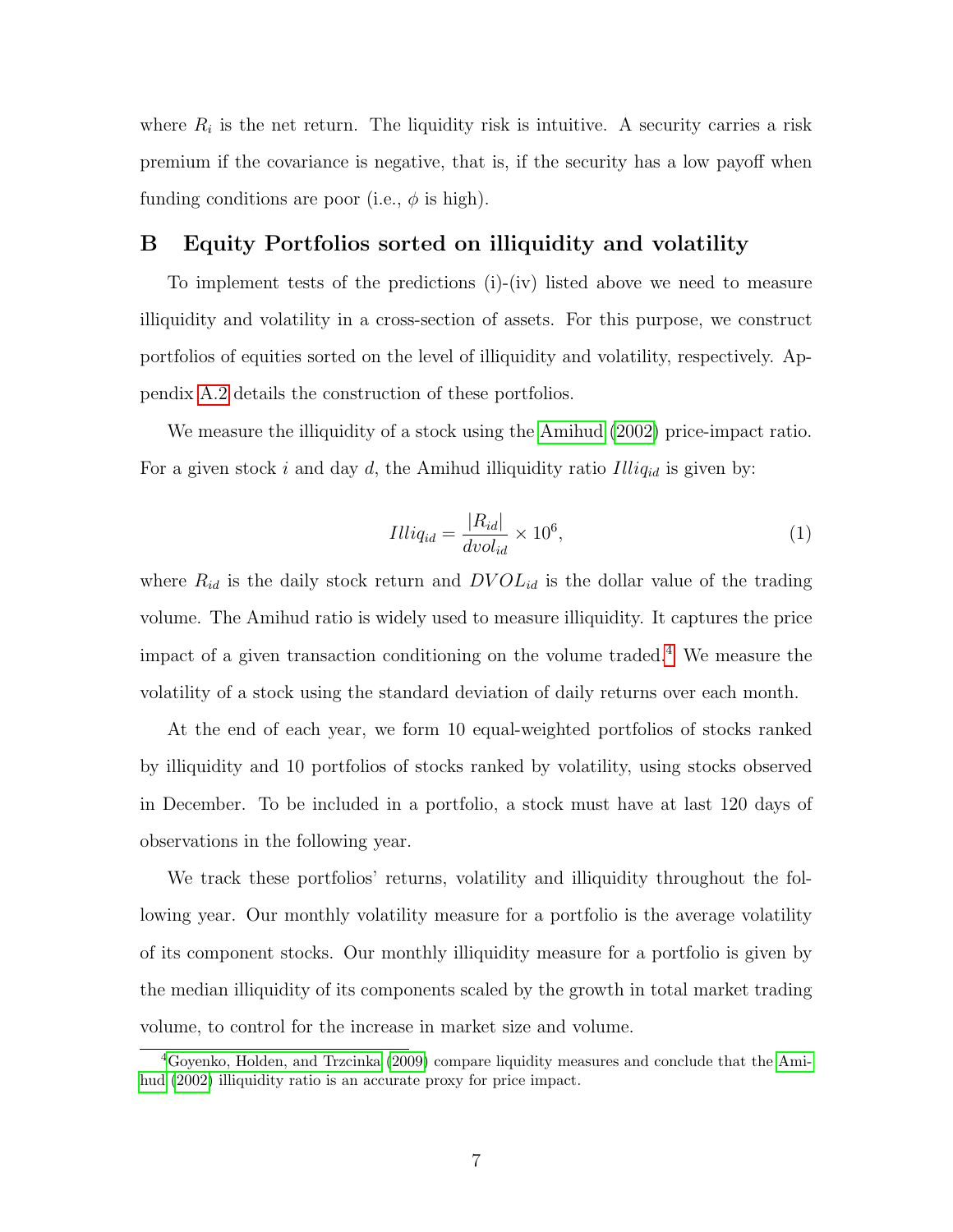### <span id="page-8-0"></span>C Funding Conditions

To capture the funding conditions that intermediaries face, [Vayanos](#page-25-4) [\(2004\)](#page-25-4) suggests using the prices of two assets with similar cash flows, citing the well-known case of the just-issued (on-the-run) and the previously issued (off-the-run) 30-year Trea-sury bonds.<sup>[5](#page-8-1)</sup> These bonds carry the same credit risk and promise essentially identical cash flows, but one of the bonds is more liquid and more expensive.<sup>[6](#page-8-2)</sup> The idea behind this proxy for funding conditions is that arbitraging between two nearby bonds increases leverage because this requires repo transactions that cannot be netted against each other, as in [Brunnermeier and Pedersen](#page-23-0) [\(2009\)](#page-23-0). Repos are also the marginal source of funds for brokers-dealers [\(Adrian and Shin, 2010\)](#page-23-9), implying that the response of broker-dealers' leverage to funding condition also influences the arbitrage activities and the wedge between bonds.

[Fontaine and Garcia](#page-24-2) [\(2012\)](#page-24-2) extend this idea and extract a measure of funding liquidity risk  $(FL)$  in a balanced panel of U.S. Treasury security pairs. By construction, the two bonds within each pair have nearly identical maturities, and similar cash flows, but potentially have very different ages.<sup>[7](#page-8-3)</sup> The estimation strategy for  $FL$  relies on arbitrage opportunities within each pair to identify funding conditions. Hence, the extent of outstanding arbitrage opportunities observed in the data—which is what the  $FL$  measure captures—can proxy for the funding conditions that the dealers face. This measure is similar in spirit to the noise measure of [Hu, Pan, and Wang](#page-25-5) [\(2013\)](#page-25-5)

<span id="page-8-1"></span><sup>5</sup>Similarly, [Longstaff](#page-25-6) [\(2004\)](#page-25-6) uses Treasury and RefCorp bonds. Recently, [Du et al.](#page-23-10) [\(2019\)](#page-23-10) use a similar idea based on deviations from the covered interest rate no-arbitrage relationship in the currency markets.

<span id="page-8-2"></span><sup>&</sup>lt;sup>6</sup> [\(Cornell and Shapiro, 1989\)](#page-23-11). [Duffie](#page-23-12) [\(1996\)](#page-23-12) and [Vayanos and Weill](#page-25-7) [\(2006\)](#page-25-7) show that Treasury securities that can be funded more easily and more cheaply via the repo market also have higher price. Empirically, this link has been confirmed by [Jordan and Jordan](#page-25-8) [\(1997\)](#page-25-8); [Krishnamurthy](#page-25-9) [\(2002\)](#page-25-9); [Buraschi and Menini](#page-23-13) [\(2002\)](#page-23-13); and [Bartolini, Hilton, Sundaresan, and Tonetti](#page-23-14) [\(2011\)](#page-23-14). See also the review in [Fontaine and Garcia](#page-24-11) [\(2015\)](#page-24-11).

<span id="page-8-3"></span><sup>7</sup>This strategy is consistent with the evidence that older bonds are less liquid, including the onthe-run effect. The market for old notes appears segmented from the markets for bills [\(Garbade,](#page-24-12) [1984;](#page-24-12) [Kamara, 1994;](#page-25-10) [Duffee, 1996\)](#page-23-15) and, similarly, the market for old bonds appears segmented from the market for more recently issued bonds.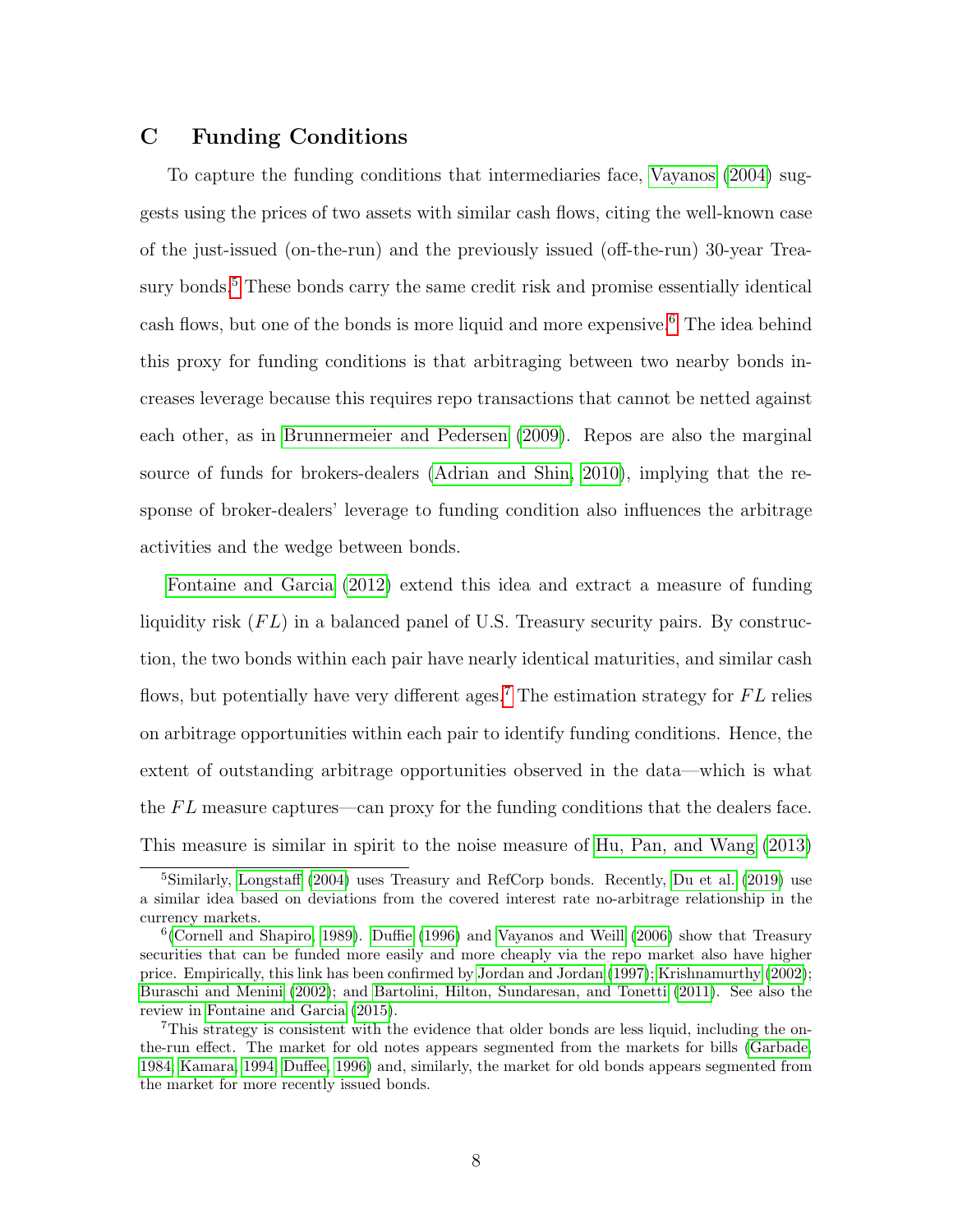who use the dispersion of bond yields from a smooth yield curve. [Fontaine and Garcia](#page-24-2) [\(2012\)](#page-24-2) capture the dispersion within a dynamic no-arbitrage model.

Figure [1](#page-39-0) shows the times-series of the  $FL$  funding conditions measure in our sample. Essentially every peak can be visually identified with significant financial marlet events. [Fontaine and Garcia](#page-24-2)  $(2012)$  also demonstrate that  $FL$  can be interpreted as a measure of funding conditions, by relating  $FL$  to future bond returns (worse funding conditions predicts lower future returns for U.S. Treasury bonds but higher future returns for LIBOR rates, swap rates and corporate yields), by showing that  $FL$  is a determinant of growth in the shadow banking sector, and by linking  $FL$  to broader measures of funding conditions, such as non-borrowed reserves of commercial banks at the Federal Reserve and the rate of growth of M2 (which include growth in the repo market). The funding factor  $FL$  is available from January 1986 until December 2015, therefore including the financial crisis.<sup>[8](#page-9-1)</sup> In most of the tests, we will use the change in funding conditions  $\Delta FL_t = FL_t - FL_{t-1}$ .

### <span id="page-9-0"></span>II Funding Risk in the Equity Markets

In this section we will test the theoretical predictions  $(i)$ - $(iv)$  listed in the introduction. Testing these joint predictions provides substantial support for theories emphasizing the role of intermediaries and funding constraints in financial markets.

### A Summary Statistics

Table [1](#page-29-0) reports summary statistics for the illiquidity-sorted portfolios (Panel [a\)](#page-29-1) and the volatility-sorted portfolios (Panel [b\)](#page-29-2). Portfolios that are more illiquid also have higher volatility, consistent with the theoretical links between illiquidity and

<span id="page-9-1"></span> ${}^{8}$ The funding factor  $FL$  is updated regularly and is available at www.jean-sebastienfontaine.com. The sample starts in 1986, since before this date interest income had a favorable tax treatment relative to capital gains and investors favored high-coupon bonds and distorts the FL measures. The resulting tax premium was entangled with the liquidity premium, since recently issued bonds were more liquid but also had relatively high coupons offered a tax premium (interest rates were trending up). [Green and Ødegaard](#page-24-13) [\(1997\)](#page-24-13) confirm that the tax premium mostly disappeared when the asymmetric treatment of interest income and capital gains was eliminated following the 1986 tax reform.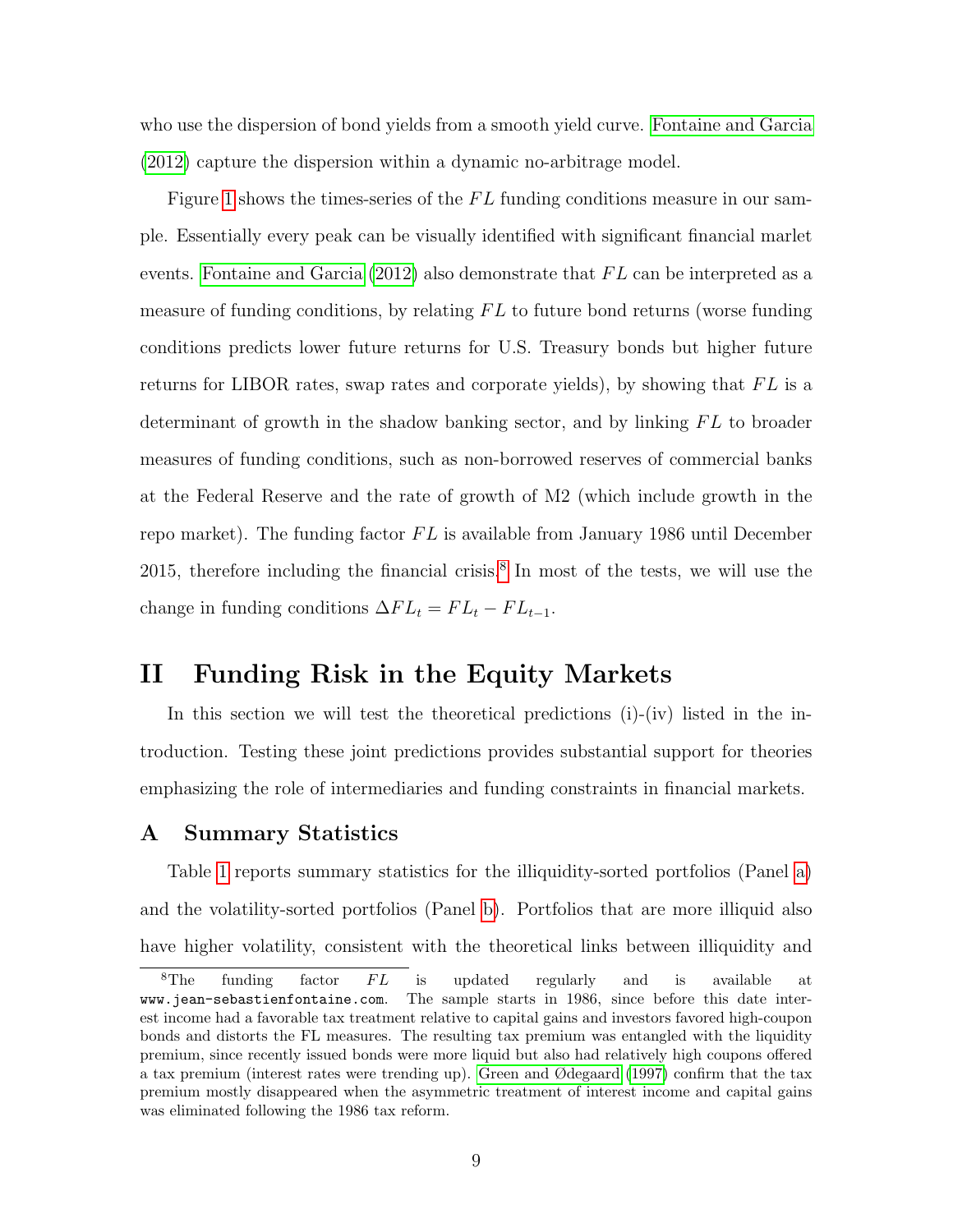volatility. Unsurprisingly, sorting on illiquidity also creates a spread in average returns [\(Amihud, 2002\)](#page-23-3). The returns spread between the most illiquid and the least illiquid portfolios is close to 6 percent annually. As is well-known, market risk cannot explain the returns spread: the average pre-formation  $\beta$  with respect to market returns is lower across the illiquid portfolios. Portfolios that are less liquid also have smaller market capitalization.

The summary statistics in Panel [\(b\)](#page-29-2) show that the more volatile portfolios are less liquid, again consistent with the theoretical link between illiquidity and volatility. Sorting by volatility also creates a returns spread. The difference between the least volatile and most volatile portfolios is around 3 percent annually. The average preformation market beta increases with the volatility of the average stocks. Market risk can explain some of the returns spread between volatility portfolios. The more volatile portfolios also have smaller market capitalization.

[Ang, Hodrick, Xing, and Zhang](#page-23-16) [\(2006\)](#page-23-16) document that portfolios with higher volatility (total or idiosyncratic volatility) have lower average returns, which is the opposite of what we find. This difference could be due to the following reasons: (i) we use *equal-weighted* returns to form portfolios, (ii) we form portfolios *annually*, (iii) we use a *longer* sample period  $(1986–2015$  $(1986–2015$  $(1986–2015$  instead of  $1986–2000$ .<sup>9</sup>

### B Illiquidity when Funding Conditions are Good or Bad

Table [2](#page-30-0) compares periods when funding conditions are good or bad and offers tests for the commonality and flight to quality predictions. We first report the averages of portfolio illiquidity and volatility in subsamples when the lag value of funding conditions  $FL_{t-1}$  lies in its lowest and highest terciles, in Panels [\(a\)](#page-30-1) and [\(b\)](#page-30-2) respectively.

<span id="page-10-0"></span><sup>9</sup>[Huang, Liu, Rhee, and Zhang](#page-25-11) [\(2010\)](#page-25-11) argue that monthly returns reversals generate a negative relationship when forming portfolios monthly. They also argue that returns reversals explain the difference between the strong positive relationship found in value-weighted returns and the weak relationship found in equal-weighted returns. [Fu](#page-24-14) [\(2009\)](#page-24-14) finds a positive relation between expected returns and the conditional idiosyncratic volatilities estimated with an exponential GARCH. However, [Guo, Haimanot, and Ferguson](#page-24-15) [\(2014\)](#page-24-15) find that the relationship is negligible when the exponential GARCH estimates are corrected for a look-ahead bias.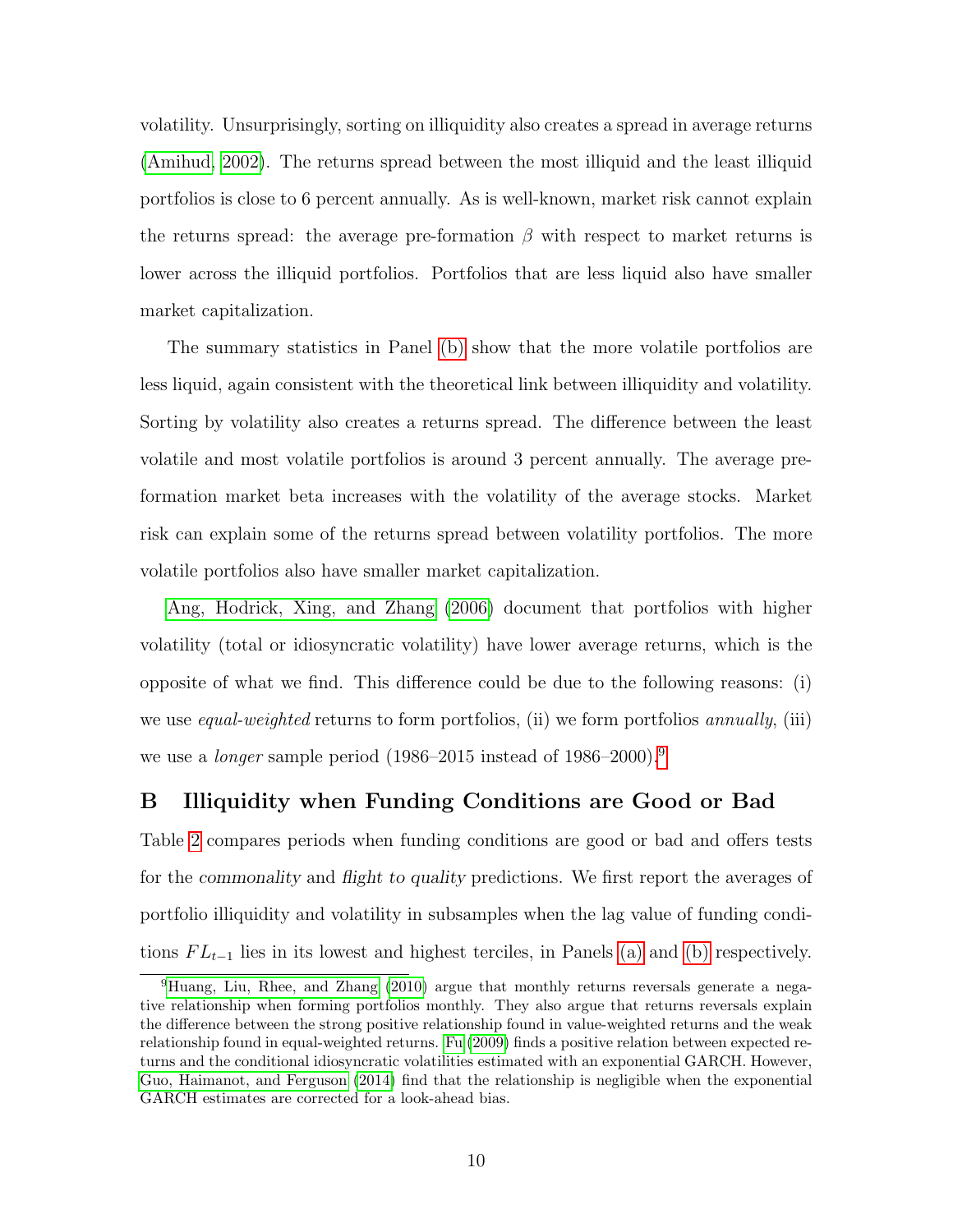The results show that the post-formation illiquidity increases monotonously from the least illiquid portfolio to the most illiquid portfolio. Similarly, the portfolios sorted on volatility exhibit the expected post-formation pattern of volatility. Hence, the portfolios preserve the desired patterns of illiquidity and volatility both when funding conditions are good or bad.

The differences between the subsamples are reported in Panel [\(c\).](#page-30-3) Consistent with the commonality prediction, all but one of the differences have a positive sign: the illiquidity and the volatility of every portfolio are worse when funding conditions were poor in the previous month. All of these differences but one are also statistically significant. These differences are economically large when compared with the summary statistics for these portfolios in Table [1.](#page-29-0) It is reassuring that the only portfolio for which the average stock illiquidity improves following a funding shock is the portfolio of the least volatile stocks.

The results also supports the *flight to quality* prediction. There is a monotonous increasing pattern across portfolios. The more illiquid and more volatile portfolios show a larger increase in illiquidity when funding conditions are poor. Volatility and illiquidity also interact as expected: the volatile stocks become more illiquid in bad times. Hence, the evidence so far supports two of the cross-sectional predictions in [Brunnermeier and Pedersen](#page-23-0) [\(2009\)](#page-23-0).

### C Illiquidity when Funding Conditions Change

The previous section documents how the average illiquidity and volatility levels are different when the level of funding conditions is good or bad. We offer similar tests using the following regressions of monthly changes:

$$
\Delta Illiq_{i,t} = \gamma_{0,i} + \gamma_{1,i}\Delta FL_t + \gamma_{2,i}\Delta FL_t \times \mathbb{1}_{FL_{t-1}} + \xi_{i,t}
$$
\n
$$
(2)
$$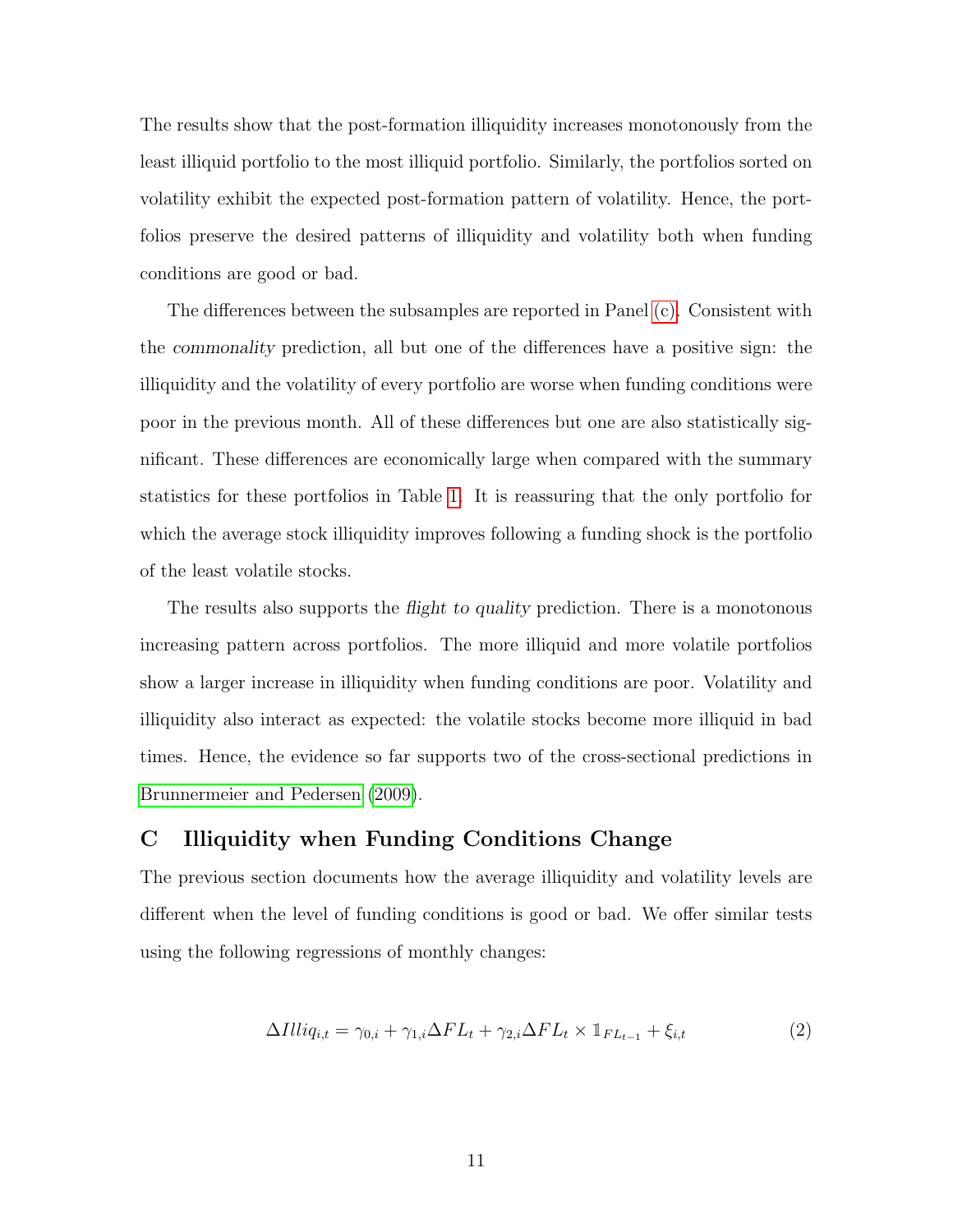where  $\mathbb{1}_{FL_{t-1}}$  is equal to 1 when the lag level  $FL_{t-1}$  lies in the top one-third of the sample, indicating difficult funding conditions. In other words, the response of illiquidity  $\Delta I lliq_{i,t}$  to funding shocks  $\Delta FL_t$  varies across portfolios and over time and it is given by:

$$
(\gamma_{1,i} + \gamma_{2,i} \times \mathbb{1}_{FL_{t-1}}).
$$

We can use the estimates to obtain tests of the *commonality*, flight-to-quality and asymmetry predictions. First, the commonality prediction implies that the sum of the coefficients  $\gamma_{1,i} + \gamma_{2,i}$  should be positive across all portfolios. Second, the fligh-toquality predictions implies that the sum of the coefficients should increase with the illiquidity and the volatility of the portfolios. Finally, the asymmetry prediction implies that the coefficient  $\gamma_{2,i}$  is positive and economically significant, since it measures the additional sensitivity when funding conditions are poor.

The results reported in Table [3](#page-31-0) are consistent with and support the theoretical predictions. The sum of the coefficients  $\gamma_{1,i} + \gamma_{2,i}$  is always positive, consistent with a strong commonality in the response of illiquidity to changes in intermediaries' funding conditions.

The coefficients also show a declining monotonous pattern as we move toward the more liquid and least volatile portfolios. The last column reports the difference between the estimates for portfolios 1 and 10, showing that the difference between the  $\gamma_{2,i}$  coefficients is large and significant but the difference across the  $\gamma_{1,i}$  coefficients is smaller and not statistically significant so that the difference across the sums  $\gamma_{1,i} + \gamma_{2,i}$ is positive and statistically significant. Therefore, the level and the dispersion of illiquidity increase following a funding shock, especially in poor funding conditions.

Finally, the coefficients  $\gamma_{2,i}$  are positive and statistically significant across every illiquidity-sorted portfolios and positive in all volatility portfolios except for the least volatile. The coefficient for this last portfolio echoes a similar result in Table [2](#page-30-0) where the least volatile portfolio exhibited a small improvement in liquidity under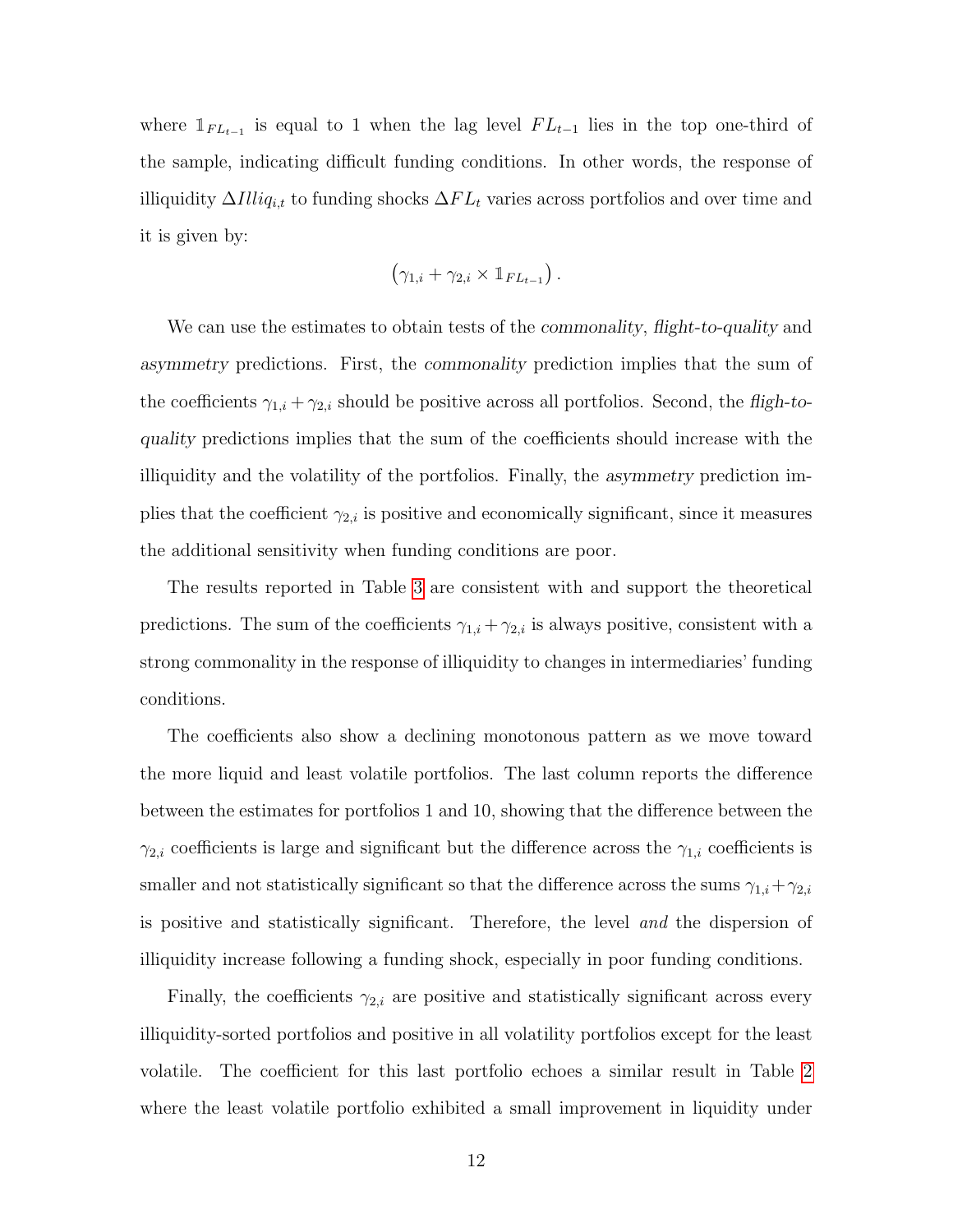poor funding conditions. The coefficients  $\gamma_{2,i}$  are also statistically significant across volatility-sorted portfolios from 1 to 6. In contrast, coefficient estimates of  $\gamma_{1,i}$  are all insignificant, suggesting that the response of illiquidity to funding conditions is inherently asymmetric. The contrasted patterns observed in the level and dispersion of the  $\gamma_2$  and  $\gamma_1$  coefficients, as well as the statistical significance results, provide a strong support for the asymmetry prediction.

### D Portfolio Returns when Funding Conditions Change

Are the returns of the illiquidity and volatility portfolios also affected by changes in funding conditions? To answer this question, we analyze the  $\beta$ s of portfolio returns with respect to funding conditions. We estimate the following regression:

$$
r_{i,t} = \alpha_i + \beta_i^{\Delta FL} \Delta FL_t + \epsilon_{i,t}
$$
\n(3)

where  $r_{i,t}$  is the monthly portfolio returns in excess of the risk-free rate.<sup>[10](#page-13-0)</sup> Like in our previous tests for the response of illiquidity, we estimate this regression in subsamples with good and bad liquidity conditions. In this case, we use the market-wide Amihud illiquidity measure and we identify the first and last tercile of the sample. The results are similar if we use funding conditions to split the sample (which is not surprising given the close link between funding conditions and market liquidity).

Panels [\(a\)](#page-32-0) and [\(b\)](#page-32-1) of Table [4](#page-32-2) report results for the illiquidity- and volatilitysorted portfolios, respectively. As expected, the funding betas  $\beta^{\Delta FL}$  are negative and significant for all illiquidity-sorted and volatility-sorted portfolio in both subsamples. This is consistent with the prediction of commonality in the response of returns to funding conditions. We also find that the magnitude of the portfolios' funding betas  $\beta^{\Delta FL}$  is larger when liquidity is low, consistent with the asymmetry prediction. The cross-sectional monotonicity in the dispersion of the betas is weaker than in the case

<span id="page-13-0"></span> $10$ We use the risk-free rate from the Kenneth French data site to compute monthly excess returns. Appendix [A.1](#page-26-0) provides additional details.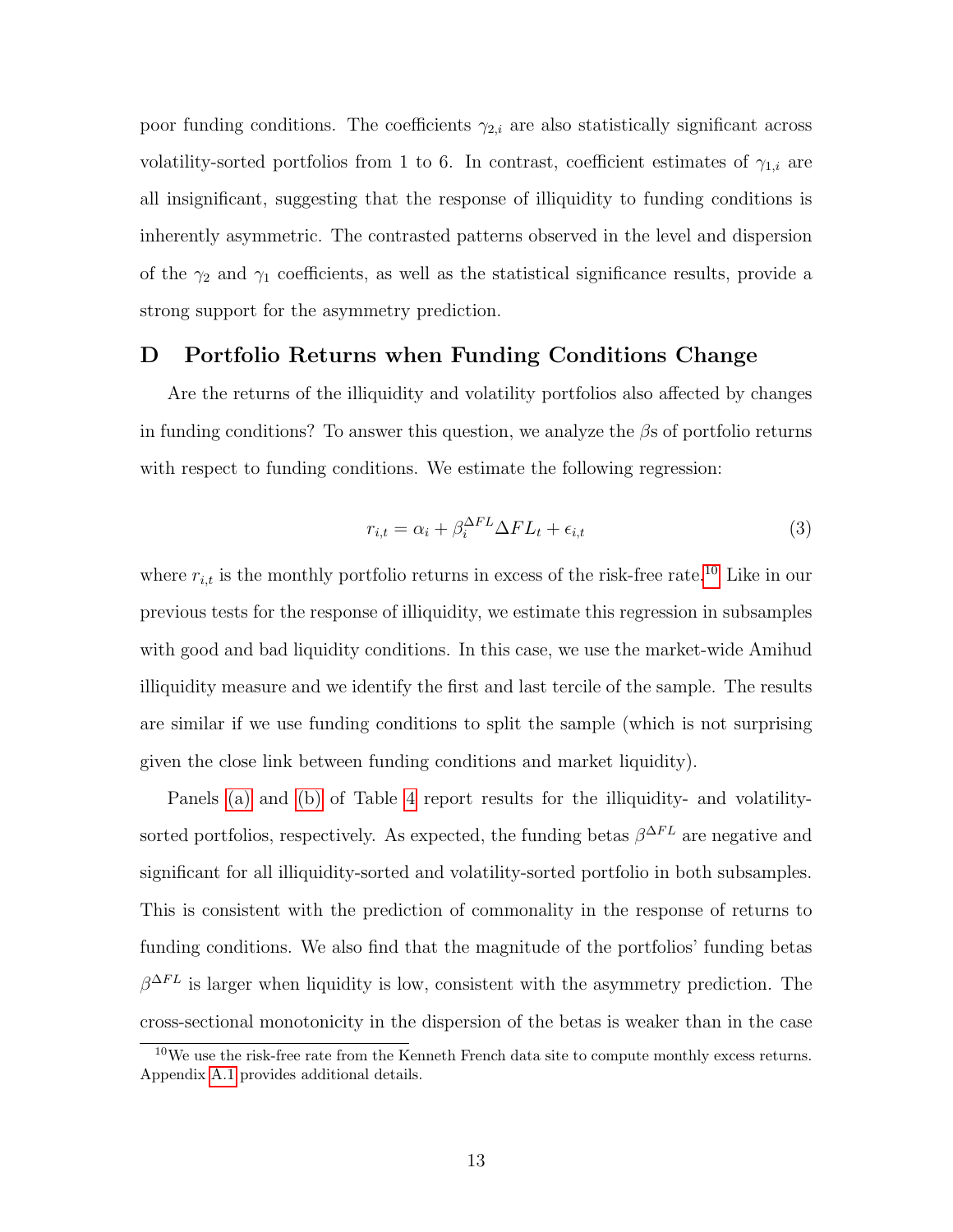of illiquidity observed in Table [3.](#page-31-0) Next, we will examine the role of funding conditions using well-known asset pricing models.

### E Asset Pricing Tests

The evidence so far is consistent with some of the core predictions in intermediary asset pricing models. From an economic point of view, it suggests that funding conditions are associated with non-diversifiable risks for investors in the cross-section of assets. In this section, we check that these risks are associated with a funding liquidity risk premium, consistent with Prediction [\(iv\).](#page-1-1) We follow the usual two-step procedure. The first stage is a contemporaneous time-series regression of excess returns on risk factors in the entire sample. The second stage is a cross-sectional regression of each month's returns on the betas estimated in the first stage. The estimate of the prices of risk is given by the time-series average of the monthly estimates from the second stage. We report annualized prices of risk throughout. Inference is based on the usual two-step Fama-MacBeth standard errors as well as on Shanken standard errors, which correct for the errors-in-variables problem in first-stage estimates.

To discipline the results and mitigate concerns that our results follow from a factor structure inherent in the test assets, we follow several of the recommendations in [Lewellen, Nagel, and Shanken](#page-25-12) [\(2010\)](#page-25-12). First, when applicable, we include any of risk factors that are also traded assets as additional test assets so that they are perfectly priced, which is a way to discipline the estimates. Second, we provide bootstrap confidence intervals for all  $R<sup>2</sup>$  statistics. The bootstrap procedure is described in [Lewellen et al.](#page-25-12) [\(2010\)](#page-25-12). The procedure provides a range of plausible values that can be supported based on the data.

The prediction is that exposures to intermediaries' funding conditions can reveal a risk premium, not that these exposures fully explain stock prices. To measure the contribution of funding conditions in fitting average returns, we report the  $R<sup>2</sup>$  and the adjusted  $\bar{R}^2$ . These  $R^2$ s measure the goodness of fit across all test asset, but they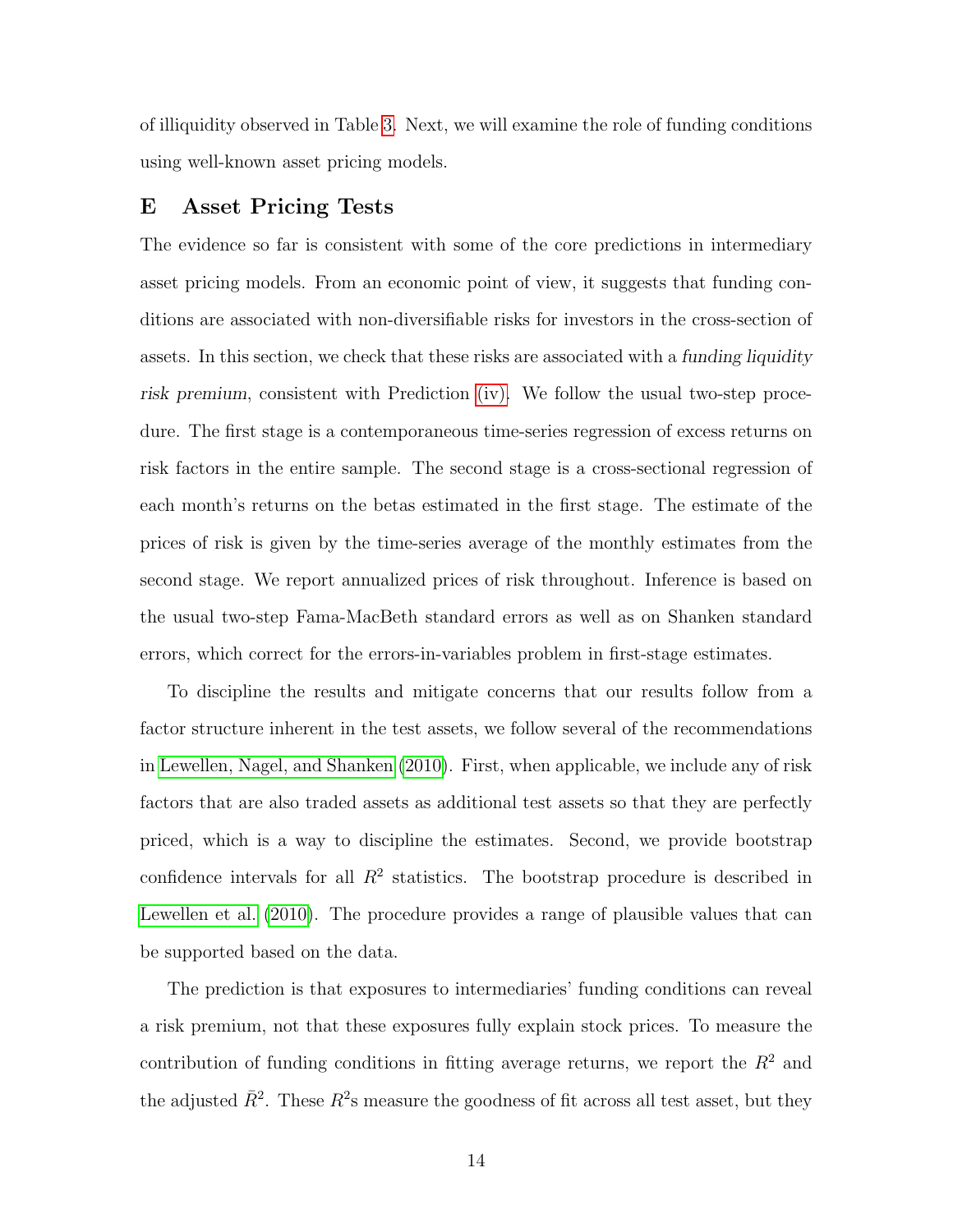are not directly comparable across specifications if the number of test assets changes when the traded risk factors are included as additional test assets. Hence, we also report the corrected analogue  $\bar{R}_c^2$ , constructed to measure the fit for the test assets of interest exclusively.

In Table [5,](#page-33-0) we report price-of-risk estimates for the following asset pricing models: the market portfolio (CAPM), three Fama-French factors (FF3), the funding risk  $\Delta FL$ , as well as the CAPM and FF3 again but augmented by  $\Delta FL$ . We also report results where we replace  $\Delta FL$  with a mimicking portfolio equivalent  $\Delta FL^m$ (see Appendix [A.2](#page-27-0) for the construction of this mimicking portfolio). The price of risk associated with changes to intermediaries' funding conditions is negative and estimated around −4 percent (annualized) across all specifications. The betas of the sole factor  $\Delta FL$  or  $\Delta FL^m$  explain about 40 percent of the cross-section of returns (which is quite a lot more than the CAPM or FF3) but the price-of-risk estimates are not statistically significant. The results are similar when using  $\Delta FL^m$  but the priceof-risk estimates are smaller, which is likely due to an attenuation bias introduced by measurement errors in the construction of the mimicking portfolio.<sup>[11](#page-15-0)</sup>

The lack of statistical significance in the simplest single-factor model arises because we are omitting the market returns. When we combine the funding betas and the market betas—augmenting the CAPM with  $\Delta FL$ —we find that the constant is small and not statistically different from zero, and that the price of risk associated with changes to intermediaries' funding conditions is −3.96 and statistically significant. Including market returns captures a substantial share of the systematic risk and increases the precision of the estimates.

Overall, there is strong evidence that exposures to changes in intermediaries' funding conditions generate an economically and statistically significant risk premium in

<span id="page-15-0"></span><sup>&</sup>lt;sup>11</sup>The lower price of risk for  $\Delta FL^m$  is also consistent with funding shocks being measured with errors: non-traded factors contain noise that is uncorrelated with returns, inflating beta estimate. See also the discussion in [Adrian et al. 2014.](#page-23-4)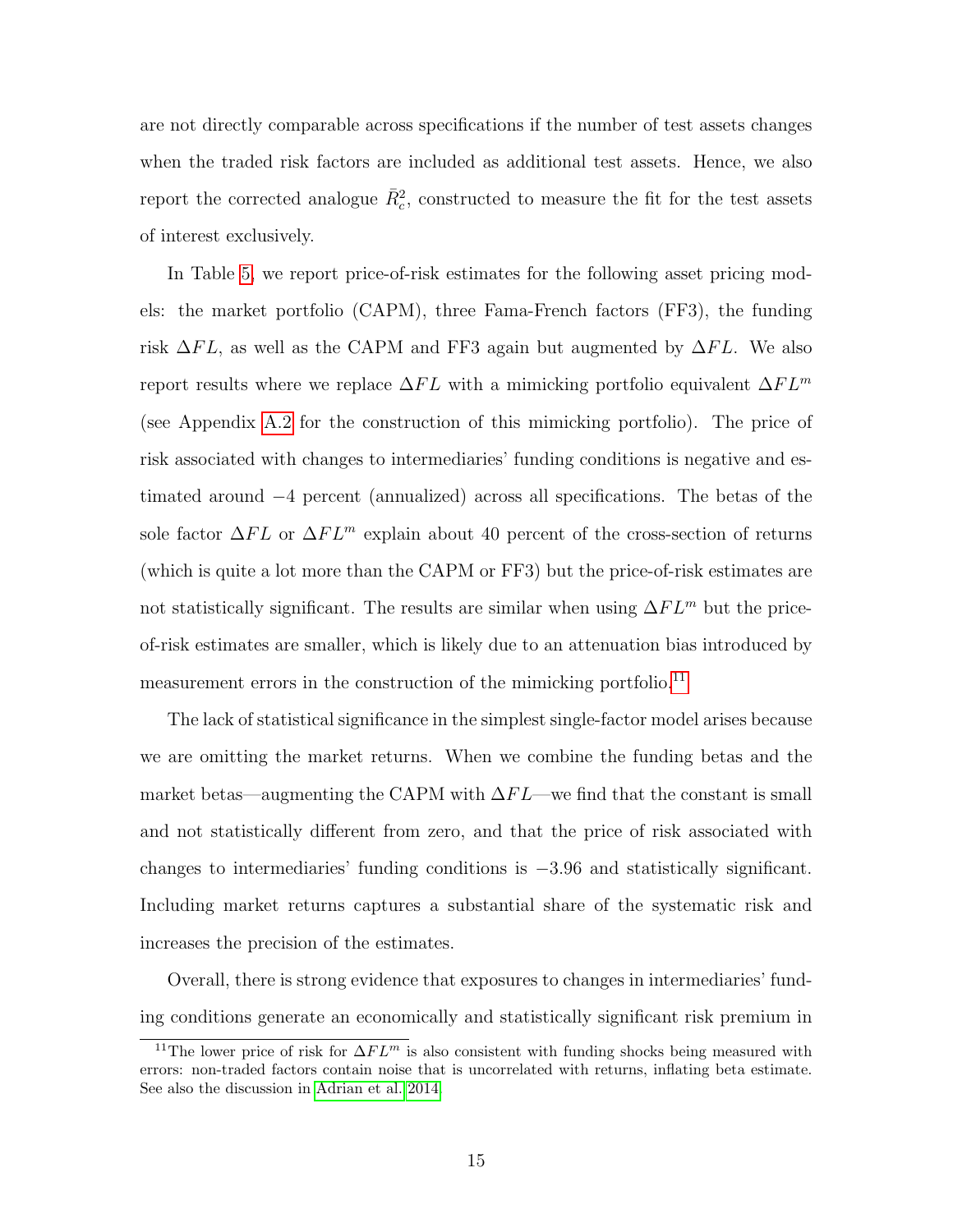equity markets. This is consistent with existing evidence based on standard portfolio sorts (e.g., [Hu, Pan, and Wang 2013\)](#page-25-5). Here, we show that stocks with a higher risk premium are also the stocks that carry a higher illiquidity and volatility risk.

### <span id="page-16-0"></span>III A Closer Look at the Risk Premium

In this section, we explore the dispersion in returns due exposures to intermediaries' funding conditions across different portfolios sorts. For one, it is natural to ask whether part of the long-standing and well-documented risk premiums, such as the size or value premiums, also embed some dispersion in the betas with respect to funding conditions. Another line of investigation is to test the robustness the priceof-risk estimates obtained in the last section. Finally, we introduce competing or complementary measures of market or funding liquidity to see their relative pricing powers. To sum up the results, we find evidence that funding conditions carry a robust negative price of risk in most portfolios.

### A Standard Portfolio Sorts

We first consider traditional sets of ten portfolios sorted either on the size, bookto-market, or market beta of a stock. In these portfolios, firms with smaller market capitalizations, higher book-to-market valuations or lower market betas have relatively higher average returns than predicted by the CAPM. We ask whether the exposures to intermediaries' funding conditions generate robust price-of-risk estimates based on these portfolios as well.

Panel [\(a\)](#page-34-0) of Table [6](#page-34-1) reports asset pricing results using these portfolios. As expected, the CAPM does not price these anomalies very well  $(\bar{R}_c^2$  is around 18%) but the corresponding  $\bar{R}_c^2$  improves substantially (to 42 percent) when funding conditions are added to the market. Results are similar when we replace  $\Delta FL$  by the mimicking portfolio  $\Delta FL^m$  except for the magnitude of the price of risk, which is roughly halved as in Table [5.](#page-33-0) Notice that the constant is substantially reduced and becomes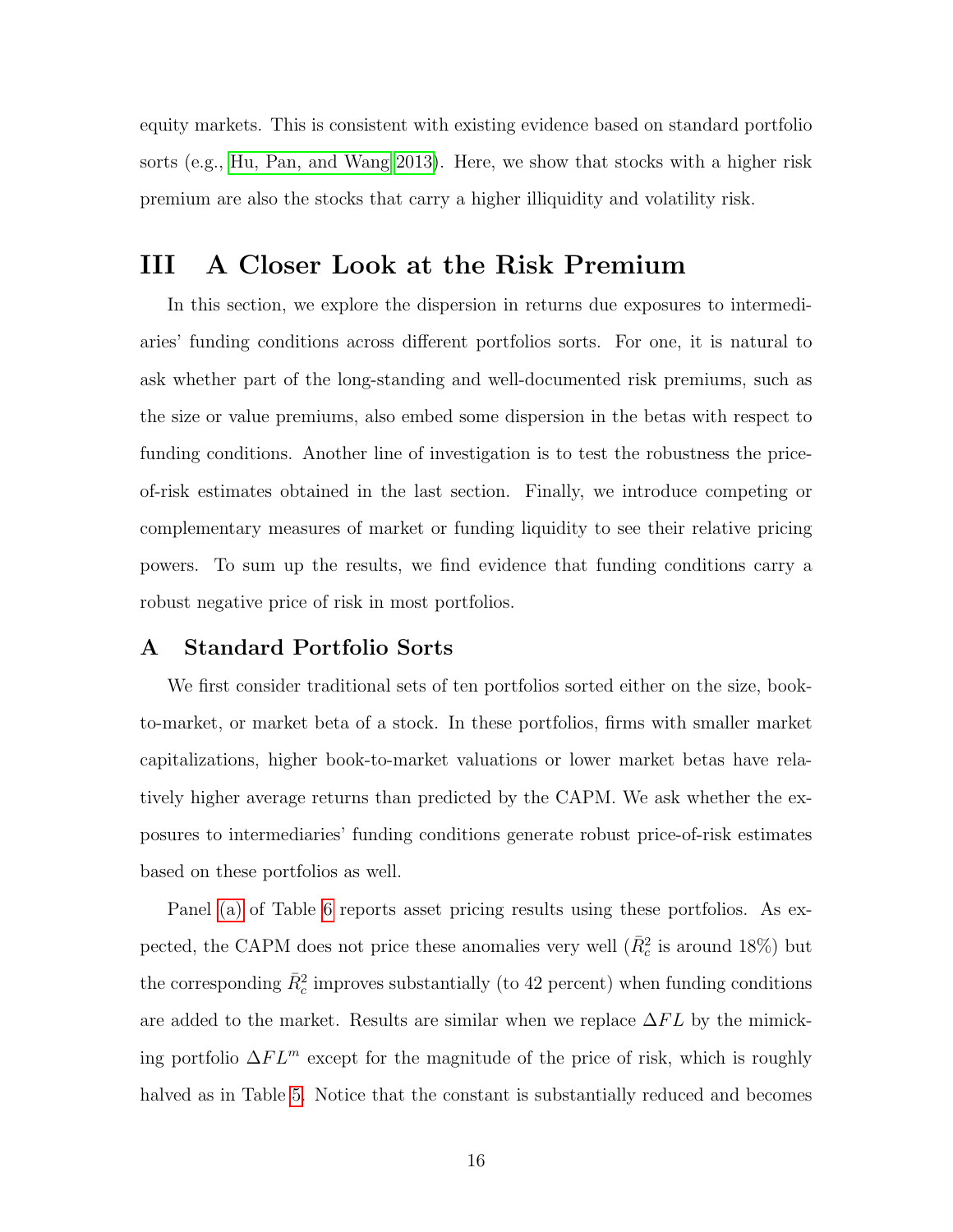insignificant when the CAPM is augmented with  $\Delta FL$ . Hence, this result provides additional support for the point made by [Frazzini and Pedersen](#page-24-3) [\(2014\)](#page-24-3) that adjusting for the effect of funding conditions restores the slope of the capital market line. Of course, the dispersion of excess returns across the size-, value-, and betting-againstbeta-sorted portfolios is not completely, not even mostly for some of the portfolios, due to exposures to intermediaries' funding conditions.

### B Sorting by Risk Exposures

In our baseline results of Table [5,](#page-33-0) we used portfolios sorted on the level of illiquidity or volatility of a stock. An alternative strategy is to sort portfolios based on the returns beta of a stock with respect to aggregate market illiquidity and volatility. Specifically, we use the following illiquidity and volatility  $\beta$ s to form the portfolios (see details of the portfolio construction in Section [A.1.2](#page-26-1) of the Appendix):

<span id="page-17-0"></span>
$$
\hat{\beta}_i^{\Delta Illiq} = \hat{\rho}_{\Delta Illiq,i} \frac{\hat{\sigma}_i}{\hat{\sigma}_{\Delta Illiq}} \qquad \hat{\beta}_i^{\Delta \sigma} = \hat{\rho}_{\Delta \sigma,i} \frac{\hat{\sigma}_i}{\hat{\sigma}_{\Delta \sigma}} \tag{4}
$$

Portfolios sorted on the returns' exposures to market illiquidity and volatility have been studied in, e.g., [Acharya and Pedersen](#page-23-2) [\(2005\)](#page-23-2) and [Ang et al.](#page-23-16) [\(2006\)](#page-23-16). The existing evidence shows that investors care about the covariance of a stock's returns with market-wide illiquidity or volatility, and both these sources of risk carry a significant (negative) price of risk. Since, the evidence in Section [II](#page-9-0) shows that variations in intermediaries' funding conditions are associated with commonality in volatility, illiquidity and returns, it is natural to ask if sorting stocks on betas given in Equation [4](#page-17-0) also generates exposures to funding conditions and negative price of risk.[12](#page-17-1)

To estimate  $\beta_i^{\Delta Illiq}$  $\beta_i^{\Delta tliq}$  and  $\beta_i^{\Delta \sigma}$ , we follow [Frazzini and Pedersen](#page-24-3) [\(2014\)](#page-24-3). First, we use five years of data to estimate the correlations  $\rho_{\Delta Illiq,i}$  and  $\rho_{\Delta \sigma,i}$ . Second, we use one year of data to estimate the variances. In both cases, we use 3-day overlapping excess

<span id="page-17-1"></span><sup>12</sup>[Kondor and Vayanos](#page-25-0) [\(2019\)](#page-25-0) also argue for using this covariance as a better proxy for exposures to funding risk than sorting on the level of illiquidity.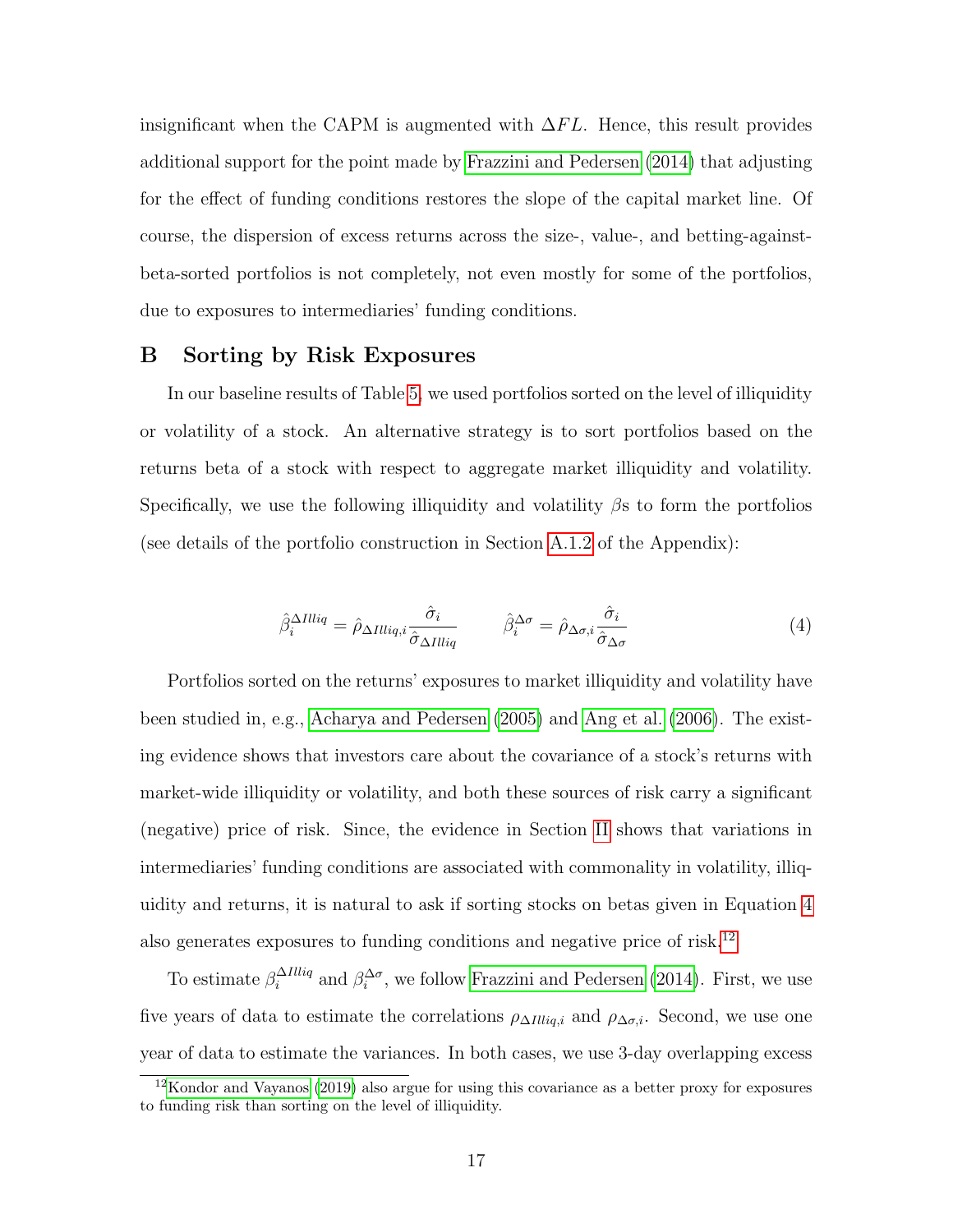returns to mitigate the effect of asynchronous trading.[13](#page-18-0) We form portfolios at the end of each year and we compute monthly holding period returns over the following year.

Panel (b) of Table [6](#page-34-1) reports results from asset pricing tests for 10 portfolios sorted on the sensitivity of stock returns to either changes in market-wide illiquidity or market-wide volatility. The CAPM offers a very poor performance with a negative  $\bar{R}_c^2$  and a high significant alpha. In contrast, around 40 percent of the variations of returns across these portfolios can be explained by exposures to funding conditions (whether measured by  $\Delta FL$  or  $\Delta FL<sup>m</sup>$ ) and, in addition, the estimated intercepts are reduced considerably and are insignificant. The price-of-risk estimates in the singlefactor models are negative and significant in all cases. The point estimate is -3.45 for  $\Delta FL$  and  $-1.5$  for  $\Delta FL^m$ , similar to the baseline results in Table [7.](#page-36-0)

Augmenting the CAPM with funding conditions increases slightly the magnitude of both prices of risk for  $\Delta FL$  and  $\Delta FL^m$ , but their t-stats are now 80 percent higher in absolute value. As in Table [5,](#page-33-0) including market returns improve the precision of the estimates. Relative to the simpler CAPM, the explanatory power measured by  $\bar{R}_c^2$  is heightened to 50 percent while the market price of risk is more reasonable in magnitude. Our overall conclusion is that funding conditions are an important determinant of the risk premium of illiquidity and volatility beta-sorted portfolios, since it carries a robust price of risk, and it captures some significant dispersion of the excess returns. In the next section we assess the robustness of  $\Delta FL$  as a pricing factor when alternative measures of market liquidity or funding liquidity are introduced.

### C Alternative Illiquidity and Funding Risk Factors

Several measures have been proposed in the literature to proxy for market liquidity or funding conditions. Specifically, we consider the betting-against-beta BAB factor, the change in the market-wide illiquidity Amihud measure  $\Delta Am$ , the Pastor-

<span id="page-18-0"></span><sup>&</sup>lt;sup>13</sup>We find similar results when using OLS in rolling three-year samples to estimate  $\beta_i^{\Delta illi}$  and  $\beta_{id}^{\Delta \sigma}$ .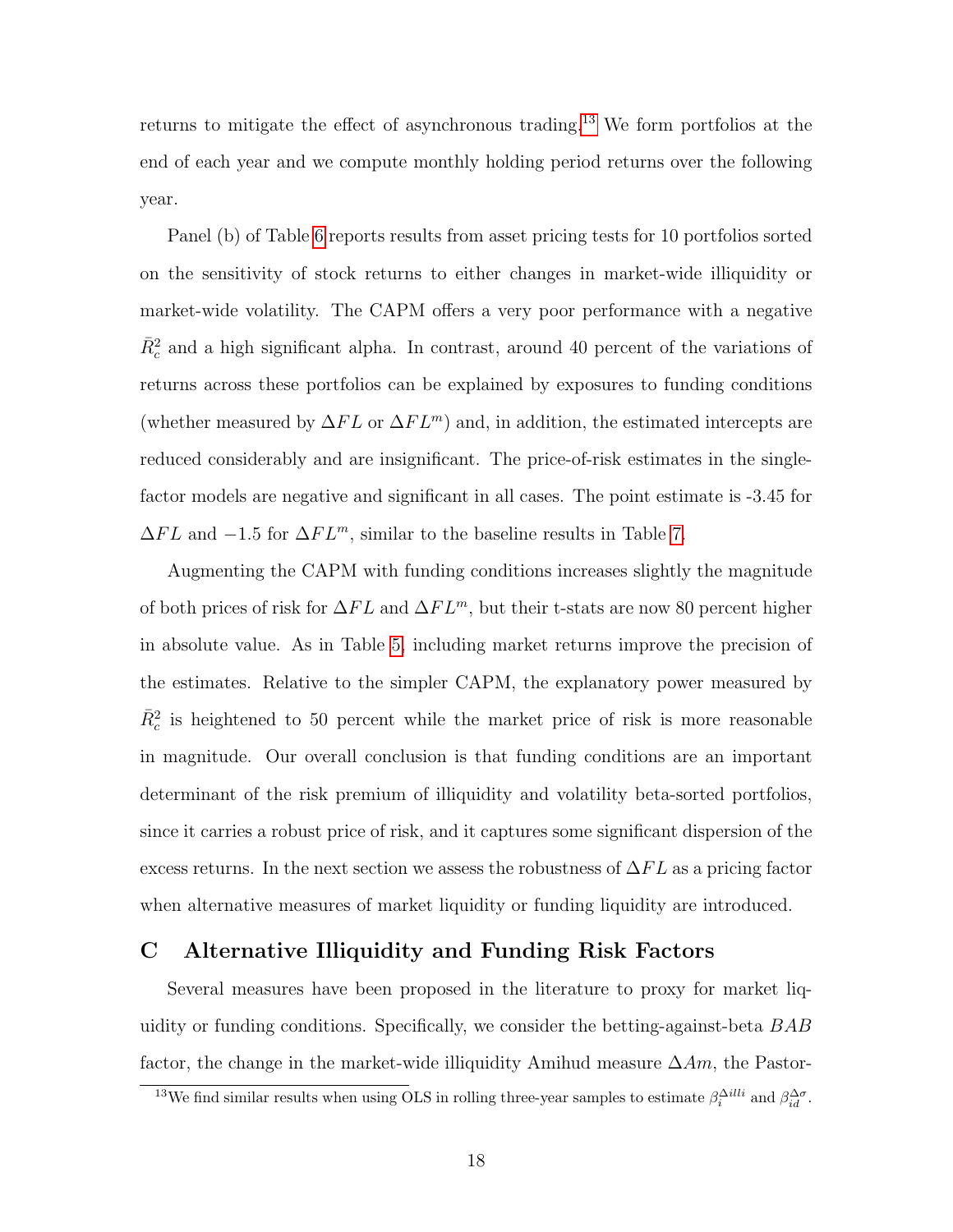Stambaugh PS factor, and the change in the TED spread  $\Delta TED$ <sup>[14](#page-19-0)</sup> The most correlated variables with  $\Delta FL$  are  $\Delta TED$  and the BAB factor with correlation coefficients of 0.35 and -0.18, respectively. This is not surprising since BAB and  $\Delta TED$ are also often interpreted as proxies for funding conditions.

The asset pricing results are reported in Table [7.](#page-36-0) Results for asset pricing models using each proxy on its own are reported in the first four columns. The price of risk has the correct sign in every case and is statistically significant for BAB, PS and  $\Delta TED$ . The fit is better for  $\Delta TED$  with a  $\bar{R}_c^2$  of 38%. However, the constant is quite large and significant for  $BAB$  and  $PS$ , and the corresponding  $\bar{R}_c^2$  are negative or close to zero. The reason for this contrast between a poor fit but a significant price-of-risk estimate is that, in both cases, the risk factor is included among the test assets. The results show that this traded risk factor can price itself very accurately (its price of risk is statistically significant), but that it does not price the other test assets (the  $R_c^2$ s are low).

The last four columns of Table [7](#page-36-0) feature asset pricing models that augment each alternative factor with  $\Delta FL$ . The key observation is that the estimates for the price of risk associated with  $\Delta FL$  remains negative, in a range between -3 and -4, similarly to results in Table [5.](#page-33-0) Note that, in all cases, the estimated intercept becomes very small and statistically insignificant. The overall fit obtained for the  $\bar{R}_c^2$  is now around 40%, the value obtained for  $\Delta FL$  as a sole risk factor in Panel (b) of Table [6.](#page-34-1) The coefficients of the alternative factors keep the same sign and magnitude. In terms of statistical significance, the t-stats of  $\triangle BAB$  and PS remain very close to their former values with the sole alternative factor, but  $\Delta TED$  becomes insignificant. We can again conclude that the price of funding risk is not subsumed by other liquidity factors.

<span id="page-19-0"></span><sup>&</sup>lt;sup>14</sup>We also considered the liquidity factors of [Sadka](#page-25-13) [\(2006\)](#page-25-13) as well as the measure of hedge funds illiquidity in [Kruttli, Patton, and Ramadorai](#page-25-14) [\(2015\)](#page-25-14). We find that the explanatory power of the funding risk is not subsumed in these cases either. These factors are available in shorter samples and we do not report the results for parsimony.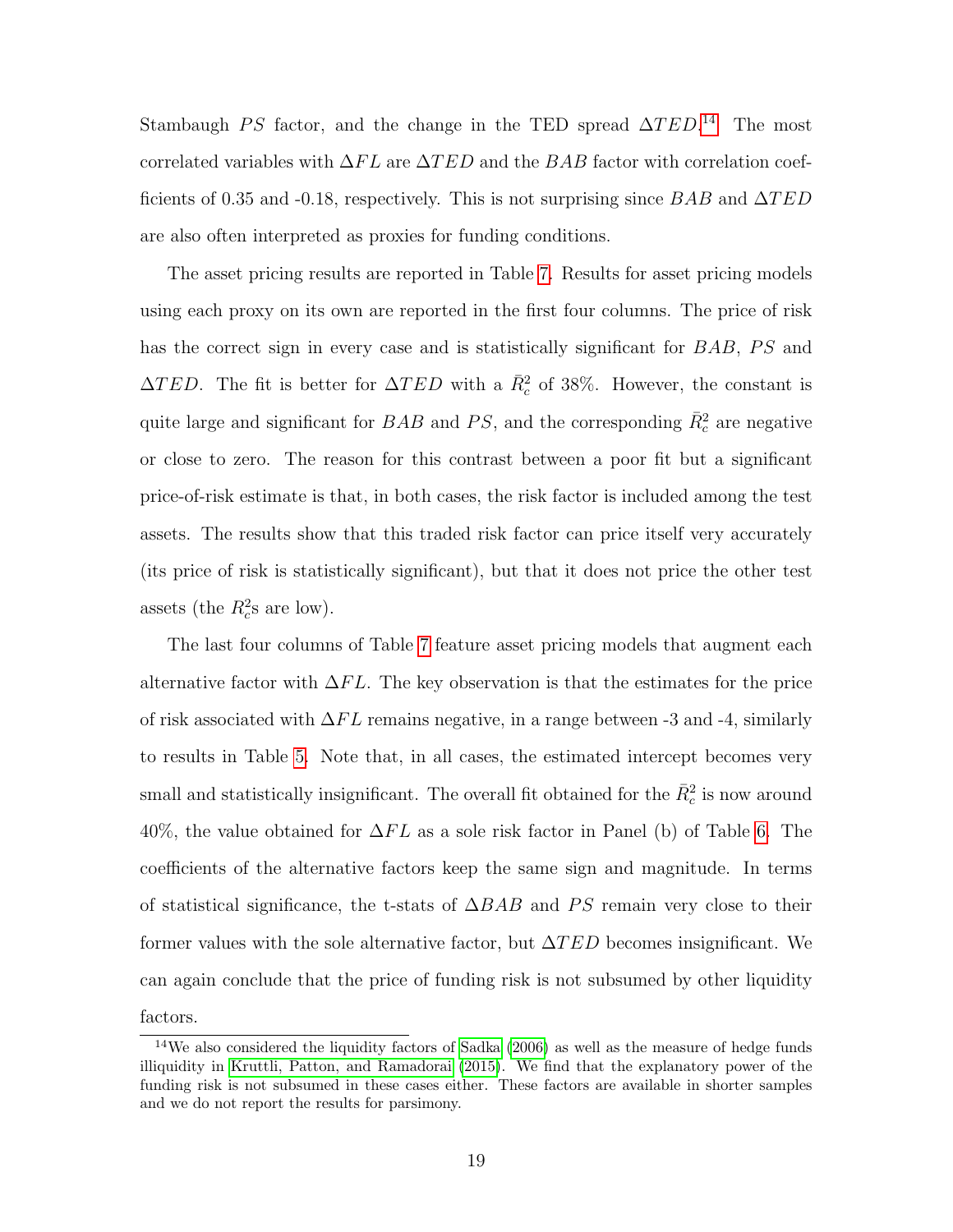### D Intermediary Balance Sheets

Theory predicts that funding conditions work their way to asset returns via the balance sheet of intermediaries. Therefore, we also consider asset pricing tests that include shocks to the leverage of security broker-dealers  $(Lev)$  from [Adrian, Etula,](#page-23-4) [and Muir](#page-23-4) [\(2014\)](#page-23-4) or the equity capital ratio of primary dealers  $(Cap)$  from [He, Kelly,](#page-24-4) [and Manela](#page-24-4) [\(2017\)](#page-24-4). Both should proxy for shocks to the marginal value of financial intermediaries' wealth and we expect a significant interaction with funding conditions in asset pricing tests.

Because these two balance sheet proxies are available quarterly, we repeat the previous asset pricing tests with quarterly returns. Panel (a) of Table [8](#page-37-0) presents the results when each risk factor is used on its own. We include the balance sheet proxies as well as the alternative liquidity factors from the previous section one at a time. The price of risk for  $\Delta FL$  is now estimated at around  $-1.5$  annually and is significant. There is no reason to expect prices of risk to be identical across investment horizons. The prices of risk for leverage or capital ratio shocks carry opposite signs. This is consistent with the fact that the theoretical capital ratio is the reciprocal of leverage, but the construction of the two factors is different so that the reciprocal relationship is not exact.<sup>[15](#page-20-0)</sup> The better fits in terms of  $\bar{R}_c^2$  are obtained for  $\Delta FL$  (82.5%), Lev  $(71\%)$  and  $\Delta TED$  (69%). Overall, the quarterly results confirm what we found at the monthly frequency.

In Panel (b) of Table [8,](#page-38-0) we report results when  $\Delta FL$  is added to each risk factor. The price of funding risk appears with the right sign in every case. None of the alternative risk factors subsumes funding conditions or adds to its explanatory power, and only the BAB factor remains significant. However, the statistical significance of  $\Delta FL$  is reduced when funding shocks are combined with either Lev or Cap. As

<span id="page-20-0"></span><sup>&</sup>lt;sup>15</sup>See [He et al.](#page-24-4) [\(2017\)](#page-24-4) for a discussion about the differences in the construction of these proxies. Results are robust when controlling for market, size and value, but we do not report results for parsimony.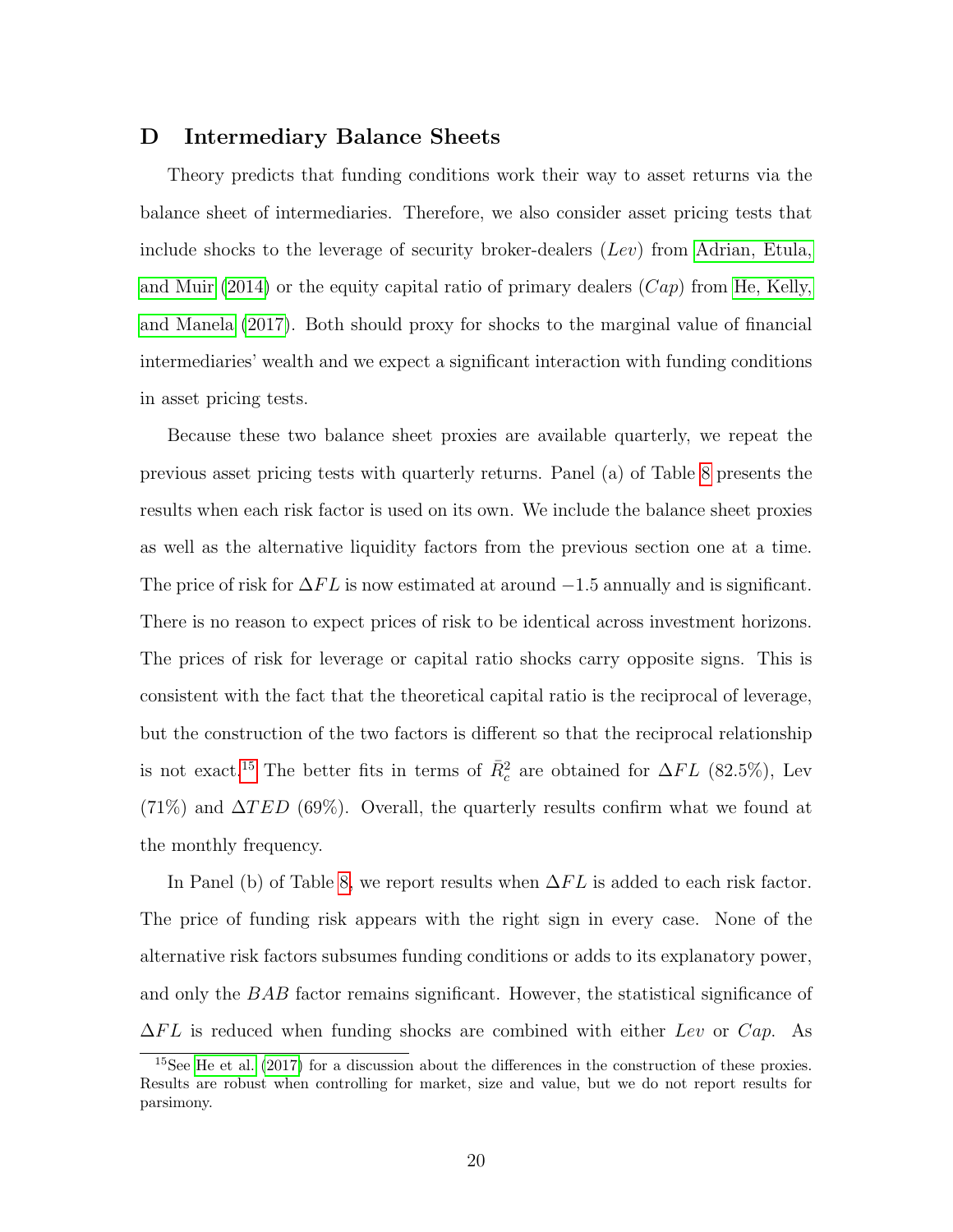expected, the evidence shows that there exists some degree of interaction between funding conditions and the balance sheet of intermediaries.

Hence, sorting on illiquidity or volatility brings further evidence to the debate on the relative importance of equity constraints and debt constraints for intermediaries. For equity-constrained intermediaries [\(Kondor and Vayanos, 2019;](#page-25-0) [He and Krishna](#page-24-1)[murthy, 2013\)](#page-24-1), a decrease of the capital ratio reflects bad states of the world due to a reduction of risk-bearing capacity. For debt-constrained intermediaries [\(Gromb](#page-24-0) [and Vayanos, 2002;](#page-24-0) [Brunnermeier and Pedersen, 2009\)](#page-23-0), an increase in leverage reflects good states of the world where additional loans are readily available to them. Our estimates indicate that an unexpected decline of the capital ratio (or an unexpected increase of leverage) is considered bad news from the point of view of investors, suggesting a greater role for a constraint on equity financing for intermediaries.

### IV Conclusion

In this paper, we focus on measuring the influence of intermediaries' funding condition in the cross-section of stocks. Consistent with existing theoretical predictions, we find that when funding conditions worsen for financial intermediaries, the level and dispersion of illiquidity increase significantly across stocks. Also consistent with theories based on constrained intermediaries, these relationships are stronger when funding conditions were initially worse. These results confirm that funding conditions capture important risks that equity investors bear. Using several different sorting strategies, we find in every case some dispersion in the returns betas with respect to intermediaries' funding conditions and that these exposures carry uniformly a robust price of risk.

Several important questions remain for future research. First, our results are unconditional in nature. Turning to dynamic implications, it remains to be seen whether the intermediaries' funding conditions represent a significant state variable for in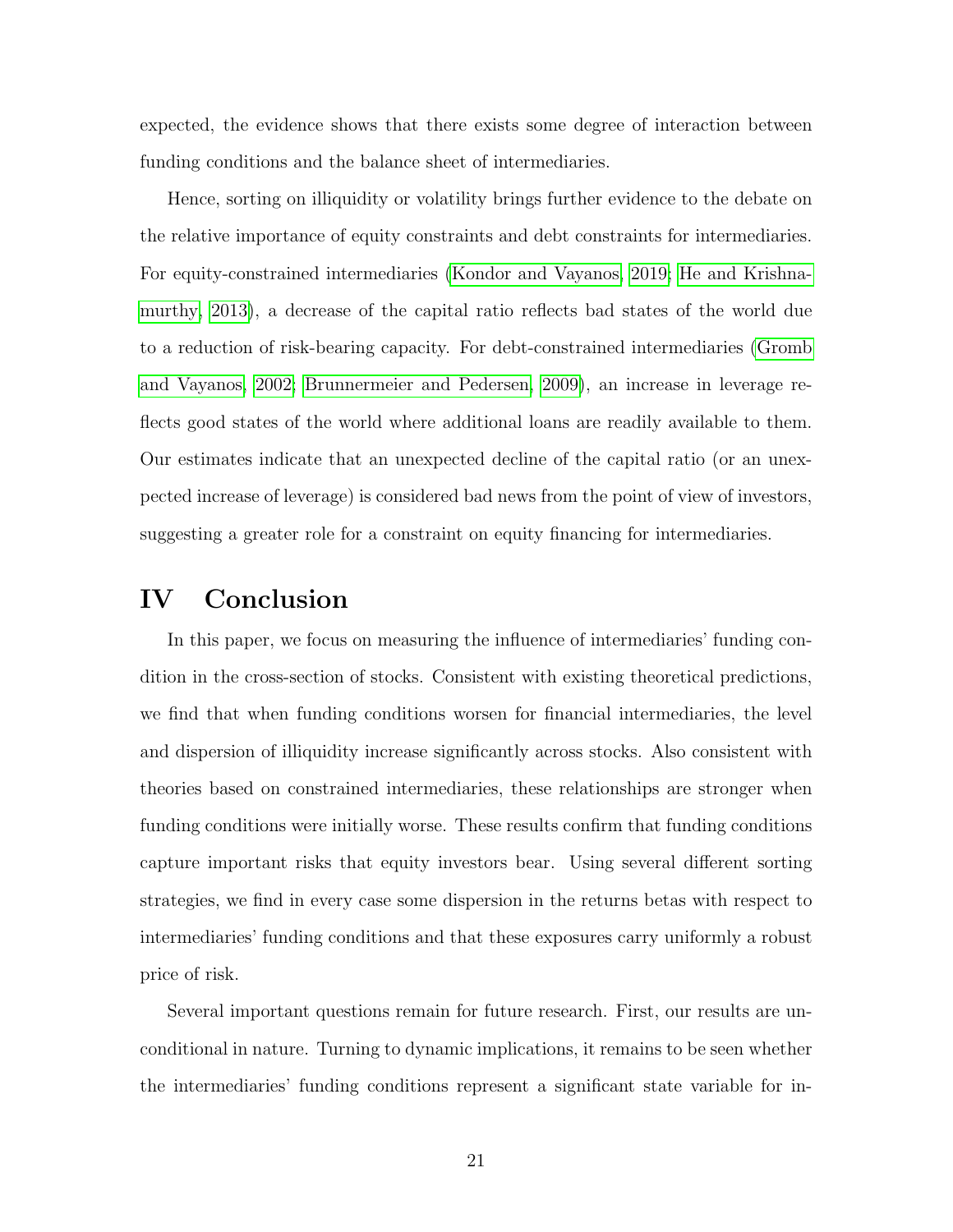vestors. Similarly, we have not considered how investors should adjust benchmark asset allocation models to reflect funding risk. Finally, several ongoing technological and regulatory changes suggest that the role of intermediaries' funding conditions may be affected in the future.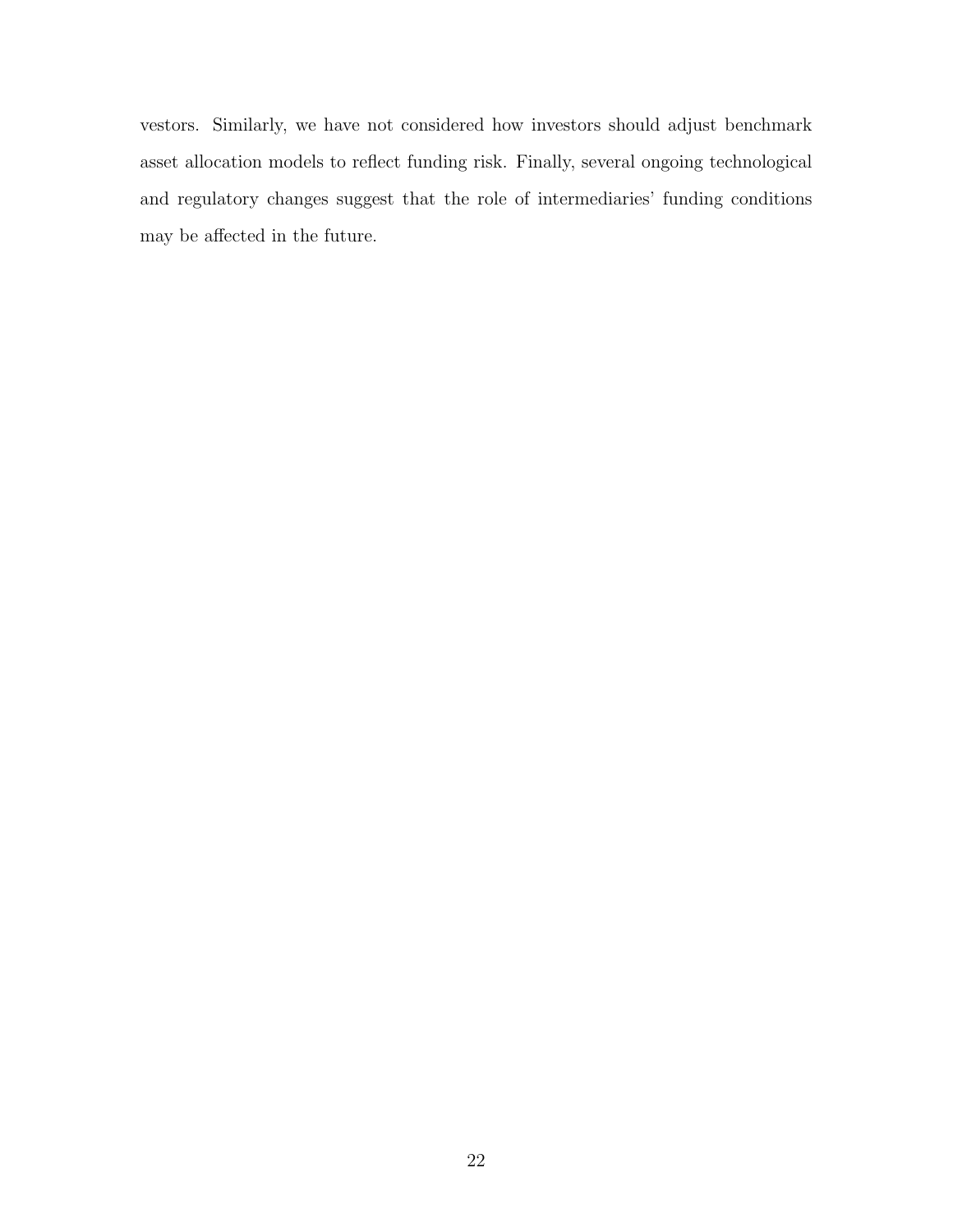### References

- <span id="page-23-2"></span>Acharya, V. V. and L. Pedersen (2005). Asset pricing with liquidity risk. Journal of Financial Economics  $77(2)$ , 375-410.
- <span id="page-23-4"></span>Adrian, T., E. Etula, and T. Muir (2014). Financial intermediaries and the cross-section of asset returns. Journal of Finance  $69(6)$ , 2557–2596.
- <span id="page-23-9"></span>Adrian, T. and H. Shin (2010). Liquidity and leverage. *Journal of Financial Intermedia*tion  $19(3)$ , 418–437.
- <span id="page-23-5"></span>Akbas, F., E. Boehmer, E. Genc, and R. Petkova (2010). The time-varying liquidity risk of value and growth stocks. Working Paper, Texas A&M University.
- <span id="page-23-3"></span>Amihud, Y. (2002). Illiquidity and stock returns: cross-section and time-series effects. Journal of Financial Markets  $5(1)$ , 31–56.
- <span id="page-23-8"></span>Amihud, Y. and H. Mendelson (1986). Asset pricing and the bid-ask spreads. Journal of Financial Economics  $17(2)$ , 223-249.
- <span id="page-23-16"></span>Ang, A., R. J. Hodrick, Y. Xing, and X. Zhang (2006). The cross-section of volatility and expected returns. Journal of Finance  $61(1)$ , 259–299.
- <span id="page-23-14"></span>Bartolini, L., S. Hilton, S. Sundaresan, and C. Tonetti (2011). Collateral values by asset class: Evidence from primary security dealers. Review of Financial Studies 24 (1), 248–278.
- <span id="page-23-7"></span>Benston, G. J. and R. L. Hagerman (1974). Determinants of bid-asked spreads in the overthe-counter market. Journal of Financial Economics 1 (4), 353–364.
- <span id="page-23-0"></span>Brunnermeier, M. K. and L. Pedersen (2009). Market liquidity and funding liquidity. Review of Financial Studies 22 (6), 2201–2238.
- <span id="page-23-13"></span>Buraschi, A. and D. Menini (2002). Liquidity risk and specialness. *Journal of Financial* Economics  $64(2)$ , 243-284.
- <span id="page-23-1"></span>Chordia, T., R. Roll, and A. Subrahmanyam (2000). Commonality in liquidity. Journal of Financial Economics  $56(1)$ , 3-28.
- <span id="page-23-6"></span>Chordia, T., A. Sarkar, and A. Subrahmanyam (2005). An empirical analysis of stock and bond market liquidity. *Review of Financial Studies 18*(1), 85–129.
- <span id="page-23-11"></span>Cornell, B. and A. C. Shapiro (1989). The mispricing of US Treasury bonds: A case study. Review of Financial Studies  $2(3)$ , 297–310.
- <span id="page-23-10"></span>Du, W., B. M. Hébert, and A. W. Huber (2019). Are intermediary constraints priced? Working paper, National Bureau of Economic Research.
- <span id="page-23-15"></span>Duffee, G. R. (1996). Idiosyncratic variation of Treasury bill yields. *Journal of Finance* 51(2), 527–551.
- <span id="page-23-12"></span>Duffie, D. (1996). Special repo rates. *Journal of Finance* 51(5), 493–526.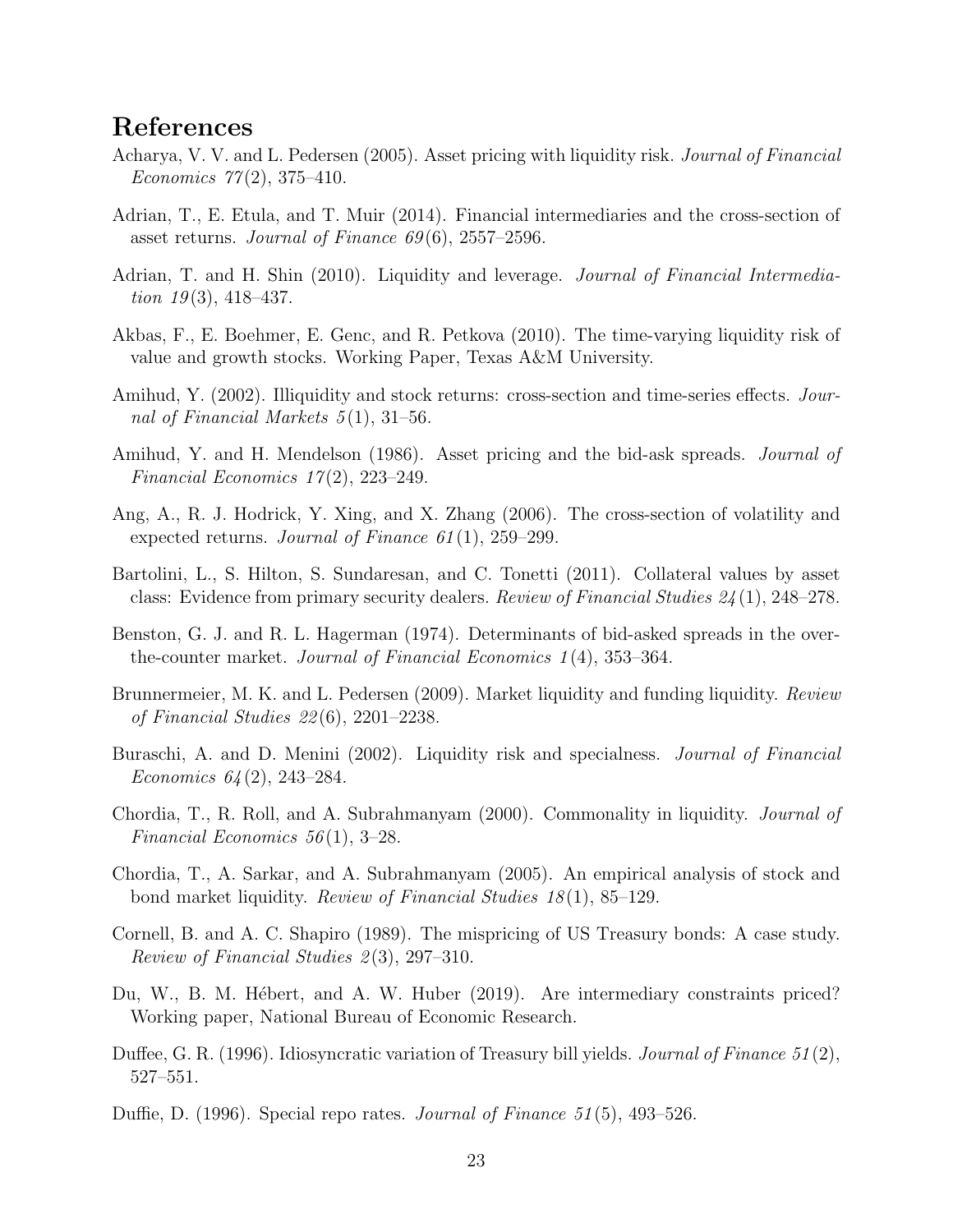- <span id="page-24-2"></span>Fontaine, J.-S. and R. Garcia (2012). Bond liquidity premia. *Review of Financial Stud*ies  $25(4)$ , 1207–1254.
- <span id="page-24-11"></span>Fontaine, J.-S. and R. Garcia (2015). Recent advances in old fixed income topics: learning, liquidity, and lower bound. in Handbook of Fixed Income. Elsevier.
- <span id="page-24-3"></span>Frazzini, A. and L. Pedersen (2014). Betting against beta. Journal of Financial Economics  $111(1)$ , 1–25.
- <span id="page-24-14"></span>Fu, F. (2009). Idiosyncratic risk and the cross-section of expected stock returns. Journal of Financial Economics 91 (1), 24–37.
- <span id="page-24-12"></span>Garbade, K. (1984). Analyzing the structure of Treasury yields: Duration, coupon and liquidity effects. In Topics in Money and Securities Markets.
- <span id="page-24-6"></span>Glosten, L. and P. Milstom (1985). Bid, ask and transaction prices in specialist market with heterogeneously informed traders. Journal of Financial Economics 14(1), 71–100.
- <span id="page-24-10"></span>Goyenko, R., C. Holden, and C. Trzcinka (2009). Do liquidity measures measure liquidity? Journal of Financial Economics 92 (2), 153–181.
- <span id="page-24-13"></span>Green, R. and B. Ødegaard (1997). Are there tax effects in the relative pricing of the U.S. government bonds? Journal of Finance 52 (2), 609–633.
- <span id="page-24-0"></span>Gromb, D. and D. Vayanos (2002). Equilibrium and welfare in markets with financially constrained arbitrageurs. Journal of Financial Economics  $66(2)$ , 361–407.
- <span id="page-24-9"></span>Gromb, D. and D. Vayanos (2010). A model of financial market liquidity based on intermediary capital. Journal of the European Economic Association  $8(2-3)$ , 456–466.
- <span id="page-24-7"></span>Grossman, S. and M. Miller (1988). Liquidity and market structure. Journal of Finance  $43(3)$ , 617–633.
- <span id="page-24-15"></span>Guo, H., K. Haimanot, and M. Ferguson (2014). On the relation between EGARCH idiosyncratic volatility and expected stock returns. Journal of Financial and Quantitative Analysis  $49(1)$ , 271–296.
- <span id="page-24-8"></span>Hameed, A., W. Kang, and S. Vishnawathan (2010). Stock market declines and liquidity. Journal of Finance  $65(1)$ , 257–293.
- <span id="page-24-5"></span>Hasbrouck, J. and D. J. Seppi (2001). Common factors in prices, order flows, and liquidity. Journal of Financial Economics 59 (3), 383–411.
- <span id="page-24-4"></span>He, Z., B. Kelly, and A. Manela (2017). Intermediary asset pricing: New evidence from many asset classes. Journal of Financial Economics  $126(1)$ , 1–35.
- <span id="page-24-1"></span>He, Z. and A. Krishnamurthy (2013). Intermediary asset pricing. American Economic Review 103, 732–770.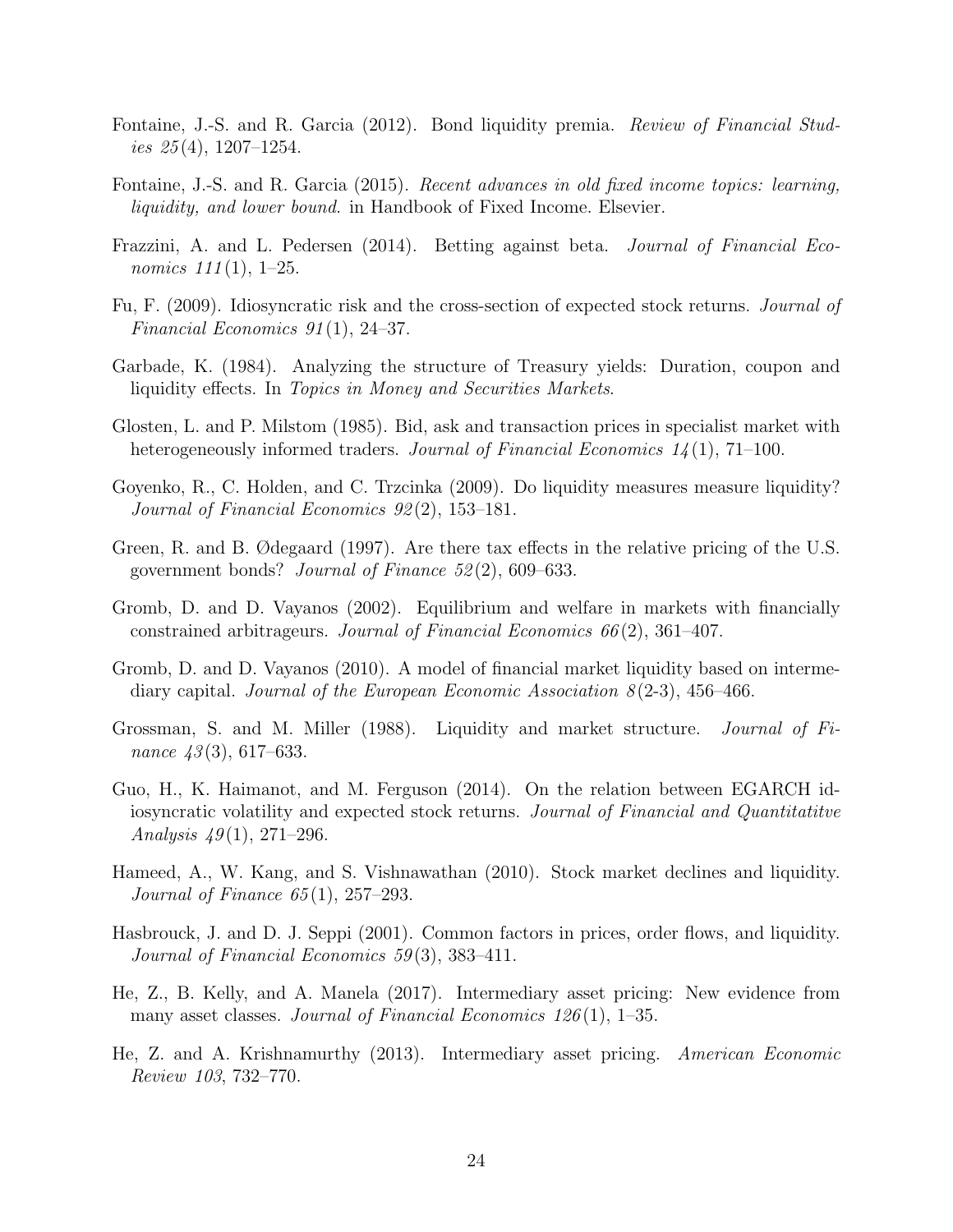- <span id="page-25-5"></span>Hu, G. X., J. Pan, and J. Wang (2013). Noise as information for illiquidity. The Journal of Finance 68 (6), 2341–2382.
- <span id="page-25-11"></span>Huang, W., Q. Liu, S. G. Rhee, and L. Zhang (2010). Return reversals, idiosyncratic risk, and expected returns. Review of Financial Studies 23 (1), 147–168.
- <span id="page-25-8"></span>Jordan, B. and S. Jordan (1997). Special repo rates: An empirical analysis. Journal of Finance  $52(5)$ ,  $2051-2072$ .
- <span id="page-25-10"></span>Kamara, A. (1994). Liquidity, taxes, and short-term Treasury yields. Journal of Financial and Quantitative Analysis 29 (3), 403–417.
- <span id="page-25-0"></span>Kondor, P. and D. Vayanos (2019). Liquidity risk and the dynamics of arbitrage capital. Journal of Finance 74 (3), 1139–1173.
- <span id="page-25-9"></span>Krishnamurthy, A. (2002). The bond/old-bond spread. Journal of Financial Economics  $66(2-3)$ , 463-506.
- <span id="page-25-14"></span>Kruttli, M. S., A. J. Patton, and T. Ramadorai (2015). The impact of hedge funds on asset markets. The Review of Asset Pricing Studies  $5(2)$ , 185–226.
- <span id="page-25-12"></span>Lewellen, J., S. Nagel, and J. Shanken (2010). A skeptical appraisal of asset pricing tests. Journal of Financial Economics 96 (2), 175–194.
- <span id="page-25-6"></span>Longstaff, F. (2004). The flight-to-liquidity premium in U.S. Treasury bond prices. *Journal* of Business  $77(3)$ , 511–526.
- <span id="page-25-3"></span>Pagano, M. (1989). Endogenous market thinness and stock price volatility. *Review of Eco*nomic Studies 56(2), 269–287.
- <span id="page-25-1"></span>Pastor, L. and R. Stambaugh (2003). Liquidity risk and expected stock returns. *Journal of* Political Economy 111 (3), 642–685.
- <span id="page-25-13"></span>Sadka, R. (2006). Momentum and post-earnings-announcement drift anomalies: The role of liquidity risk. Journal of Financial Economics  $80(2)$ , 309–349.
- <span id="page-25-2"></span>Stoll, H. R. (1978). The pricing of security dealers services: An empirical study of NASDAQ stocks. Journal of Finance  $33(4)$ , 1153–1172.
- <span id="page-25-4"></span>Vayanos, D. (2004). Flight to quality, flight to liquidity, and the pricing of risk. Working Paper 10327, National Bureau of Economic Research.
- <span id="page-25-7"></span>Vayanos, D. and P.-O. Weill (2006). A search-based theory of the on-the-run phenomenon. Journal of Finance 63 (3), 1361–1398.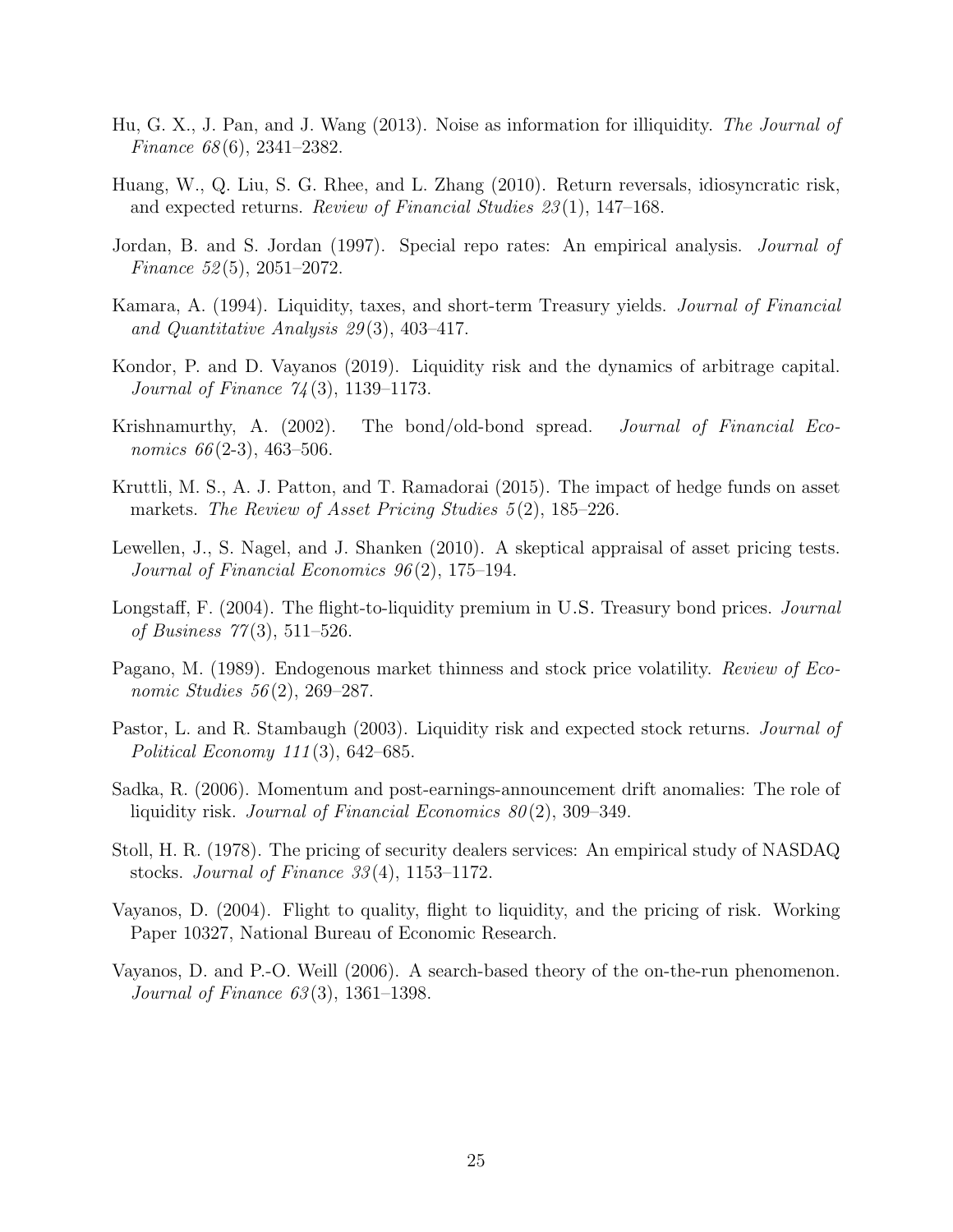### A Appendix

This section provides more information about the data sources and portfolio construction. The analysis use data over the sample period from January 1986 to December 2015.

### <span id="page-26-0"></span>A.1 Portfolio Sorts

We start by downloading daily returns and trading volume of individual securities from the CRSP equity data set. We consider ordinary common stocks (share codes 10 and 11) traded on the NYSE or AMEX with prices between \$5 and \$1,000. Nasdaq stocks are excluded to avoid distorting the illiquidity measure [\(Amihud, 2002\)](#page-23-3). Then, for every month we only keep stocks with at least 10 observations. Excluding stocks with a small price or too many missing observations reduces the noise when computing stock-level illiquidity or volatility proxies. These exclusions make our results conservative, since we expect a greater impact of funding shocks on relatively less liquid securities. We construct portfolios a the monthly and quarterly frequency. For monthly portfolios, we sort individual stocks based on information in the last month of every year. For quarterly portfolios, we sort individual stocks based on information in the last quarter of every year.

### A.1.1 PORTFOLIOS SORTED BY ILLIQUIDITY AND VOLATILITY

We construct two sets of decile portfolios sorted on the level of illiquidity and volatility, respectively. For a given stock  $i$  and day  $d$ , we measure its illiquidity by the Amihud ratio  $illiq_{id}$ . At the end of each year, we form 10 equal-weighted portfolios of stocks sorted on the average of their Amihud ratio in the last month (quarter) of the year. In the case of volatility, we sort stocks on their volatility, which is computed as the standard deviation of returns over the last month (quarter) of the year. We then track the returns, volatility and illiquidity of these portfolios for one year and we form new portfolios using the same procedure at the end of the next year. The volatility of a portfolio  $p$  is the average of its component stocks. The illiquidity of a portfolio is the median illiquidity of its components,

$$
illiq_{pt} = \text{median}\left[\frac{1}{d_t} \sum_{n=1}^{d_t} ILLIQ_{in}\right] \left(\frac{dvol_{t-1}}{dvol_1}\right),\tag{A.1}
$$

where  $d_t$  is the number of trading days in a month (quarter) we use  $\frac{dvol_{t-1}}{dvol_1}$  to control for the growth trend in market capitalization and trading activity.

<span id="page-26-1"></span>A.1.2  $\beta$ -SORTED PORTFOLIOS

We compute a market beta for every day  $d$  and for each stock  $i$  as in [Frazzini and Pedersen](#page-24-3) [\(2014\)](#page-24-3). The market beta is given by:

$$
\tilde{\beta}_{id}^{mkt} = \hat{\rho}_{mi} \frac{\hat{\sigma}_i}{\hat{\sigma}_m},
$$

where  $\hat{\sigma}_i$  and  $\hat{\sigma}_m$  are the volatility of stock i and market portfolio m returns, respectively, and where  $\hat{\rho}_{mi}$  is the correlation between the stock and market returns. To estimate the volatilities, we use the standard deviation of daily log returns over a rolling window of 250 trading days. To estimate the correlation  $\hat{\rho}_{mi}$ , we use overlapping 3-day log excess returns and a rolling window of 1,250 trading days. To reduce noise, we require at least 120 trading days with non-missing data to estimate the volatilities and at least 750 trading days of nonmissing data to estimate the correlations. Finally, to reduce the effect of outliers, we shrink the estimate of the beta towards the cross-sectional mean:  $\hat{\beta}_{id}^{mkt} = \tilde{\beta}_{id}^{mkt} \times 0.6 + 0.4 \times 1$ .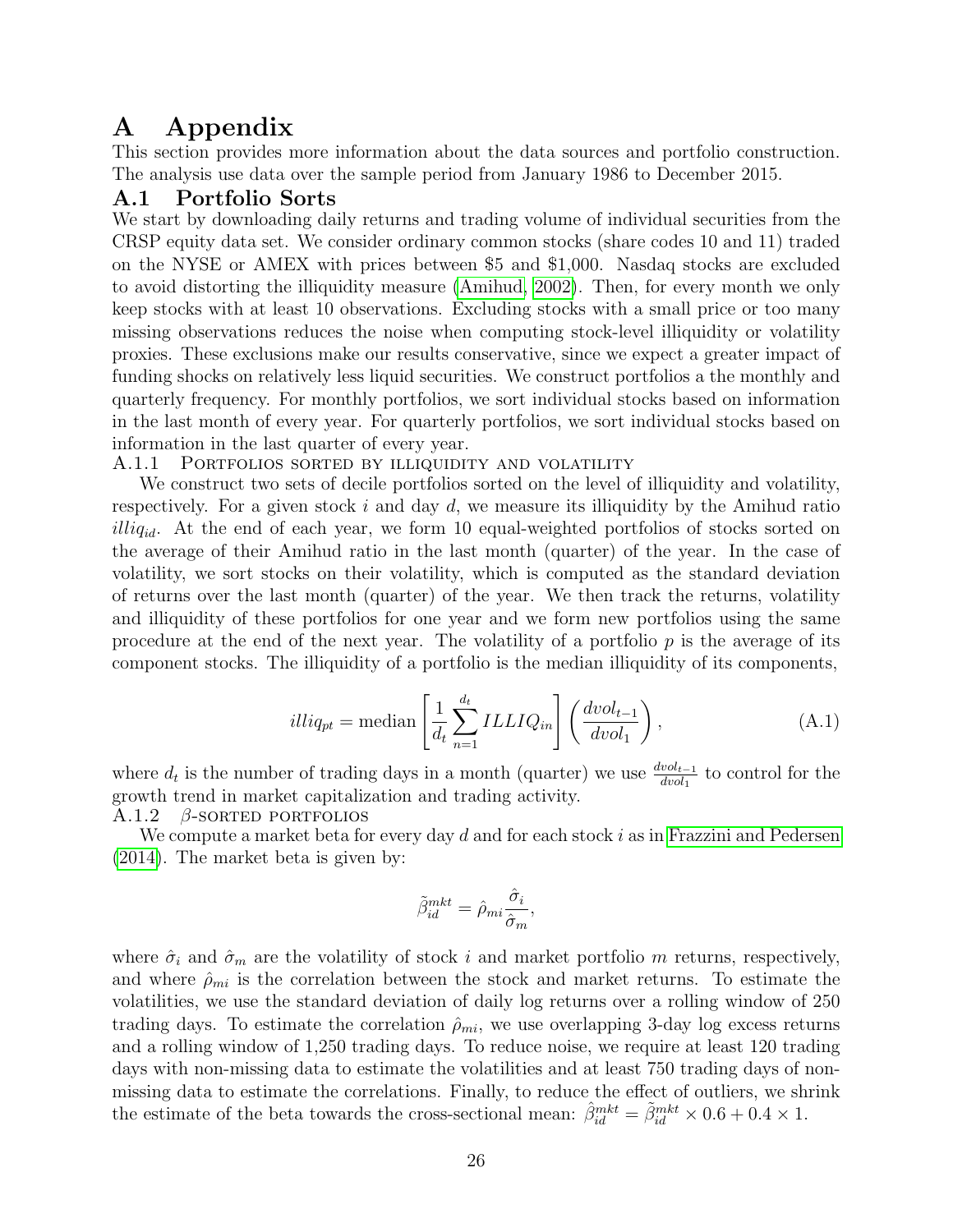Using the same approach, the market illiquidity beta is

$$
\hat{\beta}_{id}^{\Delta illiq} = \hat{\rho}_{\Delta Illiq,i} \frac{\hat{\sigma}_i}{\hat{\sigma}_{\Delta Illiq}}.
$$

The volatility for stock i is the same as in Section (i) above and the volatility  $\hat{\sigma}_{\Delta I lliq}$  is the standard deviation of the market illiquidity changes computed over a 250-day rolling window. The market illiquidity on day  $d$  is the mean illiquidity for all stocks:

$$
ILLIQ_{m,d} = \frac{1}{N} \sum_{i=1}^{N} \frac{|r_{id}|}{dvol_{id}} * 10^6,
$$

where  $r_{id}$  represents the daily stock returns and  $dvol_{id}$  is the trading volume in dollars. This ratio measures the price impact of a \$1M transaction. The Amihud ratio is widely used to measure illiquidity. [Goyenko, Holden, and Trzcinka](#page-24-10) [\(2009\)](#page-24-10) conclude that this is an accurate proxy for the price impact.  $\Delta ILLIQ$  is simply the daily change:  $\Delta ILLIQ_{m,d} =$ ILLIQ<sub>m,d</sub> – ILLIQ<sub>m,d-1</sub>. The correlation  $\hat{\rho}_{\Delta Illiq,i}$  is computed using overlapping 3-day log excess returns over a rolling window with 1,250 trading days. Similarly, the market volatility beta

$$
\hat{\beta}_{id}^{\Delta \sigma} = \hat{\rho}_{\Delta \sigma, i} \frac{\hat{\sigma}_i}{\hat{\sigma}_{\Delta \sigma}}.
$$

where the volatility for stock i is the same as in Section (i) above and the volatility  $\hat{\sigma}_{\Delta\sigma}$  is the standard deviation of market volatility changes  $\Delta\hat{\sigma}_{m,d} = \hat{\sigma}_{m,d} - \hat{\sigma}_{m,d-1}$  over a rolling window with 250 trading days. The correlation  $\hat{\rho}_{\Delta\sigma,i}$  between the stock log excess return and the market-volatility changes is computed using overlapping 3-day log excess returns and over a rolling window with 1,250 trading days. As before, we require at least 120 trading days of non-missing data to estimate volatilities and at least 750 trading days of non-missing data for the correlations.

We sort stocks at the end of each year and we form 10 equally-weighted decile portfolios based on the beta estimates. The portfolio allocations are kept unchanged for the following year. However, to be included in a portfolio, a stock must have at least 120 daily returns observations in the following year. The portfolio returns, volatility, and other variables are computed as averages across stocks in each portfolio. However, a portfolio's illiquidity is the median of the stocks' illiquidities scaled by the growth of the market trading volume.

### <span id="page-27-0"></span>A.2 Asset-pricing factors

### A.2.1 Mimicking portfolio

 $\Delta FL^{m}$  is a projection of the funding factor  $\Delta FL$  on the space of excess returns to construct a mimicking portfolio. As spanning assets, we use the returns on Traesury bonds used in Fontaine and Garcia (2012) for estimation of the funding risk factor, as well as returns on portfolios of equities sorted by illiquidity, volatility, liquidity beta, volatility beta, size, value and momentum. We obtain portfolio loadings from the following returns regression:

$$
\Delta FL = a + B^{\top}XR_t + \epsilon_t,
$$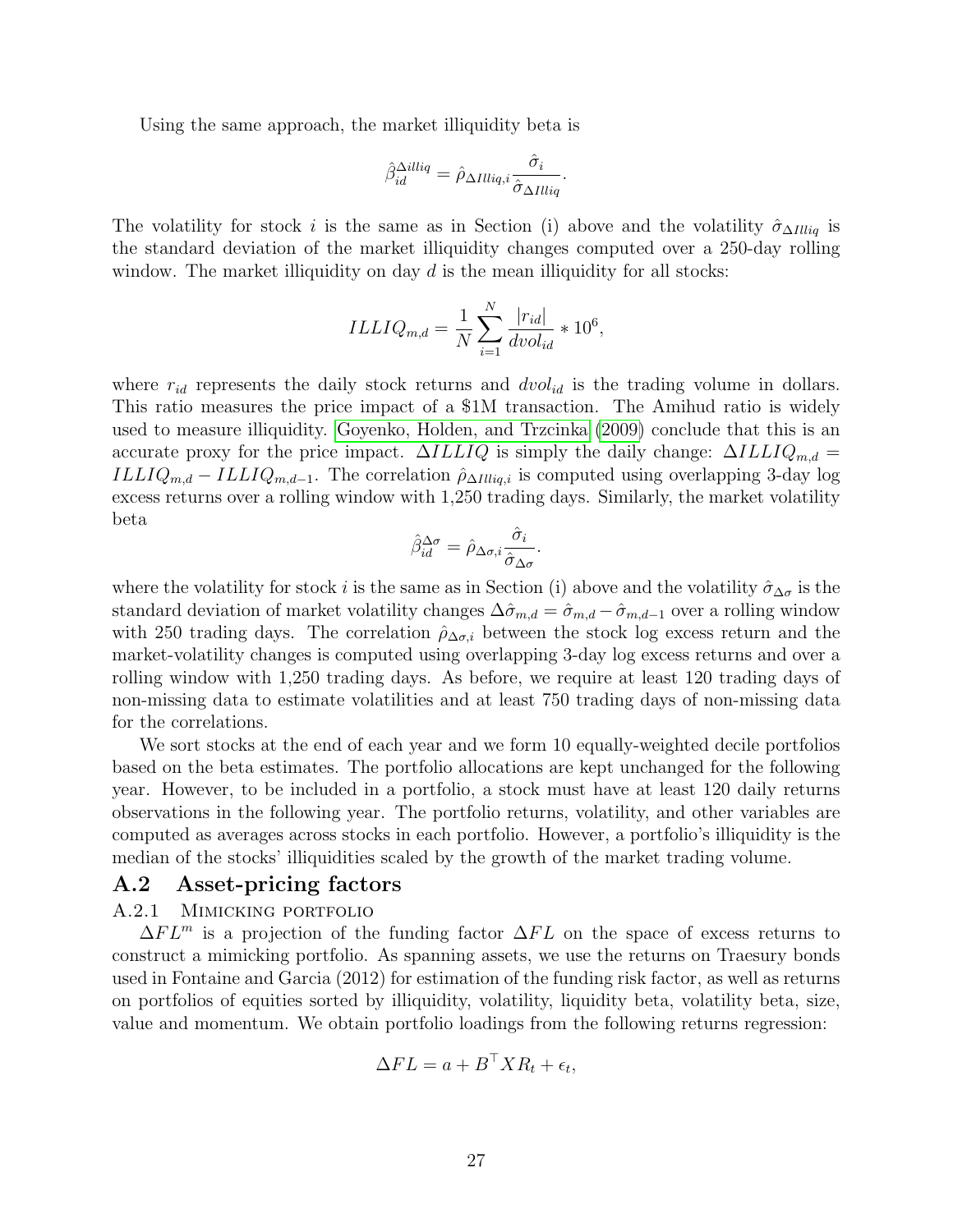where  $XR_t$  stacks the spanning asset excess returns. The mimicking portfolio returns  $\Delta FL^m$ are then given by:

$$
\Delta F L^m \equiv \hat{B}^\top X R_t.
$$

### A.2.2 ALTERNATIVE LIQUIDITY FACTORS

We compare our results with several alternative liquidity or funding conditions proxies that have been proposed as risk factors in the literature. We consider two measures of market illiquidity: the Amihud  $(Am)$  market-wide price-impact measure (Amihud, 2002) and the Pastor-Stambaugh  $(PS)$  market-wide price-reversal measure (Pastor and Stambaugh, 2003). The market-wide Amihud is given by Equation (1) but including all stocks in the computation. We use the tradable Pastor-Stambaugh factor available from Lubos Pastor's [website.](https://faculty.chicagobooth.edu/lubos-pastor/data) We also consider other proxies of funding conditions: the  $TED$  spread, given by the difference between the three-month T-bill and the LIBOR rate from FRED and the bettingagainst-beta BAB factor proposed by Frazzini and Pedersen (2014). The BAB portfolio returns are available from AQR Capital's [website.](https://www.aqr.com/Insights/Datasets/Betting-Against-Beta-Equity-Factors-Monthly) Finally, we also consider the leverage factor Lev from [Adrian et al.](#page-23-4) [\(2014\)](#page-23-4), which proxies for shocks to the leverage of brokerdealers in the US, and the capital ratio factor Cap from [He et al.](#page-24-4) [\(2017\)](#page-24-4), which proxies for shocks to the capital ratio of primary dealers in the US. The leverage factor Lev is available from Tyler Muir's [website.](https://sites.google.com/site/tylersmuir/home/data-and-code?authuser=0) The capital ratio factor  $Cap$  is available from Bryan Kelly's [website.](https://www.bryankellyacademic.org/) The market  $MKT$ , size  $SMB$ , and book-to-market  $HML$  factors are from Ken French's [data library.](https://mba.tuck.dartmouth.edu/pages/faculty/ken.french/data_library.html)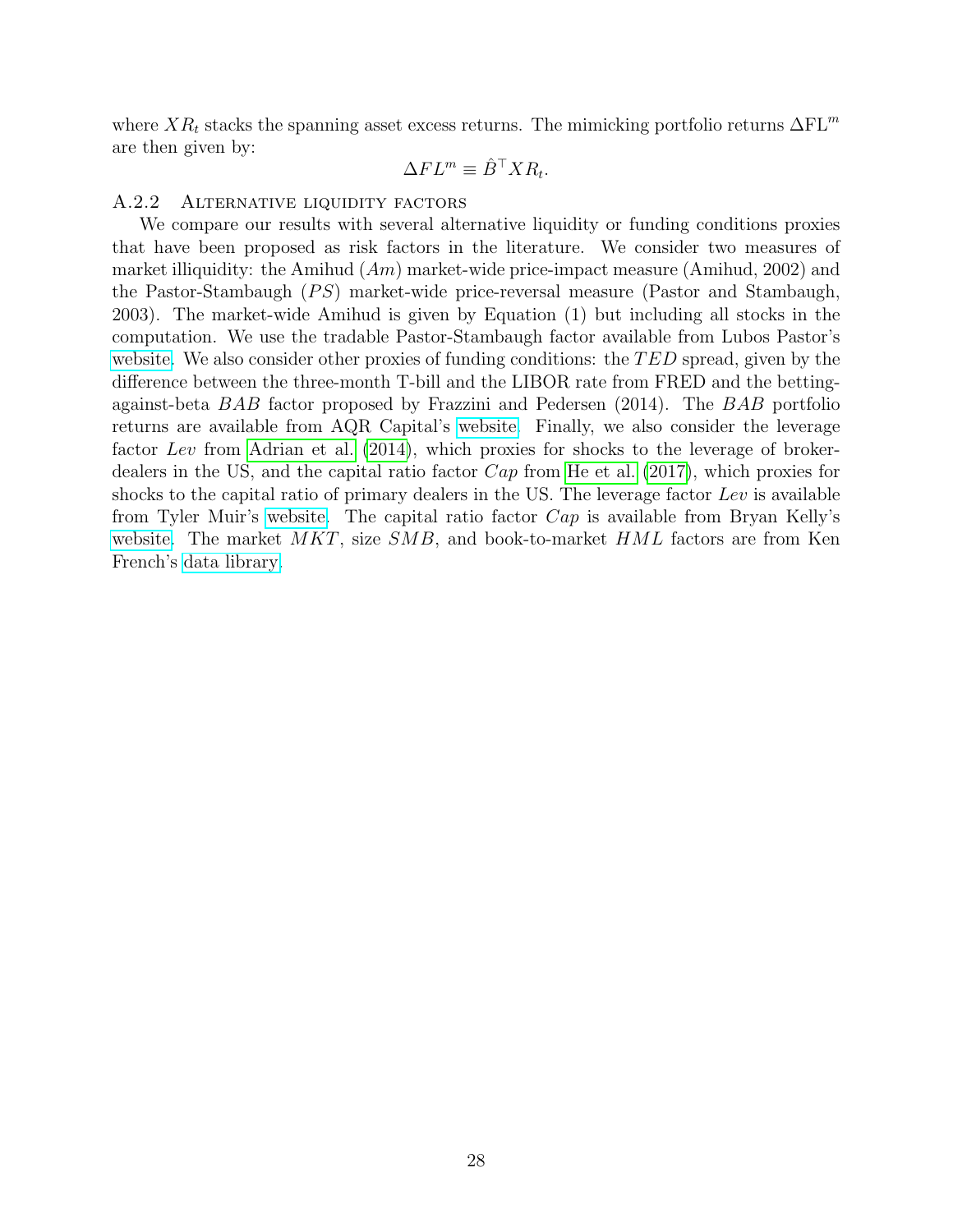## Table 1: Summary Statistics - Illiquidity and Volatility Portfolios  $\rm Table~1:~Summary~ Statistics-~IIIiquidity~ and~Volatility~ Portfolios$

<span id="page-29-2"></span><span id="page-29-1"></span><span id="page-29-0"></span>market capitalization and returns are the time-series averages of monthly values of a portfolio,  $\times 100$  in the case of illiquidity; in billions of dollars for market cap, in annualized percentages for returns and volatility. The ex-ante CAPM  $\beta$  for each portfolio is the time-series average Summary statistics for decile portfolios of equities sorted on the level of illiquidity (Panel a) or volatility (Panel b). Illiquidity, volatility, market capitalization and returns are the time-series averages of monthly values of a portfolio, ×100 in the case of illiquidity; in billions of dollars for market cap, in annualized percentages for returns and volatility. The ex-ante CAPM β for each portfolio is the time-series average of montine and the time-series average and the series average and the series a Summary statistics for decile portfolios of equities sorted on the level of illiquidity (Panel a) or volatility (Panel b). Illiquidity, volatility, of monthly values. Monthly data, Jan 1986–Dec 2015. of monthly values. Monthly data, Jan 1986–Dec 2015.

|                                         | Least       |                                                                                  | $\begin{array}{c} 0.12 \\ 21.41 \end{array}$ | 34.18                                                                                  | 11.34 | 1.02     |  |
|-----------------------------------------|-------------|----------------------------------------------------------------------------------|----------------------------------------------|----------------------------------------------------------------------------------------|-------|----------|--|
|                                         |             |                                                                                  | $\frac{0.36}{22.89}$                         | $7.72$<br>12.16<br>1.02                                                                |       |          |  |
|                                         | $\infty$    |                                                                                  |                                              | $\begin{array}{c} 0.77 \\ 24.19 \\ 3.76 \\ 12.82 \end{array}$                          |       | 1.03     |  |
|                                         |             |                                                                                  |                                              | $\begin{array}{c} 1.52 \\ 24.93 \\ 2.26 \\ 12.21 \end{array}$                          |       | $1.02\,$ |  |
|                                         | .<br>C      |                                                                                  |                                              | $2.87$<br>$25.87$<br>$1.52$<br>$13.36$                                                 |       | $1.00$   |  |
| Panel (a) Illiquidity-sorted portfolios |             |                                                                                  |                                              | $\frac{5.86}{26.73}$<br>1.04<br>12.92<br>12.99                                         |       |          |  |
|                                         | $\ddot{ }$  |                                                                                  |                                              | $\begin{array}{c} 11.76 \\ 27.98 \\ 0.72 \\ 14.46 \\ 0.99 \end{array}$                 |       |          |  |
|                                         | $\tilde{c}$ |                                                                                  |                                              | $\begin{array}{c} 25.52 \\ 28.66 \\ 0.46 \\ 14.90 \\ 0.96 \end{array}$                 |       |          |  |
|                                         | $\sim$      |                                                                                  |                                              | $71.82$<br>$29.40$<br>$0.27$<br>$16.72$<br>$0.93$                                      |       |          |  |
|                                         | Most        | $\begin{array}{r} \hline 418.29 \\ 28.25 \\ 0.12 \\ 17.25 \\ \hline \end{array}$ |                                              |                                                                                        |       |          |  |
|                                         |             |                                                                                  |                                              | $\begin{array}{l} \hbox{lliqu.}\\ \hbox{Vol.}\\ \hbox{Cap.}\\ \hbox{E(R)} \end{array}$ |       |          |  |

Panel (b) Volatility-sorted portfolios Panel (b) Volatility-sorted portfolios

|                                                                | Least          |  | $4.47$<br>15.35<br>11.28<br>12.67<br>12.67                                                                                    |  |
|----------------------------------------------------------------|----------------|--|-------------------------------------------------------------------------------------------------------------------------------|--|
|                                                                |                |  | $2.02$<br>$18.62$<br>$9.24$<br>$13.46$<br>$0.85$                                                                              |  |
|                                                                |                |  | $\frac{1.87}{7.68}$<br>20.94<br>7.68<br>14.26                                                                                 |  |
|                                                                | $\overline{1}$ |  | $\begin{array}{c} 2.11 \\ 22.85 \\ 6.21 \\ 13.40 \\ 0.97 \end{array}$                                                         |  |
| ׇ֧֧֦֧֦֧֦֧֦֧֦֧֦֧֦֧֦֧֦֧֦֧֦֧֦֧֦֧֦֧֦֧֦֧֦֧֡֕֓֕֓֕֓֕֓֕֓֝֬֓֝֬<br>֧ׅ֜֡֜ |                |  | $\frac{2.74}{24.83}$<br>$\frac{5.06}{13.83}$                                                                                  |  |
|                                                                |                |  | $\frac{3.73}{26.87}$<br>$\frac{26.87}{3.66}$<br>$\frac{15.15}{1.05}$                                                          |  |
| $\frac{1}{2}$                                                  | $\overline{a}$ |  | $\frac{5.48}{29.10}$<br>$\frac{3.05}{15.30}$<br>$1.08$                                                                        |  |
|                                                                |                |  | $7.94$<br>$31.57$<br>$2.44$<br>$14.55$<br>$11.13$                                                                             |  |
|                                                                | $\sim$         |  | $9.83$<br>34.74<br>1.80<br>1.91<br>1.20                                                                                       |  |
|                                                                | Most           |  | $14.48$<br>40.53<br>1.23<br>15.88<br>1.34                                                                                     |  |
|                                                                |                |  | $\begin{array}{l} \hbox{Liqu}\cr \hbox{Vol.}\\ \hbox{Coap.}\\ \hbox{E(R)}\\ \hbox{H(R)}\\ \hbox{H(R)}\\ \hbox{M} \end{array}$ |  |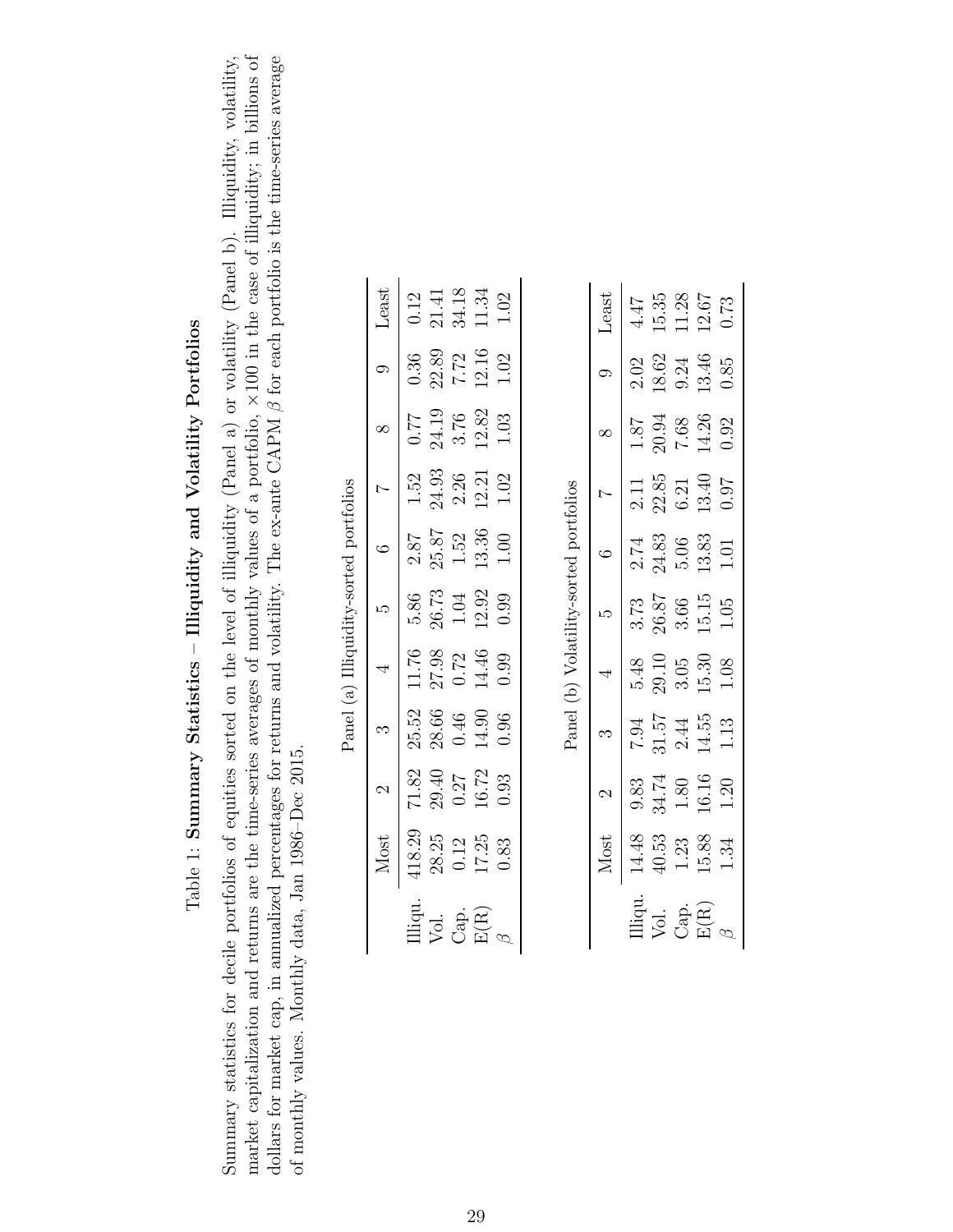### Table 2: Portfolio Illiquidity and Volatility across Funding Conditions

<span id="page-30-0"></span>Time-series average of illiquidity  $(x 100)$  and volatility (annualized, in percentage) in sub-samples for decile portfolios of equities sorted on the level of illiquidity or volatility. Panel (a) report the statistics in the sub-sample when previous month's funding conditions are in the bottom tercile of the empirical distribution (low  $FL_{t-1}$ ). Panel (b) report the statistics in when funding conditions are in the top tercile (high  $FL_{t-1}$ ). Panel (c) reports differences between each average, with t-statistics for a test of equality between the two sub-samples reported in parentheses. Monthly data, Jan 1986–Dec 2015.

<span id="page-30-1"></span>

|                |         | Panel (a) Low $FL_{t-1}$      |        |                       |         | Panel (b) High $FL_{t-1}$     |         |                       |
|----------------|---------|-------------------------------|--------|-----------------------|---------|-------------------------------|---------|-----------------------|
|                |         | <b>Illiquidity Portfolios</b> |        | Volatility Portfolios |         | <b>Illiquidity Portfolios</b> |         | Volatility Portfolios |
|                | Illiqu. | Vol.                          | Illiq. | Vol.                  | Illiqu. | Vol.                          | Illiqu. | Vol.                  |
|                | 324.96  | 26.76                         | 10.17  | 39.84                 | 446.30  | 30.45                         | 17.56   | 42.57                 |
| $\overline{2}$ | 54.51   | 28.32                         | 6.79   | 33.43                 | 83.22   | 31.88                         | 11.41   | 37.16                 |
| 3              | 19.16   | 27.35                         | 5.51   | 30.10                 | 30.35   | 31.27                         | 9.71    | 34.17                 |
| 4              | 8.22    | 26.92                         | 3.86   | 27.58                 | 14.41   | 30.16                         | 6.96    | 31.95                 |
| 5              | 4.03    | 25.41                         | 2.68   | 25.11                 | 7.05    | 28.92                         | 4.20    | 29.54                 |
| 6              | 1.98    | 24.05                         | 2.29   | 22.96                 | 3.53    | 28.38                         | 3.09    | 27.52                 |
| 7              | 1.12    | 23.43                         | 1.39   | 21.11                 | 1.82    | 27.28                         | 2.61    | 25.67                 |
| 8              | 0.58    | 22.72                         | 1.34   | 19.50                 | 0.90    | 26.45                         | 2.29    | 23.20                 |
| 9              | 0.28    | 21.60                         | 1.58   | 17.56                 | 0.42    | 25.01                         | 2.44    | 20.38                 |
| 10             | 0.10    | 19.94                         | 8.26   | 14.67                 | 0.13    | 23.52                         | 3.15    | 16.46                 |

<span id="page-30-2"></span>Panel (c) High  $FL_{t-1} - LowFL_{t-1}$ 

<span id="page-30-3"></span>

|       |          | <b>Illiquidity Portfolios</b> |           | Volatility Portfolios |
|-------|----------|-------------------------------|-----------|-----------------------|
|       | Illiqu.  | Vol.                          | Illiqu.   | Vol.                  |
| Most  | 121.33   | 3.70                          | 7.39      | 2.73                  |
|       | (2.41)   | (4.06)                        | (4.61)    | (1.49)                |
| 2     | 28.71    | 3.56                          | 4.61      | 3.73                  |
|       | (3.61)   | (2.36)                        | (5.65)    | (2.21)                |
| 3     | 11.19    | 3.92                          | 4.20      | 4.07                  |
|       | (4.13)   | (2.76)                        | (5.16)    | (2.47)                |
| 4     | 6.19     | 3.25                          | 3.10      | 4.37                  |
|       | (4.83)   | (2.29)                        | (6.08)    | (2.74)                |
| 5     | 3.02     | 3.51                          | 1.52      | 4.42                  |
|       | (4.89)   | (2.43)                        | (4.70)    | (2.94)                |
| 6     | 1.55     | 4.33                          | 0.80      | 4.56                  |
|       | (5.50)   | (3.12)                        | (3.07)    | (3.19)                |
| 7     | 0.70     | 3.84                          | 1.22      | 4.56                  |
|       | (4.98)   | (2.63)                        | (5.52)    | (3.31)                |
| 8     | 0.32     | 3.73                          | 0.94      | 3.70                  |
|       | (4.63)   | (2.55)                        | (4.13)    | (3.09)                |
| 9     | 0.14     | 3.42                          | 0.85      | 2.82                  |
|       | (4.47)   | (2.31)                        | (2.58)    | (2.61)                |
| Least | $0.04\,$ | $3.57\,$                      | $-5.11$   | 1.79                  |
|       | (4.54)   | (2.42)                        | $(-3.02)$ | (2.13)                |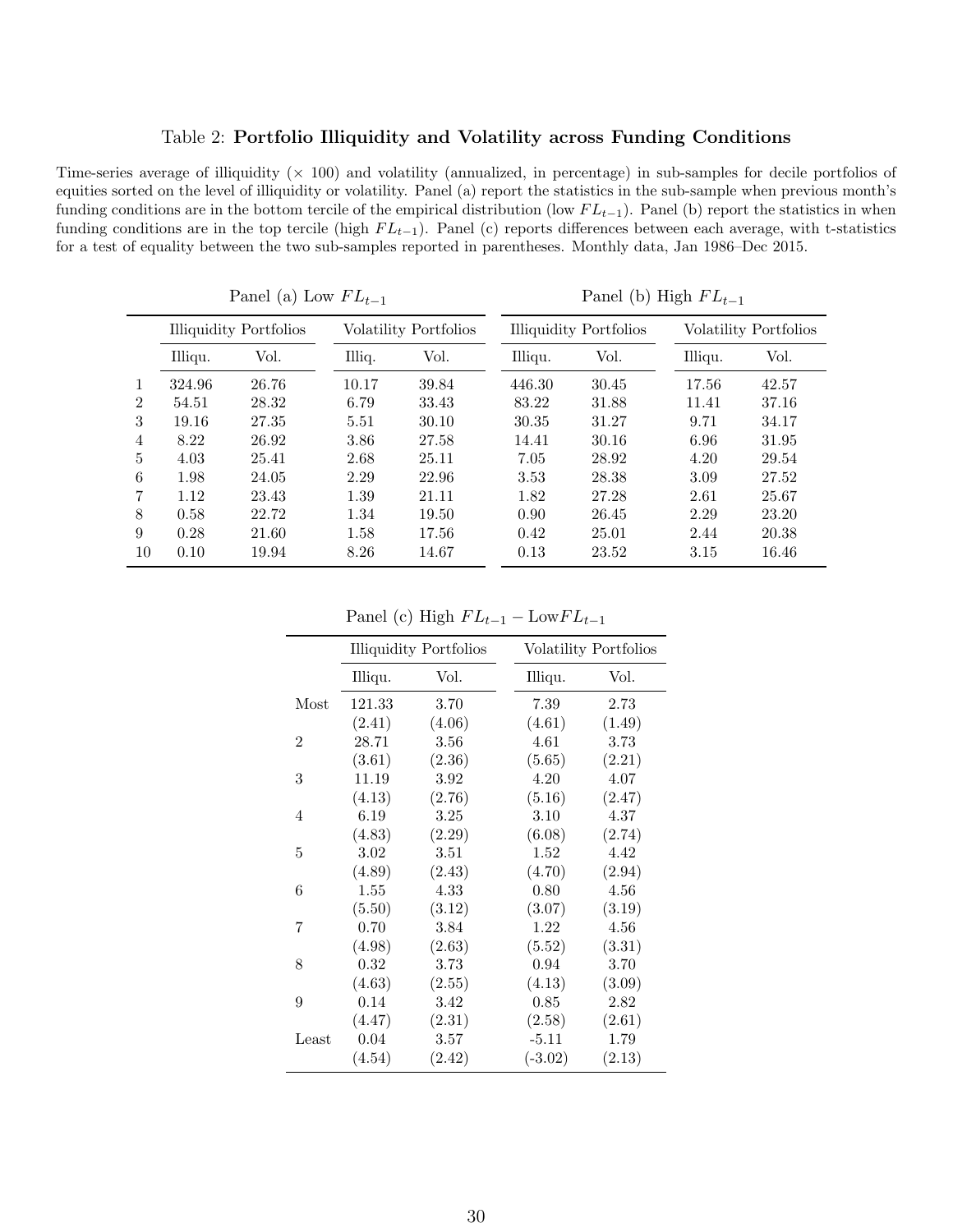### Table 3: Illiquidity and Funding Shocks Table 3: Illiquidity and Funding Shocks

Regressions of monthly changes in the illiquidity  $\Delta ILLIQ_{i,t}$  of each portfolio on changes in funding conditions: Regressions of monthly changes in the illiquidity  $\Delta ILLIQ_{i,t}$  of each portfolio on changes in funding conditions:

$$
\Delta ILLIC_{i,t} = \gamma_{0,i} + \gamma_{1,i}\Delta FL_t + \gamma_{2,i}\Delta FL_t \times \mathbb{I}_{\mathrm{FL}_{t-1}} + \xi_{i,t},
$$

<span id="page-31-0"></span>where  $\mathbb{I}_{\text{FL}_{t-1}}$  is the indicator function equal to 1 when  $\text{FL}_{t-1}$  lies in the highest sample tercile (i.e., poor funding conditions). Coefficient estimates are multiplied by 100. Monthly data, Jan 1986–Dec 201 where  $\mathbb{I}_{\text{FL}_{t-1}}$  is the indicator function equal to 1 when FLt<sub>t−1</sub> lies in the highest sample tercile (i.e., poor funding conditions). Coefficient estimates are multiplied by 100. Monthly data, Jan 1986–Dec 2015.

|           | Most                                                      | $\mathcal{C}$                              | 9                                        | 4                                                   | ເລ                                                                                      | $\ddot{\circ}$                                                              | $\overline{a}$                                                              | $\infty$                                                                    | $\circ$                                                                     | Least                                                                       | $1 - 10$                                                  |
|-----------|-----------------------------------------------------------|--------------------------------------------|------------------------------------------|-----------------------------------------------------|-----------------------------------------------------------------------------------------|-----------------------------------------------------------------------------|-----------------------------------------------------------------------------|-----------------------------------------------------------------------------|-----------------------------------------------------------------------------|-----------------------------------------------------------------------------|-----------------------------------------------------------|
|           |                                                           |                                            |                                          |                                                     |                                                                                         | $\sim$ ortfoli $\prime$                                                     |                                                                             |                                                                             |                                                                             |                                                                             |                                                           |
|           |                                                           |                                            |                                          |                                                     | iquidity<br>$\begin{array}{c} -0.49 \\ (-0.85) \\ 1.96 \\ (2.29) \\ 1.71\% \end{array}$ |                                                                             |                                                                             |                                                                             |                                                                             |                                                                             |                                                           |
|           |                                                           |                                            |                                          |                                                     |                                                                                         |                                                                             |                                                                             |                                                                             |                                                                             |                                                                             |                                                           |
| $\approx$ |                                                           |                                            |                                          |                                                     |                                                                                         |                                                                             |                                                                             |                                                                             |                                                                             |                                                                             |                                                           |
|           | $-53.46$<br>$(-1.08)$<br>$268.39$<br>$(3.67)$<br>$4.61\%$ | $\frac{-9.05}{(-1.32)}$<br>15.89<br>(1.57) | $\frac{-2.85}{(-1.22)}$<br>8.26<br>8.39) | $\frac{-0.89}{(-0.77)}$<br>3.31<br>(1.95)<br>(1.95) |                                                                                         | $\begin{array}{c} -0.25 \\ (-0.92) \\ 1.28 \\ (3.25) \\ 3.69\% \end{array}$ | $\begin{array}{c} -0.16 \\ (-1.10) \\ 0.73 \\ (3.47) \\ 4.03\% \end{array}$ | $\begin{array}{c} -0.07 \\ (-0.97) \\ 0.40 \\ (3.72) \\ 4.90\% \end{array}$ | $\begin{array}{c} -0.04 \\ (-1.06) \\ 0.21 \\ (4.16) \\ 6.09\% \end{array}$ |                                                                             | $-53.45$<br>$(-1.08)$<br>$268.33$<br>$(3.67)$<br>$4.61\%$ |
|           |                                                           | 0.72%                                      | $1.66\%$                                 |                                                     |                                                                                         |                                                                             |                                                                             |                                                                             |                                                                             | $\begin{array}{c} -0.01 \\ (-1.34) \\ 0.06 \\ (4.01) \\ 5.22\% \end{array}$ |                                                           |
|           |                                                           |                                            |                                          |                                                     | <b>olatility</b>                                                                        | ${\tt rortfolios}$                                                          |                                                                             |                                                                             |                                                                             |                                                                             |                                                           |
|           |                                                           |                                            |                                          |                                                     |                                                                                         |                                                                             |                                                                             |                                                                             |                                                                             |                                                                             |                                                           |
|           | $-2.45$<br>$(-1.46)$                                      | $-1.11$<br>$(-1.09)$                       | $\frac{-1.15}{(-1.46)}$<br>3.94<br>3.50% | $\frac{-0.66}{(-1.27)}$<br>2.28<br>2.68%            | $-0.73$<br>$(-2.06)$                                                                    | $-0.44$<br>$(-1.73)$                                                        | $\begin{array}{c} 0.00 \\ (0.01) \\ 0.45 \\ (1.43) \end{array}$             | $\begin{array}{c} -0.16 \\ (-0.81) \\ 0.48 \\ (1.60) \\ 0.76\% \end{array}$ | $\begin{array}{c} -0.06 \\ (-0.24) \\ 0.35 \\ (0.95) \\ 0.33\% \end{array}$ | $(0.26)$<br>$(0.29)$<br>$-0.02$<br>$(-0.02)$<br>$(0.4\%$                    | $\frac{-2.71}{(-1.51)}$<br>9.60<br>(3.61)<br>3.95%        |
|           |                                                           |                                            |                                          |                                                     |                                                                                         |                                                                             |                                                                             |                                                                             |                                                                             |                                                                             |                                                           |
|           | $\begin{array}{c} 9.57 \\ 3.87 \end{array}$               | $4.24$<br>(2.83)                           |                                          |                                                     | $\frac{2.21}{(4.24)}$<br>5.13%                                                          | $1.34$<br>(3.57)                                                            |                                                                             |                                                                             |                                                                             |                                                                             |                                                           |
|           | 0.68%                                                     | 2.54%                                      |                                          |                                                     |                                                                                         | 3.69%                                                                       | $1.06\%$                                                                    |                                                                             |                                                                             |                                                                             |                                                           |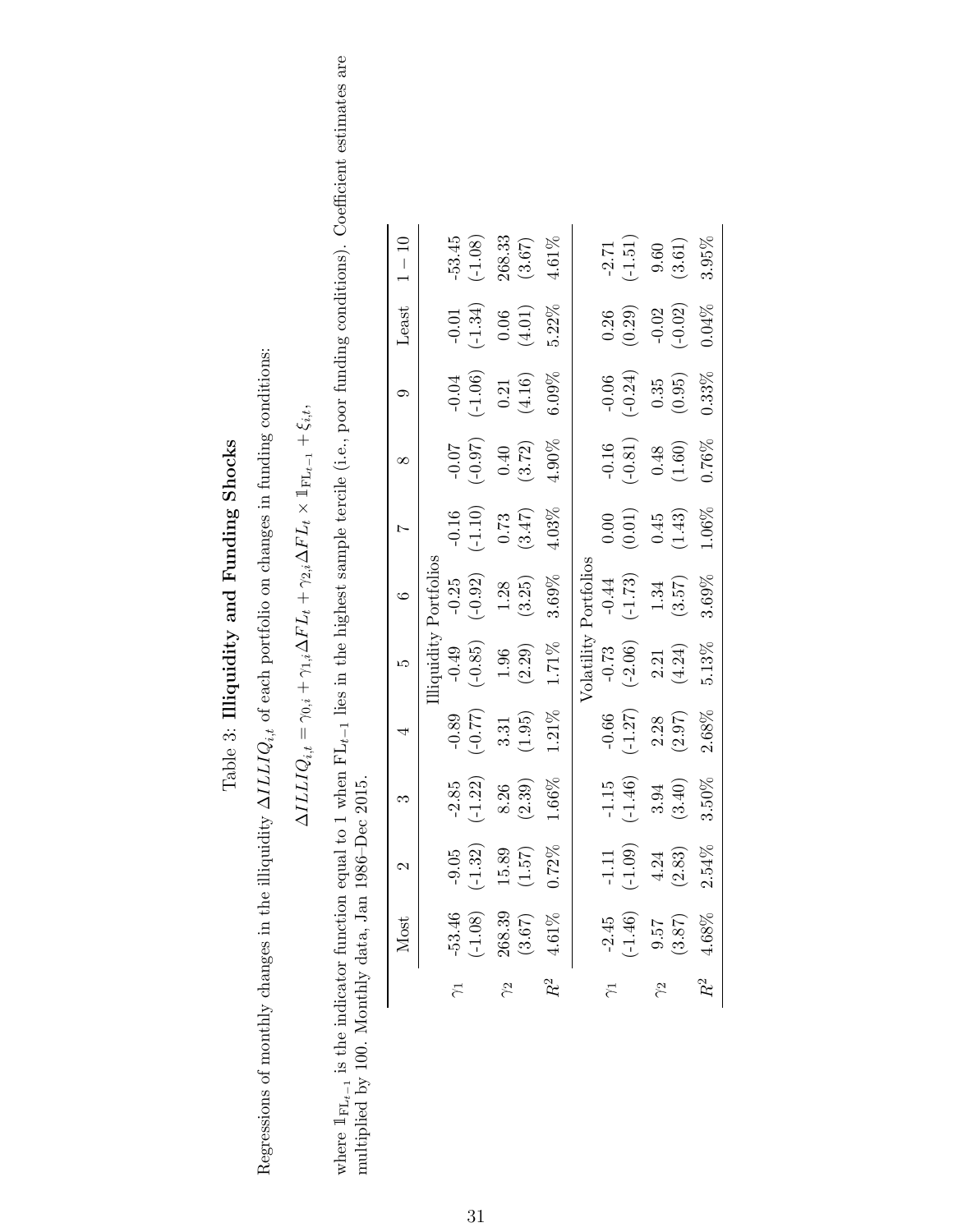# Table 4: Funding and Market Liquidity Risk in Liquid and Illiquid Samples  $Table 4:$  Funding and Market Liquidity Risk in Liquid and Illiquid Samples

Regressions of the monthly returns  $r_{i,t}$  of a portfolio on changes in funding conditions $\Delta F L_t$ : Regressions of the monthly returns  $r_{i,t}$  of a portfolio on changes in funding conditions∆FL<sub>t</sub>:

$$
r_{i,t} = \alpha_i + \beta_i^{\Delta \mathrm{FL}} \Delta FL_t + \varepsilon_{i,t}.
$$

<span id="page-32-2"></span><span id="page-32-1"></span><span id="page-32-0"></span>when the market liquidity is high ( $\overline{H}$ i Liq) or low (Lo Liq), as measured by the aggregate Amihud measure in a given month. Panel (b) reports the Panel (a) reports OLS estimates of  $\beta_i^{\text{AFL}}$  for the portfolios of equities sorted on the level of illiquidity. Coefficient are estimated separately in subsample Panel (a) reports OLS estimates of  $\beta_i^{\Delta F}$  for the portfolios of equities sorted on the level of illiquidity. Coefficient are estimated separately in subsample when the market liquidity is high (Hi Liq) or low (Lo Liq), as measured by the aggregate Amihud measure in a given month. Panel (b) reports the estimates for portfolios of equities sorted on the level of volatility. The t-statistics reported in parentheses. Monthly data, Jan 1986–Dec 2015. estimates for portfolios of equities sorted on the level of volatility. The t-statistics reported in parentheses. Monthly data, Jan 1986–Dec 2015.

| Panel (a) Illiquidity Portfolios | Least<br>$\ddot{\circ}$<br>x<br>¢<br>4<br>$\sim$ | $-3.06$<br>$(-2.19)$<br>$-4.27$<br>$(-2.80)$<br>$-4.18$<br>$(-2.50)$<br>$-4.81$<br>$(-2.93)$<br>$-4.80$<br>$(-2.88)$<br>$-4.49$<br>$(-2.59)$<br>$-4.83$<br>$(-2.78)$<br>$-5.39$<br>$(-3.13)$ | $(-2.23)$<br>$-2.28$<br>$-2.09$<br>$(-2.02)$<br>$-2.26$<br>$(-2.05)$<br>$-2.37$<br>$(-2.06)$<br>$(-1.99)$<br>$-2.31$<br>$-2.53$<br>$(-2.24)$<br>$-2.25$<br>$(-1.86)$<br>$-2.47$<br>$(-2.01)$ |  |
|----------------------------------|--------------------------------------------------|----------------------------------------------------------------------------------------------------------------------------------------------------------------------------------------------|----------------------------------------------------------------------------------------------------------------------------------------------------------------------------------------------|--|
|                                  |                                                  | $-5.83$<br>$(-3.51)$                                                                                                                                                                         | $-2.47$<br>$(-1.92)$                                                                                                                                                                         |  |
|                                  | Most                                             | $(61.5 - (7)$<br>$\rm Lo$ $\rm Liq$                                                                                                                                                          | $-2.07$<br>$(-2.01)$<br>Hi Liq                                                                                                                                                               |  |

 $\ddot{ }$  $\dot{\mathsf{c}}$  $A \left( \frac{1}{2} \right)$  the mass  $A$  is  $\frac{1}{2}$ 

Panel (b) Volatility Portfolios Panel (b) Volatility Portfolios

|        | Vlost                | $\mathcal{C}$        | $\infty$             | 4                    | rJ                   | $\circ$              | $\overline{a}$       | $\infty$             | $\circ$              | Least                   |
|--------|----------------------|----------------------|----------------------|----------------------|----------------------|----------------------|----------------------|----------------------|----------------------|-------------------------|
| Lo Liq | $-4.40$<br>$(-1.81)$ | $-5.18$<br>$(-2.49)$ | $-5.15$<br>$(-2.70)$ | $-5.72$<br>$(-3.21)$ | $-5.11$<br>$(-3.02)$ | $-5.15$<br>$(-3.24)$ | $-5.06$<br>$(-3.50)$ | $-4.30$<br>$(-3.26)$ | $-4.27$<br>$(-3.63)$ | $\frac{-3.31}{(-3.58)}$ |
|        |                      |                      |                      |                      |                      |                      |                      |                      |                      |                         |
|        |                      |                      |                      |                      |                      |                      |                      |                      |                      |                         |
| Hi Liq | $-2.77$<br>$(-1.62)$ | $-3.22$<br>$(-2.32)$ | $-2.72$<br>$(-2.05)$ | $-2.53$<br>$(-2.05)$ | $-2.33$<br>$(-1.96)$ | $-2.37$<br>$(-2.20)$ | $-2.24$<br>$(-2.09)$ | $-2.32$<br>$(-2.49)$ | $-1.69$<br>$(-1.96)$ | $-1.24$<br>$(-1.62)$    |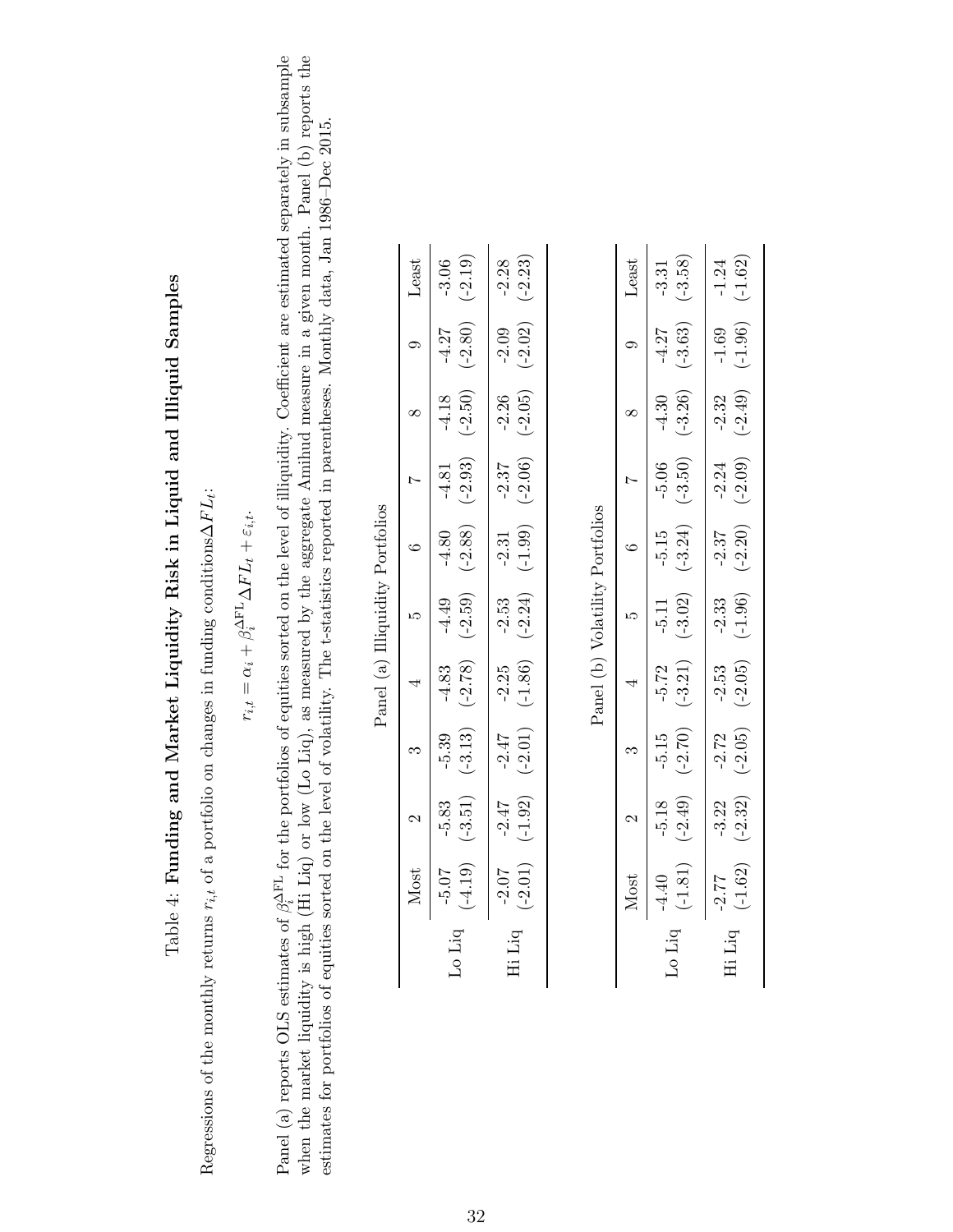## Table 5: Asset Pricing Tests - Illiquidity and Volatility Portfolios Table 5: Asset Pricing Tests – Illiquidity and Volatility Portfolios

<span id="page-33-0"></span>intervals in square brackets for  $\bar{R}^2$ s are derived from 5,000 bootstrap replicates. Traded risk factors are included as test assets whenever applicable.  $\bar{R}_c^2$ Cross-sectional asset pricing tests based on two-stage Fama-MacBeth regressions for ten illiquidity- and ten volatility-sorted portfolios. The estimated prices of risk are annualized (multiplied by 12). Standard errors and Shanken-corrected standard errors are reported in parentheses. The 95% confidence is the adjusted- $R^2$  computed across the target test assets and excluding the traded factors that are included as test assets for estimation. Monthly data, Cross-sectional asset pricing tests based on two-stage Fama-MacBeth regressions for ten illiquidity- and ten volatility-sorted portfolios. The estimated prices of risk are annualized (multiplied by 12). Standard errors and Shanken-corrected standard errors are reported in parentheses. The 95% confidence intervals in square brackets for  $\bar{R}^2$ s are derived from 5,000 bootstrap replicates. Traded risk factors are included as test assets whenever applicable.  $\bar{R}_c^2$ is the adjusted- $R^2$  computed across the target test assets and excluding the traded factors that are included as test assets for estimation. Monthly data, January 1986–March 2015. January 1986–March 2015.

|                                                                                                                                                                                                                                                                                                                                                                                                                                                                                                    | CAPM                                                                 | FF3                                            | <b>AFL</b>                          | $\Delta{\rm FL}^m$                | CAPM                                | Augmented by AFL<br>FF3           | <b>CAPM</b>                       | Augmented by $\Delta F L^m$<br>FF3    |
|----------------------------------------------------------------------------------------------------------------------------------------------------------------------------------------------------------------------------------------------------------------------------------------------------------------------------------------------------------------------------------------------------------------------------------------------------------------------------------------------------|----------------------------------------------------------------------|------------------------------------------------|-------------------------------------|-----------------------------------|-------------------------------------|-----------------------------------|-----------------------------------|---------------------------------------|
|                                                                                                                                                                                                                                                                                                                                                                                                                                                                                                    | $5.59$<br>$(4.55)$<br>$(4.53)$                                       | $4.52$<br>$(4.52)$<br>$(4.48)$                 | (0.73)<br>(0.55)<br>2.35            | $(1.14)$<br>$(1.00)$<br>3.27      | (1.25)<br>(0.87)<br>$1.29\,$        | $(2.64)$ $(1.77)$<br>2.14         | $(1.67)$<br>(1.40)<br>$1.70\,$    | $(2.97)$<br>$(2.48)$<br>2.40          |
| $\begin{array}{l} \begin{array}{l} \text{if } \mathbb{R} \\ \text{if } \mathbb{R} \\ \text{if } \mathbb{R} \end{array} \\ \begin{array}{l} \text{if } \mathbb{R} \\ \text{if } \mathbb{R} \\ \text{if } \mathbb{R} \end{array} \\ \begin{array}{l} \text{if } \mathbb{R} \\ \text{if } \mathbb{R} \\ \text{if } \mathbb{R} \end{array} \\ \begin{array}{l} \text{if } \mathbb{R} \\ \text{if } \mathbb{R} \\ \text{if } \mathbb{R} \end{array} \\ \begin{array}{l} \text{if } \mathbb{R} \\ \text$ |                                                                      |                                                | $(-1.88)$<br>$(-1.42)$<br>$-3.38$   |                                   | $(-4.62)$<br>$(-3.28)$<br>$-3.96$   | $(-4.60)$<br>$(-3.13)$<br>$-4.28$ |                                   |                                       |
|                                                                                                                                                                                                                                                                                                                                                                                                                                                                                                    |                                                                      |                                                |                                     | $(-1.89)$<br>$(-1.66)$<br>$-1.48$ |                                     |                                   | $(-4.64)$<br>$(-3.98)$<br>$-1.75$ | $(73.4 - 57)$<br>$(-3.90)$<br>$-1.78$ |
|                                                                                                                                                                                                                                                                                                                                                                                                                                                                                                    | $\begin{array}{c} 5.23 \\ (1.70) \\ (1.70) \end{array}$              | $4.35$<br>$1.49$<br>$1.49$                     |                                     |                                   | (2.20)<br>(2.35)<br>7.18            | (2.38)<br>(2.36)<br>0.80          | (2.28)<br>(2.21)<br>6.95          | (2.25)<br>(2.24)<br>6.44              |
|                                                                                                                                                                                                                                                                                                                                                                                                                                                                                                    |                                                                      | $1.80$<br>$(0.85$<br>$(0.84$                   |                                     |                                   |                                     | (1.26)<br>(1.19)<br>$2.65\,$      |                                   | $(1.27)$<br>$(1.24)$<br>2.68          |
|                                                                                                                                                                                                                                                                                                                                                                                                                                                                                                    |                                                                      | $2.23$<br>(1.16)<br>(1.16)                     |                                     |                                   |                                     | (1.06)<br>(1.04)<br>$2.04\,$      |                                   | (1.06)<br>(1.07)<br>2.06              |
| $\ensuremath{R^2}$<br>$\bar{R}^2$                                                                                                                                                                                                                                                                                                                                                                                                                                                                  | $\begin{array}{c} 44.46\% \\ 41.54\% \\ [0.11, \, 0.99] \end{array}$ | .84<br>$54.14\%$<br>$46.90\%$<br>$[0.04, 0.84$ | [0.06, 0.99]<br>$40.21\%$<br>43.35% | [0.04, 0.80]<br>35.87%<br>39.08%  | [0.32, 0.95]<br>$70.78\%$<br>73.70% | [0.30, 0.89]<br>75.59%<br>80.03%  | [0.34, 0.89]<br>67.74%<br>70.82%  | [0.26, 0.89]<br>70.54%<br>75.67%      |
| $\bar{R}_c^2$                                                                                                                                                                                                                                                                                                                                                                                                                                                                                      | $-15.54\%$                                                           | $2.42\%$                                       | 40.21%                              | 40.21%                            | 36.34%                              | 51.49%                            | 36.69%                            | 48.75%                                |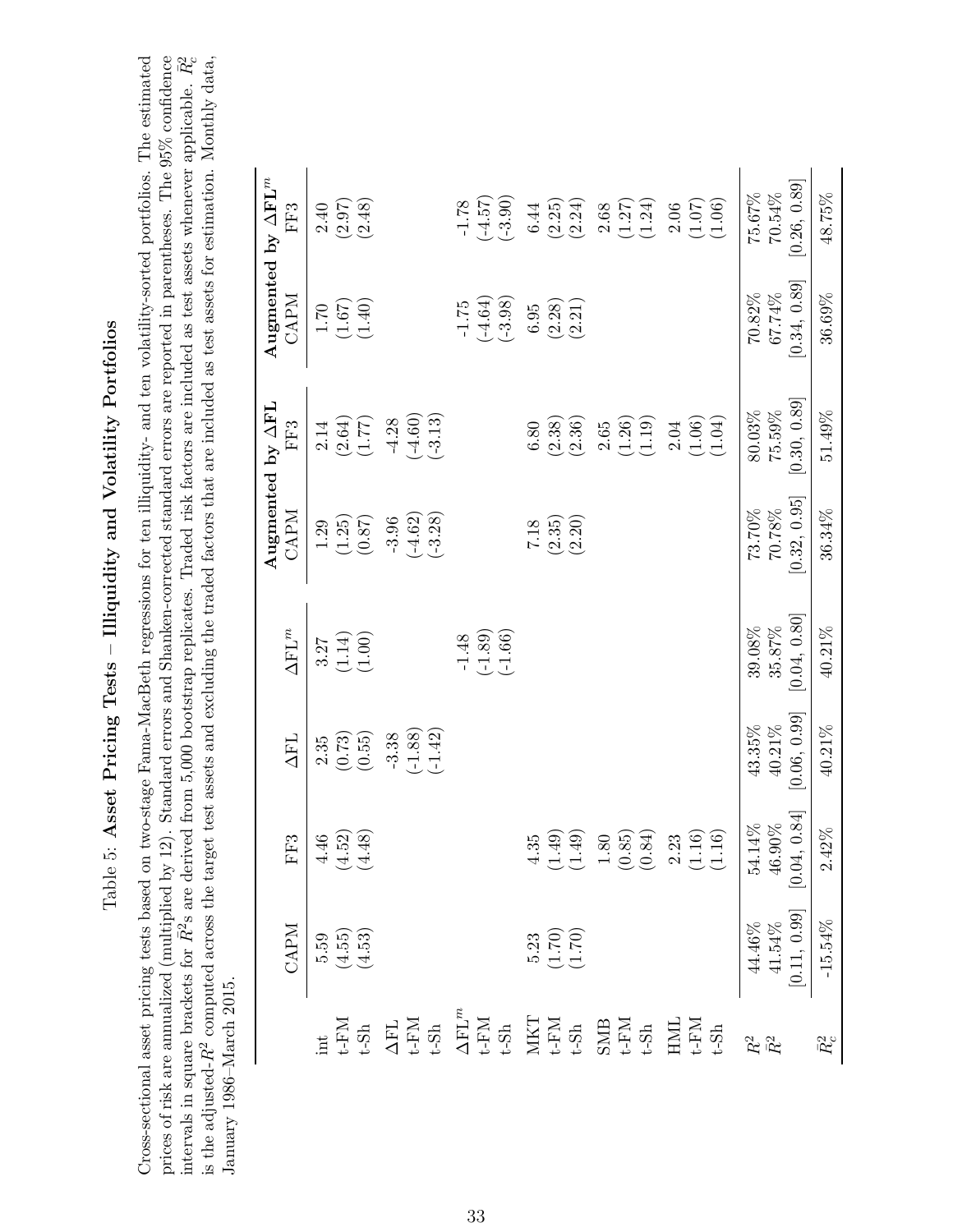### Table 6: Alternative Test Assets

<span id="page-34-1"></span>Cross-sectional asset pricing tests based on two-stage Fama-MacBeth regressions for decile portfolios of equities sorted by size, value, or  $\beta^{\tilde{M}}$ . The price-of-risk estimates are annualized (×12). Standard errors and Shankencorrected standard errors are reported in parentheses. The 95% confidence intervals in square brackets for  $\bar{R}^2$ s are derived from 5,000 bootstrap replicates. Traded risk factors are included as test assets whenever applicable.  $\bar{R}_c^2$  is the adjusted- $R^2$  computed across the target test assets and excluding the traded factors that are included as test assets for estimation. Monthly data, Jan 1986–Dec 2015.

<span id="page-34-0"></span>

|                    |              |                      |                      |                    | <b>Augmented CAPM</b> |
|--------------------|--------------|----------------------|----------------------|--------------------|-----------------------|
|                    | <b>CAPM</b>  | $\Delta \text{FL}{}$ | $\Delta \text{FL}^m$ | $\Delta \text{FL}$ | $\Delta \text{FL}^m$  |
| int                | 2.65         | 1.94                 | 2.76                 | 1.02               | 1.22                  |
| $t$ - $FM$         | (2.19)       | (0.62)               | (0.92)               | (0.81)             | (0.99)                |
| $t$ - $Sh$         | (2.17)       | (0.46)               | (0.81)               | (0.63)             | (0.89)                |
| $\Delta \text{FL}$ |              | $-3.44$              |                      | $-3.09$            |                       |
| $t$ - $FM$         |              | $(-2.65)$            |                      | $(-2.42)$          |                       |
| $t$ - $Sh$         |              | $(-1.99)$            |                      | $(-1.90)$          |                       |
| $\Delta$ FL $^m$   |              |                      | $(-1.52)$            |                    | $-1.33$               |
| $t$ - $FM$         |              |                      | $(-2.63)$            |                    | $(-2.46)$             |
| $t$ - $Sh$         |              |                      | $(-2.32)$            |                    | $(-2.22)$             |
| <b>MKT</b>         | 7.74         |                      |                      | 7.72               | 7.71                  |
| $t$ - $FM$         | (2.67)       |                      |                      | (2.66)             | (2.67)                |
| $t$ -Sh            | (2.67)       |                      |                      | (2.62)             | (2.64)                |
| $R^2$              | 62.34%       | 46.77%               | 42.05%               | 74.81%             | 73.00%                |
| $\bar{R}^2$        | 60.36%       | 43.81%               | 39.00%               | 72.01%             | 70.16%                |
|                    | [0.36, 1.00] | [0.10, 0.92]         | [0.06, 0.79]         | [0.41, 0.96]       | [0.44, 0.94]          |
| $\bar{R}_c^2$      | 17.80%       | 43.81%               | 43.14%               | 41.79%             | 41.07%                |

Panel (a) Size, value and  $\beta^M$  portfolios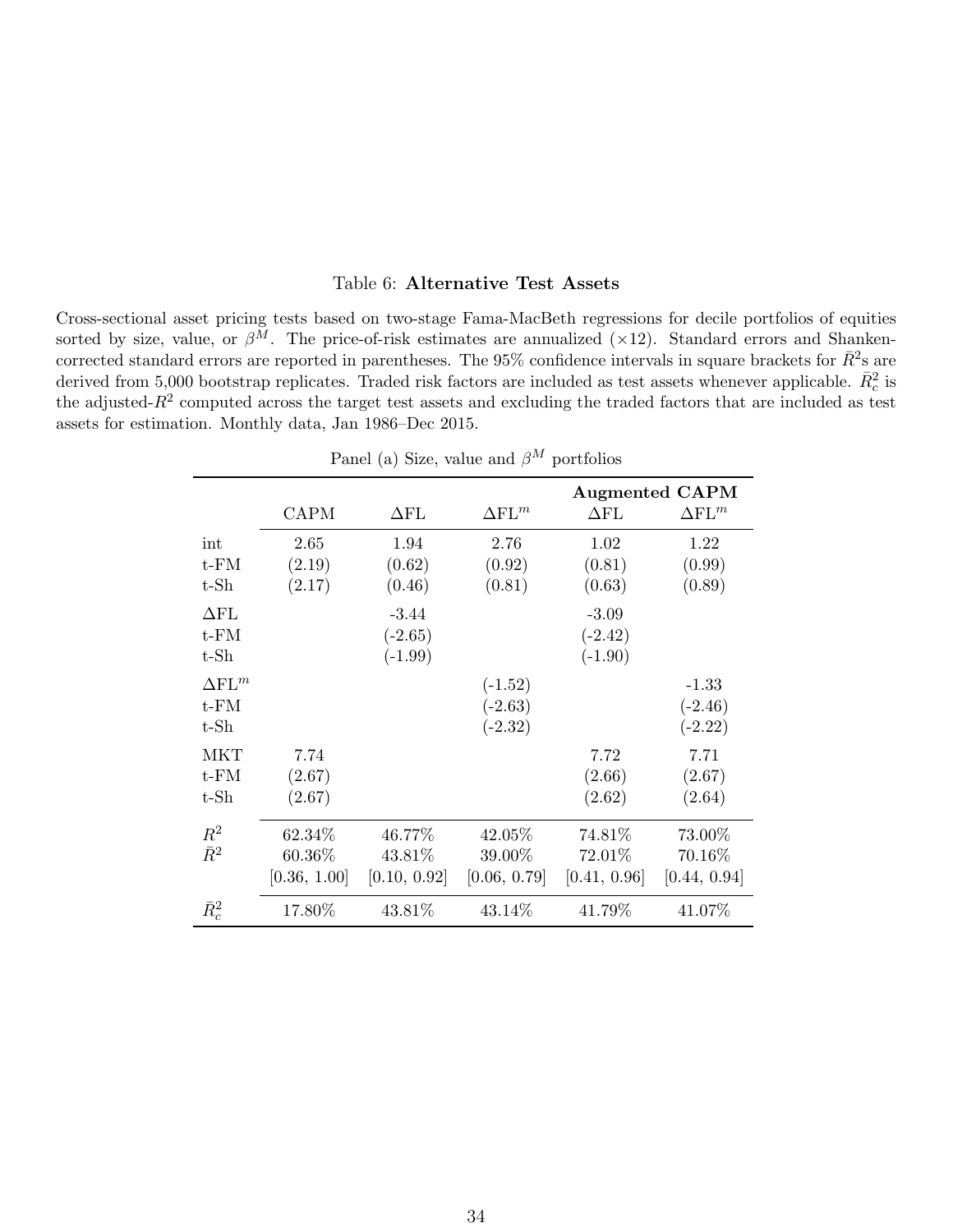|                                                  |                                       | Panel (b) $\beta^{\Delta I llliq}$ and $\beta^{\Delta \sigma}$ -sorted portfolios |                                   |                                   |                                           |
|--------------------------------------------------|---------------------------------------|-----------------------------------------------------------------------------------|-----------------------------------|-----------------------------------|-------------------------------------------|
|                                                  | <b>CAPM</b>                           | $\Delta \text{FL}$                                                                | $\Delta$ FL $^m$                  | $\Delta \text{FL}$                | <b>Augmented CAPM</b><br>$\Delta$ FL $^m$ |
| $\operatorname{int}$<br>$t$ - $FM$<br>$t$ - $Sh$ | 8.43<br>(5.70)<br>(5.70)              | 1.20<br>(0.30)<br>(0.22)                                                          | 2.25<br>(0.59)<br>(0.52)          | 1.86<br>(1.35)<br>(0.91)          | 2.45<br>(1.80)<br>(1.47)                  |
| $\Delta \text{FL}$<br>$t$ - $FM$<br>$t$ - $Sh$   |                                       | $-3.45$<br>$(-2.53)$<br>$(-1.90)$                                                 |                                   | $-4.27$<br>$(-4.59)$<br>$(-3.12)$ |                                           |
| $\Delta$ FL $^m$<br>$t$ - $FM$<br>$t$ - $Sh$     |                                       |                                                                                   | $-1.48$<br>$(-2.32)$<br>$(-2.05)$ |                                   | $-1.91$<br>$(-4.27)$<br>$(-3.54)$         |
| <b>MKT</b><br>$t$ - $FM$<br>$t$ - $Sh$           | 1.25<br>(0.40)<br>(0.40)              |                                                                                   |                                   | 5.58<br>(1.74)<br>(1.54)          | 5.11<br>(1.58)<br>(1.50)                  |
| $R^2$<br>$\bar{R}^2$                             | 1.82%<br>$-1.56\%$<br>$[-0.02, 0.38]$ | 44.18%<br>42.19%<br>[0.11, 0.94]                                                  | 38.44\%<br>36.31%<br>[0.08, 0.80] | 67.94%<br>65.64%<br>[0.31, 0.91]  | 62.07%<br>59.45%<br>[0.23, 0.81]          |
| $\bar{R}_c^2$                                    | $-15.25%$                             | 42.19%                                                                            | 37.98%                            | 53.19%                            | 48.88%                                    |

Table 6: Alternative Test Assets (continued)

Cross-sectional asset pricing tests based on two-stage Fama-MacBeth regressions for decile portfolios sorted on β<sup>ΔIlliq</sup> or β<sup>Δσ</sup>. The intercept and prices of risk are annualized (multiplied by 12). Standard errors and Shankencorrected standard errors are reported in parentheses. The confidence intervals for  $R^2$ s are based on 5,000 bootstrap replicates. The 95% confidence intervals in square brackets for  $\bar{R}^2$ s are derived from 5,000 bootstrap replicates.  $\bar{R}_c^2$  is the adjusted- $R^2$  computed across the target test assets and excluding the traded factors that are included in the test assets for estimation. Monthly data, January 1986–December 2015.

35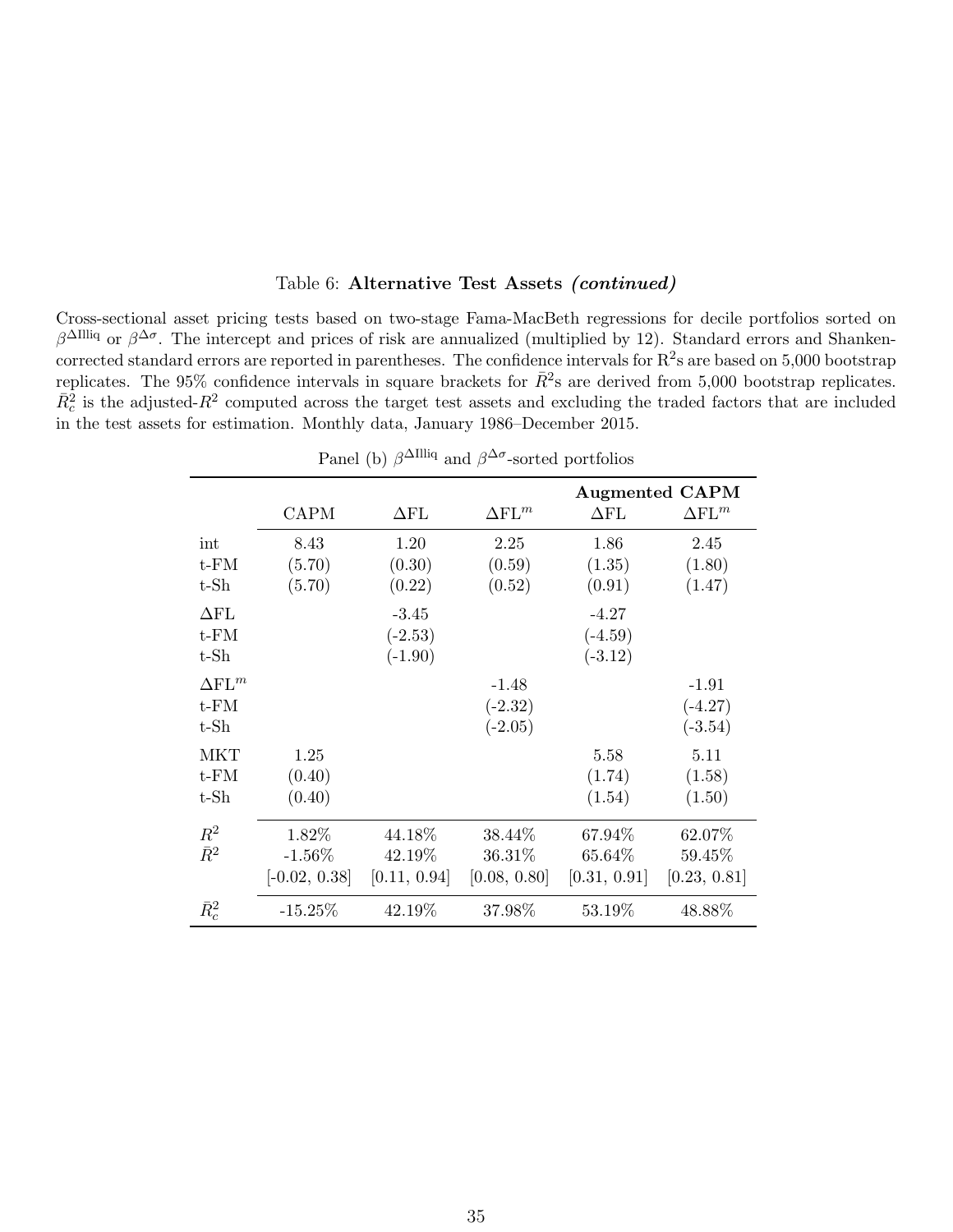### Table 7: Alternative Liquidity Factors  $Table 7:$  Alternative Liquidity Factors

<span id="page-36-0"></span>Cross-sectional asset pricing tests based on two-stage Fama-MacBeth regressions for monthly returns of decile portfolios sorted by  $\beta^{alliq}$  and  $\beta^{\sigma}$ . BAB is Cross-sectional asset pricing tests based on two-stage Fama-MacBeth regressions for monthly returns of decile portfolios sorted by  $\beta^{alliq}$  and  $\beta^{\sigma}$ . BAB is the betting-against-beta factor,  $\Delta A$ m is the change of market illiquidity, PS is the traded liquidity risk factor,  $\Delta TED$  is the change of the spread between the three-month LIBOR and U.S. Treasury rates. The estimated prices of risk are annualized (multiplied by 12). Standard errors and Shanken-corrected standard errors are reported in parentheses. The 95% confidence intervals in square brackets for  $\bar{R}^2$ s are derived from 5,000 bootstrap replicates. Traded risk factors are included as test assets whenever applicable.  $\bar{R}_c^2$  is the adjusted- $R^2$  computed across the target test assets and excluding the traded standard errors are reported in parentheses. The 95% confidence intervals in square brackets for  $\bar{R}^2$ s are derived from 5,000 bootstrap replicates. Traded risk factors are included as test assets whenever applicable.  $\bar{R}_c^2$  is the adjusted- $R^2$  computed across the target test assets and excluding the traded the betting-against-beta factor, ∆Am is the change of market illiquidity, PS is the traded liquidity risk factor, ∆TED is the change of the spread between the three-month LIBOR and U.S. Treasury rates. The estimated prices of risk are annualized (multiplied by 12). Standard errors and Shanken-corrected factors that are included as test assets for estimation. Monthly data, Feb 1986–Dec 2015 (LIBOR starts in January 1986). factors that are included as test assets for estimation. Monthly data, Feb 1986–Dec 2015 (LIBOR starts in January 1986).

|                     | $1.42\,$                | $(0.46)$             | (0.36)                                  | $-2.97$                                                                                                                                                                                                                                                                                                                                                                               | $(-2.43)$ | $(-1.92)$ |      |                                |        |         |           |           |        |        |        | $-1.25$                                                                         | $(-1.67)$ | $(-1.32)$ | 48.18%         | $42.42\%$ | [0.08, 0.81]                      | 45.18%                |
|---------------------|-------------------------|----------------------|-----------------------------------------|---------------------------------------------------------------------------------------------------------------------------------------------------------------------------------------------------------------------------------------------------------------------------------------------------------------------------------------------------------------------------------------|-----------|-----------|------|--------------------------------|--------|---------|-----------|-----------|--------|--------|--------|---------------------------------------------------------------------------------|-----------|-----------|----------------|-----------|-----------------------------------|-----------------------|
|                     | 1.93                    | $\left( 0.61\right)$ | (0.46)                                  | $-3.47$                                                                                                                                                                                                                                                                                                                                                                               | $(-2.64)$ | $(-1.98)$ |      |                                |        |         |           |           | $4.67$ | (1.95) | (1.94) |                                                                                 |           |           | 62.81%         | 58.67%    | [0.23, 0.96]                      | 41.37%                |
| Augmented with AFL  | $1.01\,$                | (0.29)               | (0.22)                                  | $-3.30$                                                                                                                                                                                                                                                                                                                                                                               | $(-2.55)$ | $(-1.95)$ |      |                                |        | $-0.07$ | $(-0.46)$ | $(-0.36)$ |        |        |        |                                                                                 |           |           | $48.72\%$      | 42.69%    | [0.06, 0.85]                      | 42.69%                |
|                     | 0.38                    | (0.13)               | (0.09)                                  | $-4.08$                                                                                                                                                                                                                                                                                                                                                                               | $(-3.46)$ | $(-2.40)$ | 8.68 | (3.62)                         | (3.59) |         |           |           |        |        |        |                                                                                 |           |           | $79.03\%$      | 76.70%    | [0.52, 0.98]                      | 40.50%                |
|                     | 2.85                    | (1.01)               | (0.85)                                  |                                                                                                                                                                                                                                                                                                                                                                                       |           |           |      |                                |        |         |           |           |        |        |        | $-1.82$                                                                         | $(-2.31)$ | $(-1.96)$ | 35.75%         | 32.37%    | [0.03, 0.79]                      | 38.41%                |
|                     | 10.27                   | (3.37)               | (3.35)                                  |                                                                                                                                                                                                                                                                                                                                                                                       |           |           |      |                                |        |         |           |           | 4.78   | (1.99) | (1.99) |                                                                                 |           |           | $30.15\%$      | 26.47%    | [0.26, 0.88]                      | $-4.01\%$             |
| Alternative Factors | 4.76                    | (1.55)               | (1.50)                                  |                                                                                                                                                                                                                                                                                                                                                                                       |           |           |      |                                |        | $-0.21$ | $(-1.41)$ | $(-1.37)$ |        |        |        |                                                                                 |           |           | 5.35%          | 0.65%     | [86, 0, 0.98]<br>$\overline{0}$ . | $0.65\%$<br>$\bar{a}$ |
|                     | 10.75                   |                      | $\left(3.56\right)$ $\left(3.51\right)$ |                                                                                                                                                                                                                                                                                                                                                                                       |           |           |      | $7.54$<br>$(3.10)$<br>$(3.09)$ |        |         |           |           |        |        |        |                                                                                 |           |           | $44.13\%$      | $41.19\%$ | $[0.53, 0.90]$                    | $-45.69\%$            |
|                     | $\overline{\mathbf{u}}$ |                      |                                         | $\begin{array}{l} \mbox{t-FM} \\ \mbox{t-Sh} \\ \mbox{t-Sh} \\ \mbox{t-Sh} \\ \mbox{t-Sh} \\ \mbox{t-Sh} \\ \mbox{t-Sh} \\ \mbox{t-Sh} \\ \mbox{t-Sh} \\ \mbox{t-Sh} \\ \mbox{t-Sh} \\ \mbox{t-Sh} \\ \mbox{t-Sh} \\ \mbox{t-Sh} \\ \mbox{t-Sh} \\ \mbox{t-Sh} \\ \mbox{t-Sh} \\ \mbox{t-Sh} \\ \mbox{t-Sh} \\ \mbox{t-Sh} \\ \mbox{t-Sh} \\ \mbox{t-Sh} \\ \mbox{t-Sh} \\ \mbox{t-S$ |           |           |      |                                |        |         |           |           |        |        |        | $\begin{array}{ll} \Delta \text{TED} \\ \text{t-FM} \\ \text{t-Sh} \end{array}$ |           |           | $\mathbb{R}^2$ |           |                                   | $\bar{R}_c^2$         |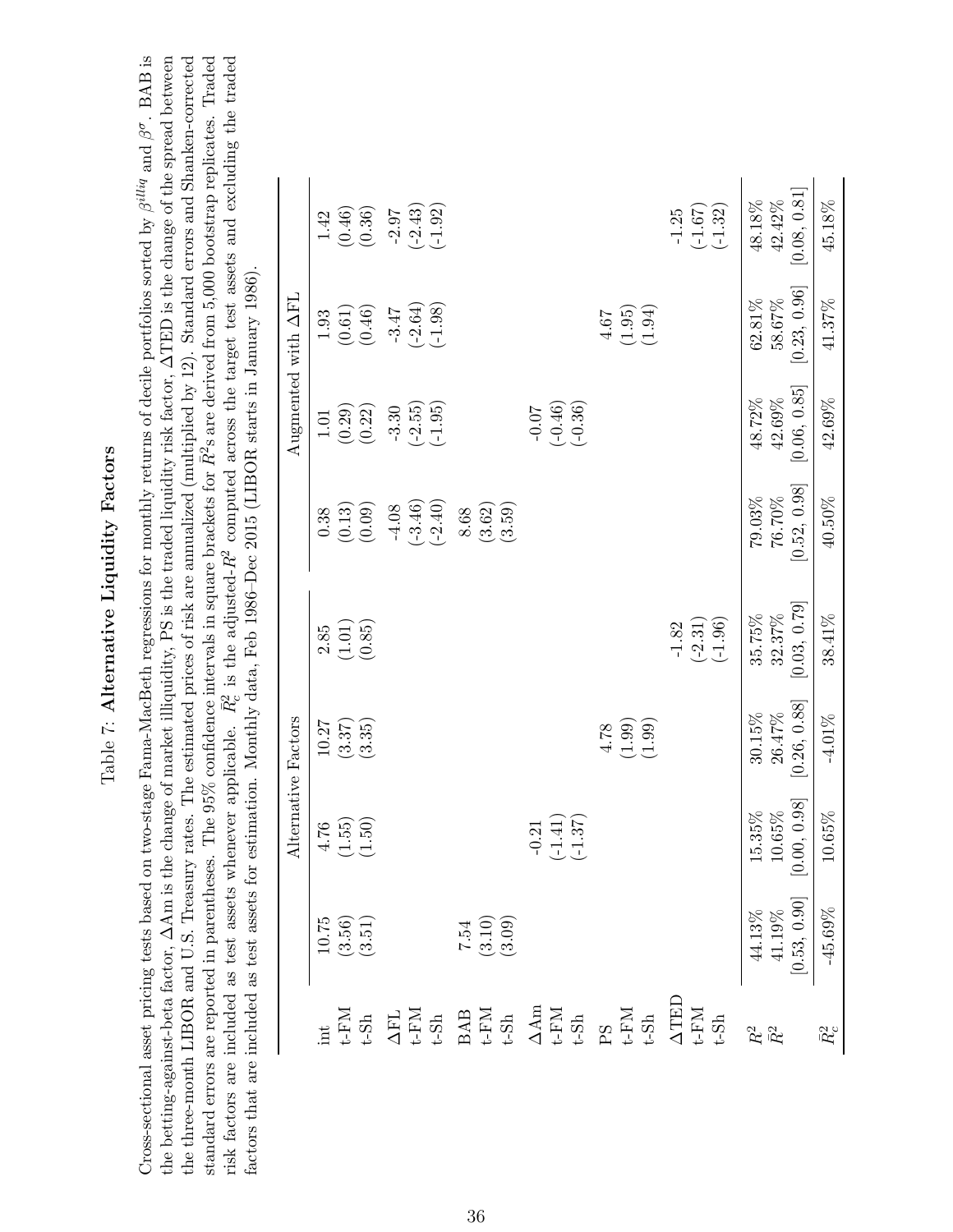### Table 8: Asset Pricing Tests – Quarterly Returns

<span id="page-37-0"></span>Cross-sectional asset pricing tests based on two stage Fama-MacBeth regressions for quarterly returns of decile portfolios sorted on  $\beta^{illiq}$  and  $\beta^{\sigma}$ . The estimated prices of risk are annualized (multiplied by 4). Standard errors and Shanken-corrected standard errors are reported in parentheses. The 95% confidence intervals in square brackets for  $\bar{R}^2$ s are derived from 5,000 bootstrap replicates. Traded risk factors are included as test assets whenever applicable.  $\bar{R}_c^2$  is the adjusted- $R^2$  computed across the target test assets and excluding the traded factors that are included in the test assets for estimation. Quarterly data, 1986Q1–2015Q4.

|                                                          |                                     |                                     | Panel (a) Single-factor models    |                                     |                                     |                                     |                                  |
|----------------------------------------------------------|-------------------------------------|-------------------------------------|-----------------------------------|-------------------------------------|-------------------------------------|-------------------------------------|----------------------------------|
|                                                          | $\Delta \text{FL}$                  | <b>BAB</b>                          | $\Delta A$ m                      | <b>PS</b>                           | $\triangle$ TED                     | Lev                                 | Cap                              |
| int<br>$\operatorname{t-FM}$<br>$t$ -Sh.                 | 2.24<br>(0.65)<br>(0.54)            | 8.62<br>(2.60)<br>(2.49)            | 3.80<br>(1.54)<br>(1.40)          | 10.36<br>(3.10)<br>(3.04)           | 4.67<br>(1.64)<br>(1.41)            | 12.36<br>(3.31)<br>(2.43)           | 1.70<br>(0.57)<br>(0.55)         |
| $\Delta \text{FL}$<br>$t$ - $FM$<br>$t$ -Sh.             | $-1.56$<br>$(-2.57)$<br>$(-2.18)$   |                                     |                                   |                                     |                                     |                                     |                                  |
| <b>BAB</b><br>$\operatorname{t-FM}$<br>$t$ -Sh.          |                                     | $9.30\,$<br>(3.26)<br>(3.26)        |                                   |                                     |                                     |                                     |                                  |
| $\Delta\mathrm{Am}$<br>$\operatorname{t-FM}$<br>$t$ -Sh. |                                     |                                     | $-0.65$<br>$(-1.98)$<br>$(-1.82)$ |                                     |                                     |                                     |                                  |
| PS<br>$\operatorname{t-FM}$<br>$t$ -Sh.                  |                                     |                                     |                                   | 5.19<br>(2.03)<br>(2.03)            |                                     |                                     |                                  |
| $\Delta \text{TED}$<br>$\operatorname{t-FM}$<br>$t$ -Sh. |                                     |                                     |                                   |                                     | $-1.88$<br>$(-2.50)$<br>$(-2.18)$   |                                     |                                  |
| Lev<br>$\operatorname{t-FM}$<br>$t$ -Sh.                 |                                     |                                     |                                   |                                     |                                     | $-48.87$<br>$(-2.44)$<br>$(-1.82)$  |                                  |
| Cap<br>$t$ - $FM$<br>$t$ -Sh.                            |                                     |                                     |                                   |                                     |                                     |                                     | 14.71<br>(2.03)<br>(1.98)        |
| $\mathbb{R}^2$<br>$\bar{R}^2$                            | $83.37\%$<br>82.45%<br>[0.50, 0.98] | $60.24\%$<br>58.15%<br>[0.30, 0.92] | 32.07%<br>28.29%<br>[0.02, 0.98]  | $33.40\%$<br>29.89%<br>[0.22, 0.90] | $65.61\%$<br>63.80%<br>[0.20, 0.90] | $72.45\%$<br>70.92%<br>[0.32, 0.98] | 36.69%<br>33.18%<br>[0.03, 0.98] |
| $\bar{R}_c^2$                                            | $82.45\%$                           | $-1.72%$                            | 28.29%                            | 4.95%                               | 69.20%                              | 70.92%                              | 33.18%                           |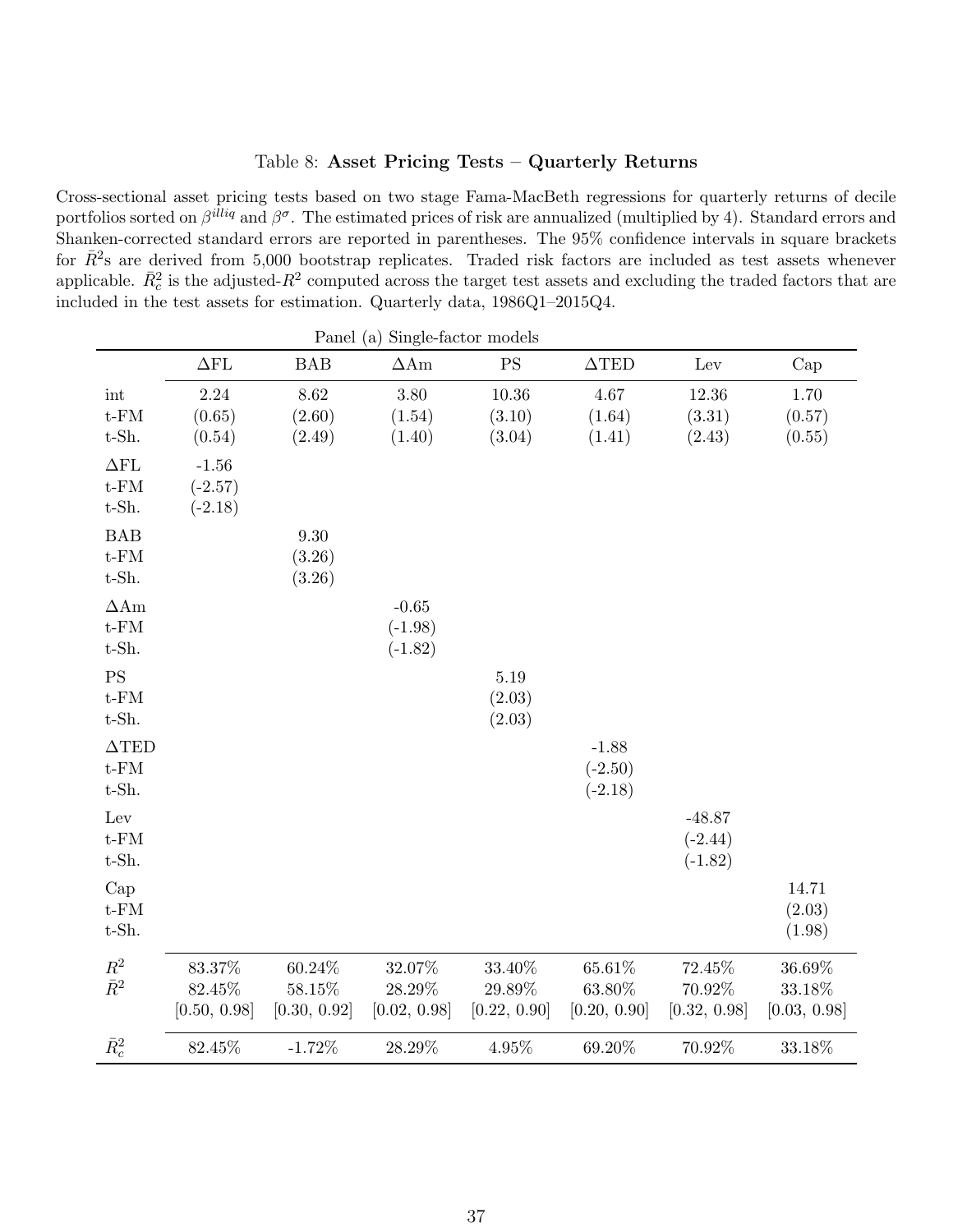### Table 8: Asset Pricing Tests – Quarterly Returns (continued)

<span id="page-38-0"></span>Cross-sectional asset pricing tests based on two stage Fama-MacBeth regressions for quarterly returns of decile portfolios sorted on  $\beta^{illiq}$  and  $\beta^{\sigma}$ . The estimated prices of risk are annualized (multiplied by 4). Standard errors and Shanken-corrected standard errors are reported in parentheses. The 95% confidence intervals for  $\bar{R}^2$ s based on 5,000 bootstrap replicates are in square brackets. Traded risk factors are included as test assets whenever applicable.  $\bar{R}_c^2$  is the adjusted- $R^2$  computed across the target test assets and excluding the traded factors that are included as test assets for estimation. Quarterly data, 1986Q1 – 2015Q4.

|                                               | Panel (b) Augmented by $\Delta FL$  |                                     |                                     |                                     |                                    |                                     |
|-----------------------------------------------|-------------------------------------|-------------------------------------|-------------------------------------|-------------------------------------|------------------------------------|-------------------------------------|
|                                               | <b>BAB</b>                          | $\Delta A$ m                        | <b>PS</b>                           | $\triangle$ TED                     | Lev                                | Cap                                 |
| int<br>$t$ - $FM$<br>$t$ -Sh.                 | 1.53<br>(0.46)<br>(0.37)            | 2.73<br>(1.03)<br>(0.85)            | 2.68<br>(0.79)<br>(0.66)            | 2.14<br>(0.56)<br>(0.45)            | 5.00<br>(1.77)<br>(1.56)           | 2.46<br>(0.86)<br>(0.71)            |
| $\Delta \text{FL}$<br>$t$ - $FM$<br>$t$ -Sh.  | $-1.61$<br>$(-2.70)$<br>$(-2.24)$   | $-1.62$<br>$(-2.37)$<br>$(-1.98)$   | $-1.51$<br>$(-2.48)$<br>$(-2.11)$   | $-1.68$<br>$(-2.19)$<br>$(-1.79)$   | $-1.05$<br>$(-1.95)$<br>$(-1.75)$  | $-1.58$<br>$(-2.27)$<br>$(-1.90)$   |
| BAB<br>$t$ - $FM$<br>$t$ -Sh.                 | 9.12<br>(3.20)<br>(3.19)            |                                     |                                     |                                     |                                    |                                     |
| $\Delta A$ m<br>$t$ - $FM$<br>$t$ -Sh.        |                                     | $-0.17$<br>$(-0.50)$<br>$(-0.42)$   |                                     |                                     |                                    |                                     |
| <b>PS</b><br>$t$ - $FM$<br>t-Sh.              |                                     |                                     | 4.52<br>(1.78)<br>(1.77)            |                                     |                                    |                                     |
| $\Delta \text{TED}$<br>$t$ - $FM$<br>$t$ -Sh. |                                     |                                     |                                     | $-0.73$<br>$(-0.96)$<br>$(-0.79)$   |                                    |                                     |
| Lev<br>$t$ - $FM$<br>$t$ -Sh.                 |                                     |                                     |                                     |                                     | $-11.88$<br>$(-0.73)$<br>$(-0.65)$ |                                     |
| Cap<br>$t$ - $FM$<br>$t$ -Sh.                 |                                     |                                     |                                     |                                     |                                    | 10.17<br>(1.45)<br>(1.29)           |
| $R^2$<br>$\bar{R}^2$                          | $91.92\%$<br>91.02%<br>[0.71, 0.99] | $83.83\%$<br>81.92%<br>[0.48, 0.87] | $86.69\%$<br>85.21%<br>[0.56, 0.98] | 82.59%<br>$80.65\%$<br>[0.46, 0.94] | 85.60%<br>83.90%<br>[0.52, 0.98]   | 83.41%<br>$81.46\%$<br>[0.46, 0.87] |
| $\bar{R}_c^2$                                 | 78.27%                              | 81.92%                              | 79.88%                              | 81.30%                              | 83.90%                             | $81.46\%$                           |